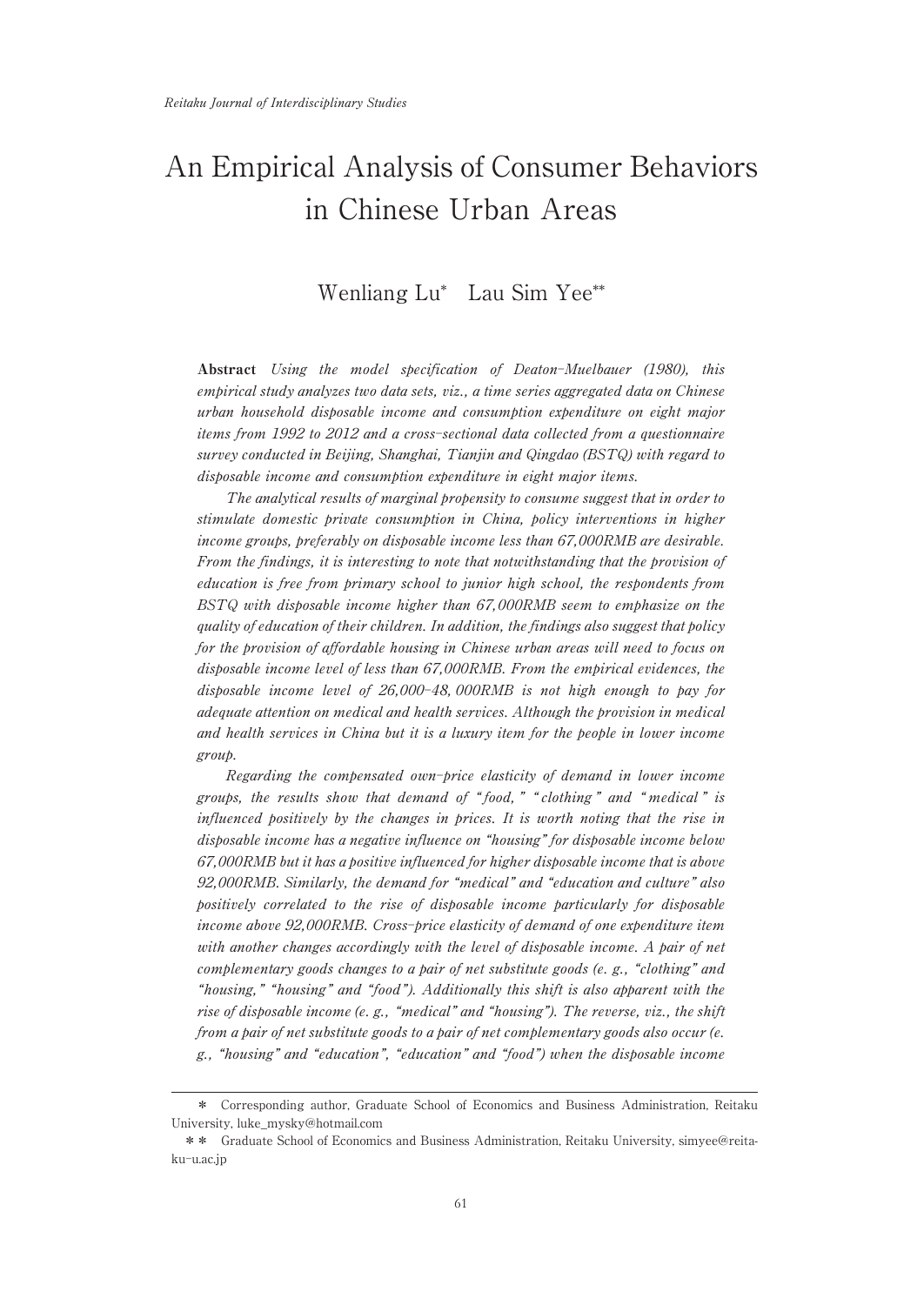#### increased.

Keywords: AIDS, income elasticity of demand, compensated cross-price of demand, net complementary goods, net substitute goods. Interdisciplinary Fields: Economics, Marketing, Areas Studies JEL Classification: D10, D12

# 1. Introduction

Since initiating market reforms in 1978, China has shifted from a centrally planned to a market based economy and experienced rapid economic and social development. It is the world's fastest growing economy, with growth rates averaging  $10\%$  over the past three decades<sup>1</sup>. Gross national income per capita in PPP (in current international dollar) grew from \$190 in 1978 to \$11, 850 in 2013. Especially, after its accession into WTO at end of 2001, China has continuously attracted a high volume of foreign direct investment from advanced counties and neighboring newly industrializing economies. Nowadays China not only serves as "a factory in the world", but also is the world's fastest growing consumer market and second largest importer of goods, which has attracted attention from the entire world.

Recently, lots of analysts argued that China relies too much on investment and export, while the domestic consumption contributes too little to fueling economic growth. For a long time, growth in domestic consumption has lagged far behind the other two economic engines. Especially the household consumption's proportion of GDP was too low and has been declining gradually during the past 25 years. In 1978 the household consumption accounted for 48. 8% of GDP. And in the period of 1980s it fluctuated between 48. 8% and 51. 6%, but after entering into 1990s the share of household consumption has declined and this trend persist to the present days. Consequently it has set a historically low record by taking up 34% of GDP in 2013. However, this structural imbalance in China`s economic growth is reasonable at the present stage (take-off) of economic growth according to the Rostow's Stages of Growth Model<sup>2</sup>. The urbanization-industrialization process leads to a necessity for the corresponding increase in investment. From this perspective, therefore it is consistent with China's current stage of development that the rate of consumption growth is lower than that of investment growth.

Whereas the high-speed economy growth of China relied too much on investment and export in the past decades, Chinese real per capita household consumption expenditure increased about 10 times from 1992 to 2012, growing by

<sup>1</sup> Computed from the data base of World Development Indicators. URL: http://databank.worldbank. org/data/ (accessed 15 July 2014).

<sup>2</sup> Rostow, Walter W. (1960). "The Five Stages of Growth: A Summary," The Stages of Economic Growth: A Non-Communist Manifesto, Cambridge: Cambridge University Press.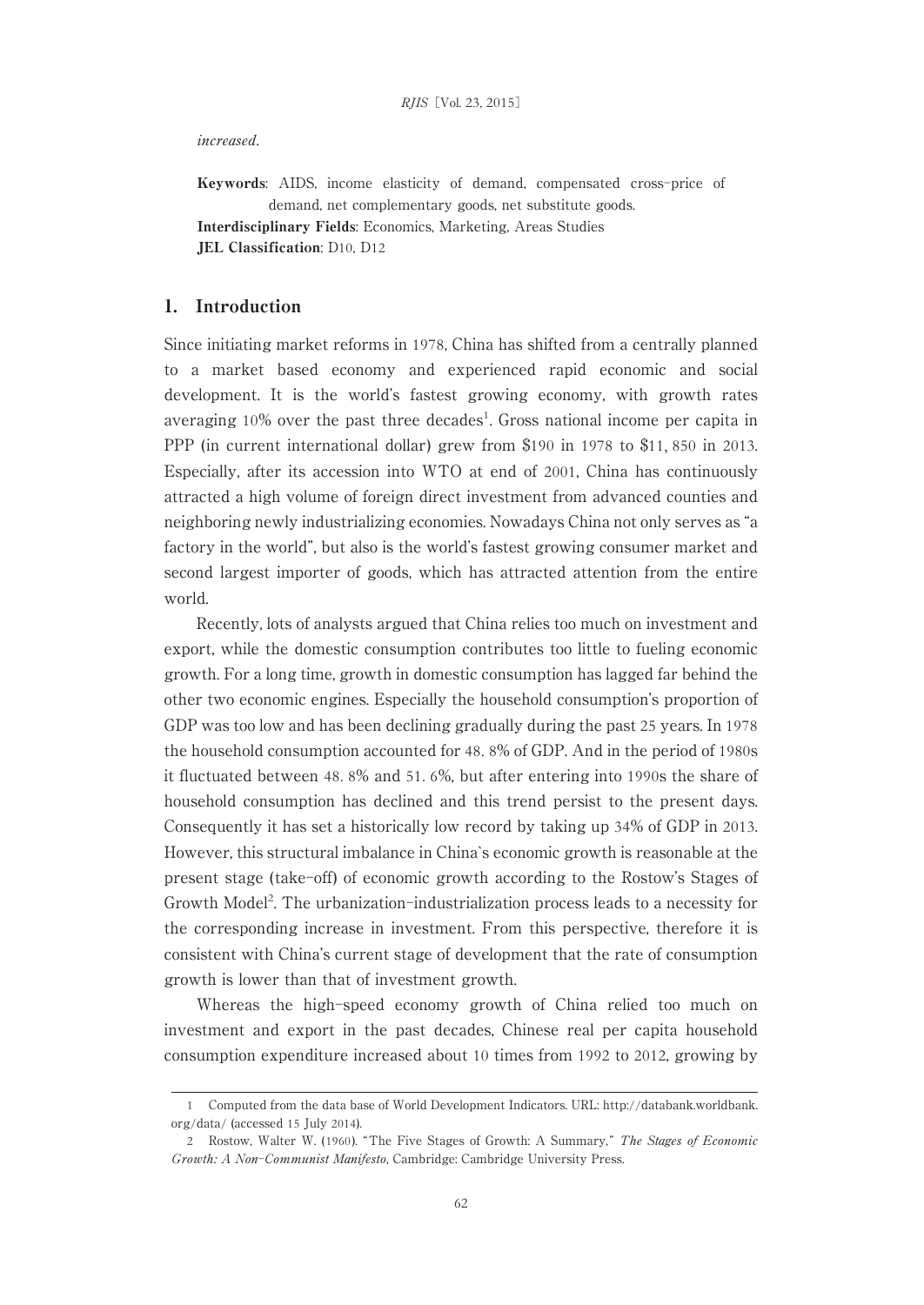more than 7% annually on average, much higher than many other industrialized countries over this period. China's rapidly growing demands for consumer goods such as smartphones, household appliances, cars and the like and Chinese enthusiasm for higher value added services including taking holidays either domestic or abroad testify that China indeed is entering into a mass consumption era. But following the exacerbation of income inequality, the diversification and differential in consumption became more considerable. The consumption gap widened dramatically not only between urban and rural China but also among the different income stratums. In addition some variation and trends have been emerging in the consumer behavior related to durable and nondurable goods, necessity and luxury goods, and services of all kinds. The shift in spending patterns towards progressively more complex goods and services can be seen in the household consumption.

The large size and potential of China's consumer market has been attracting much attention from the economists who conducted researches on China's consumer behavior. But it cannot be denied that there is insufficient empirical study of consumer behavior based on household survey on income and consumption expenditure. Therefore, against the backdrop of urbanization in China, the major objective of this study is to examine the characteristic of consumer preference for eight items of household expenditure in urban China. The datum analyzed in this empirical study is composed of a time-series aggregated data set of household income and expenditures of Chinese urban areas from 1992 to 2012 cited from China Statistical Yearbook, and a cross-section data set collected by questionnaire surveys from Beijing, Shanghai, Tianjin and Qingdao.

The rest of this paper is organized as follows. Next session provides a literature review that covers key theoretical foundations of consumer behavior and other existing literature that are associated with the scope of this study. Session 3 provides the analytical framework that explains our data set, model specification and estimation method. Session 4 shows the analytical findings and discussions. Session 5 concludes this paper.

## 2. Literature review

Empirical works on demand analysis have been accumulated along with the sophistication of methodologies for estimating elasticity of demand in terms of income and price changes. Stone (1954) was the pioneer in formulating a specification in estimating a system of demand equations with respect to real income and real prices consistent with the theory of consumer behavior. That specification is based on a double-log demand function. Expressing in log form, the dependent variable is the demand quantity of commodity  $x_i$  while the independent variables comprises disposable income Y and each respective price of  $x_i$ . This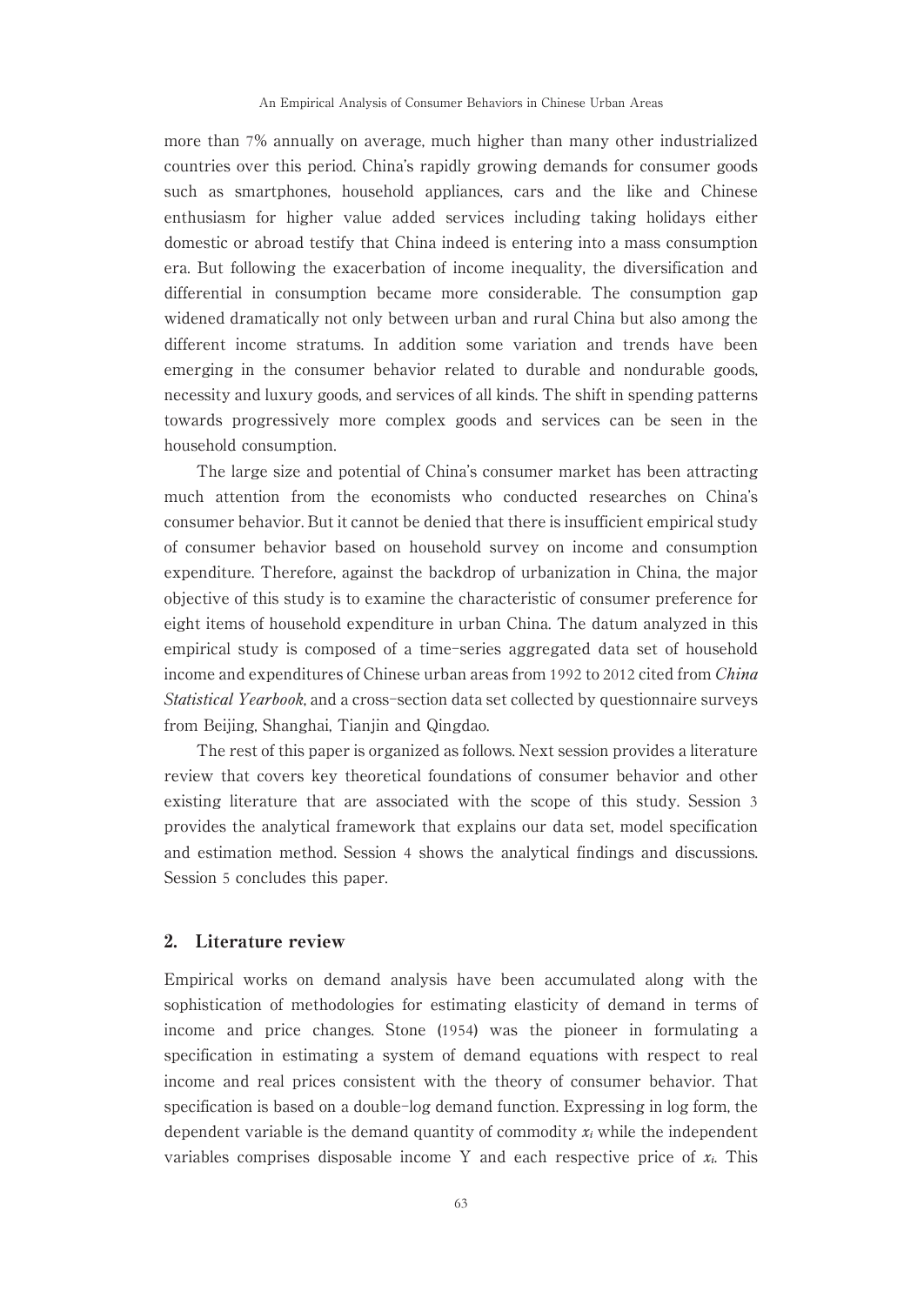specification facilitates the estimation of income elasticity of demand and cross-price elasticity of demand for good i with respect to good j ( own-price elasticity of demand for any i=j).

Stone's seminal work has inspired many other forms of model specification in estimating a liner demand system. Barnett (1979) shows that Rotterdam Model is of relevancy in addressing demand aggregation in the framework of general equilibrium analysis. Deaton and Muellbauer (1980) develop a model known as Almost Ideal Demand System (AIDS) which essentially is represented by transforming independent variables ( real disposable income and prices of each good ) into logarithm form. This model allows estimation of income elasticity of demand (or expenditure elasticity of demand) and cross-price elasticity of demand for good i and good j (own-price elasticity for any i=j) for a given set of expenditure shares. This model satisfies two important properties of a demand function viz. homogeneity and additive. In addition, this model also holds the property of symmetry with regard to the coefficients to be estimated. In order to derive a direct estimation of compensated elasticity, Alston, Chalfant and Poggott (2002) show that by using a double-log demand model instead of AIDS ( which is specified in a single-equation form ), it is able to estimate compensated elasticity of demand directly by deflating income using Stone's price index. By doing so, the right hand side of this modified model is the same as that in AIDS.

Anita Regmi and James L. Seale (2010) conducted a cross country analysis to investigate how the price fluctuation in one good affects the demand for other goods varies across goods and countries through estimating cross-price elasticity of demand across 114 counties for 9 major consumption categories of household expenditure. The estimation is conducted respectively by the model of compensated Slutsky elasticity and uncompensated Cournot elasticity. Their estimated results for the former are categorized into three major points. Firstly, the increase in price of one good triggers the rise of demand for the other eight goods but their demand increases are not the same magnitudes. The findings show that among the eight goods, demand for a luxury good such as recreation is greater than the demand for a necessity goods such as food or clothing. Secondly, the empirical results show that when the price increase in a necessity good caused the increase in demand for other eight goods but the changes are the greatest in low income countries. Thirdly when the price of a non-necessity goods has increased, it caused the rise in demand for the other eight goods (except for food) but that change was smaller in low income countries than in high income countries. The estimated results of Cournot elasticity are summarized into two broad features. Firstly, price increase in a necessity good reduced the demand for all the other goods. Secondly, price increase in a non-necessity good caused different changes in the demand based on the country's income level. The findings of this study reveal that the income level influences the cross-price elasticity of demand.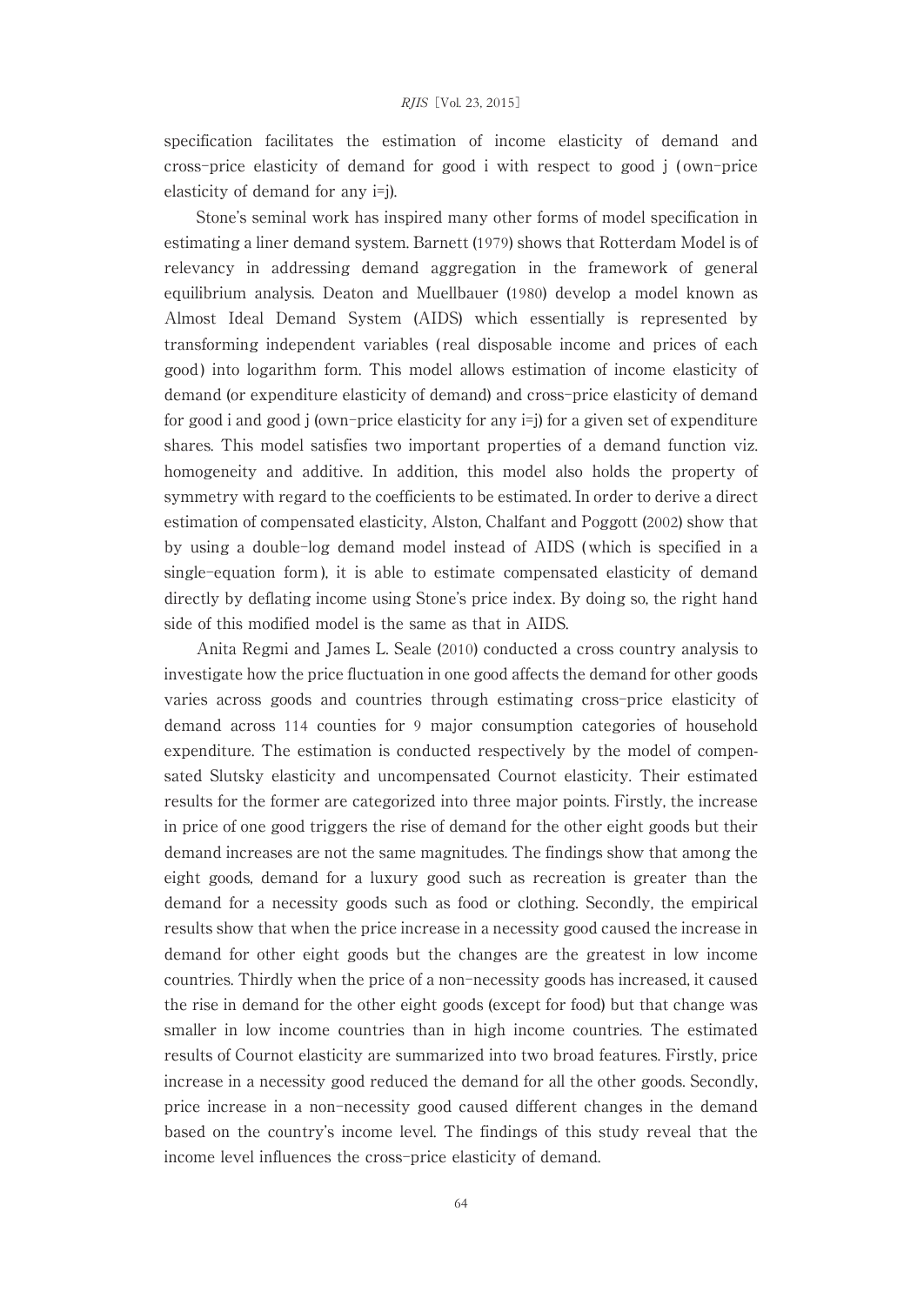Umar Farooq, Trevor Young, and Muhammad Iqbal (1999) made an analysis on a farm household consumption using the AIDS model based on the consumption data of paddy and wheat growing farm households. Their data set was pertained to consumption expenditures during 1995. Their estimated results show that all the own-price elasticities were negative and most of them were statistically significant. Paddy and wheat were found to be gross substitutes. Dairy products and meat were regarded as luxuries by the sample farm household size. Significant quantitative dietary impacts were found associated with change in the age composition of farm households. This empirical study contributed positively to enhancing the understanding of issues concerning consumption patterns of farm household in Pakistan, Notwithstanding that most farmers have dual roles as producer and consumer of paddy and wheat, their income generated through the farming of the two crops have also brought about a certain special impact on the consumption of these two crops.

Tianyu Yang (2009) used his estimated consumption function to highlight the features of marginal propensity to consume of the low-income stratum, the middle-income stratum and the high-income stratum in China. His analysis produced an income distribution that showed the marginal propensity to consume of the three stratums is in an inverse-U shape. Furthermore, his empirical inquiry also extended to cover investigation of income gap in light of the expansion of household consumption in China. From his empirical evidence, he alleged that income disparity in urban areas and between urban and rural areas can be mitigated by government interventions in enlarging the population of the middle-income stratum. This implication is quite unclear because even within urban areas there are different income groups in terms of consumption expenditure. Additionally asset ownerships differ between urban-rural and asset gaps exist inside urban and rural areas. Vanthana and Lau (2014) show that inequality can be mitigated if government targets its interventions at within-group inequality for narrowing inequality gap in consumption expenditure but for the case of inequality in assets the measures would have to focus on between-group inequality.

Catherine Halbrendt Francis Tuan, Conrado Gempesaw, and Dimphna Dolk-Etz (2011) analysed the Guandong's food consumption in rural area using the consumption expenditure survey data of 1990 which covered 2, 560 households. The expenditure data comprised nine expenditure items. The system of expenditure share equations is made up from nine commodities were estimated using an extended AIDS model. This empirical analysis derived three distinct results. First, own-price elasticities are inelastic, as one would expect when a large percentage of the household budget is spent on food items. Second, except for grains, there is very little commodity substitution when relative prices have changed. Third, the commodities most responsive to expenditure fluctuations are meats, poultry, fruits,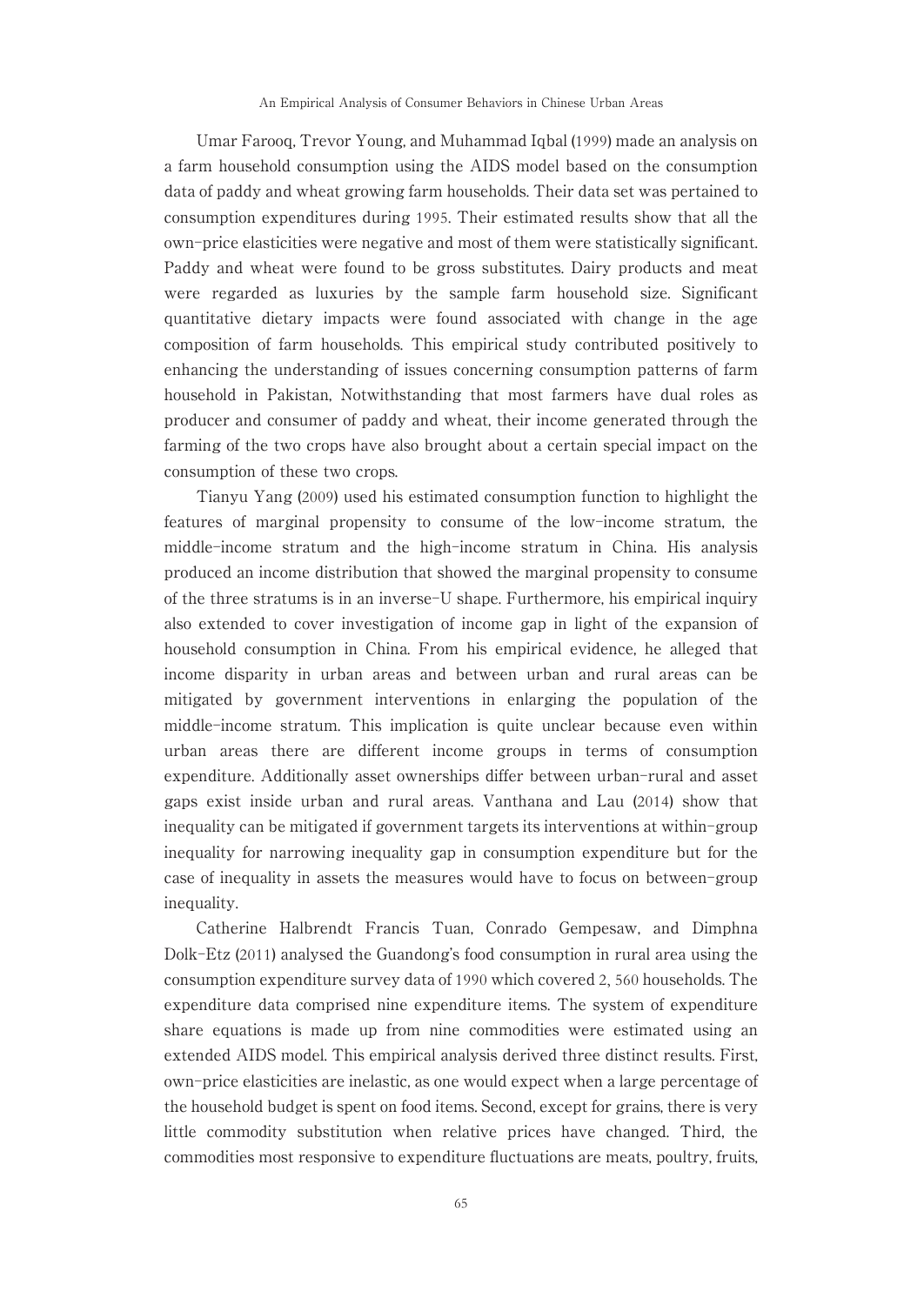#### RJIS[Vol. 23, 2015]

sweets, "other foods," and durable goods. Although this analysis revealed the trend of the food consumption in rural province of Guangdong but it is difficult to verify whether the analytical results reflect the general consumption behaviour of the whole China. The main reason for this reservation is that in the data set used in this study, the average household consisted of five people, including three children, which is quite deviated from the general situation in other provinces.

Lu and Lau (2014) examine the consumer behavior in Changchun City, China. They analyzed a time series cross sectional panel data from 300-household survey responses collected from January 2009 to December 2011 using AIDS model. The empirical results show that " food " and " education, culture and recreation " are necessity goods for the people in Changchun. Both groups of goods comprise 44 percent of total expenditure share in that data set. At the same time, these two items are Giffen goods because their expenditure shares increase even with the rise in their prices. Similarly, that findings suggest that "housing" is a luxury good but it is also a Giffen good. From these perspectives, it is argued that the growth of real income across China in general and in Changchun in particular has been lagging behind the rise in prices of these three expenditure items. Furthermore, the estimated compensated cross-price elasticities of demand indicate that the theoretical assumption of a diminishing marginal rate of substitution did not hold for that data set. Based on that evidence, they contend that for the consumption expenditure shares in net substitute goods, whereas consuming one good reduces its own marginal utility, it increases the marginal utility of its substitute good. The empirical evidence shows that the expenditure share in "medical" is not influenced by the change in disposable income. Neither is expenditure item affected by the change in its own price nor prices of other goods. Thus, consumers' demand in "medical" is not being influenced by its price and their disposable income.

Indeed, the aforementioned studies have given out some positive discussions which are of relevancy to discerning the understanding of the consumer behavior in China or in other developing countries. Particularly, regarding the eight items of the household consumption (such as food, clothing and footwear, housing utensils and so on), two important questions may be asked regarding the consumer behaviour in China. How prices have affected the consumer's preference among different goods? And how does the income level affect the consumer behaviour of each stratum? Both of these problems have not been adequately explored. In order to compensate this lack of information, this empirical study will first reveal the consumption pattern in urban China. In view of this, we choose Shanghai, Beijing, Tianjin, and Qingdao, the major cities of China, as its subjects to analyse the household consumption, using the data from survey questionnaires collected in 2010. In addition, a comparison will be made with the analysis based on the time-series aggregated data of Chinese urban household income and expenditures between 1992 and 2012.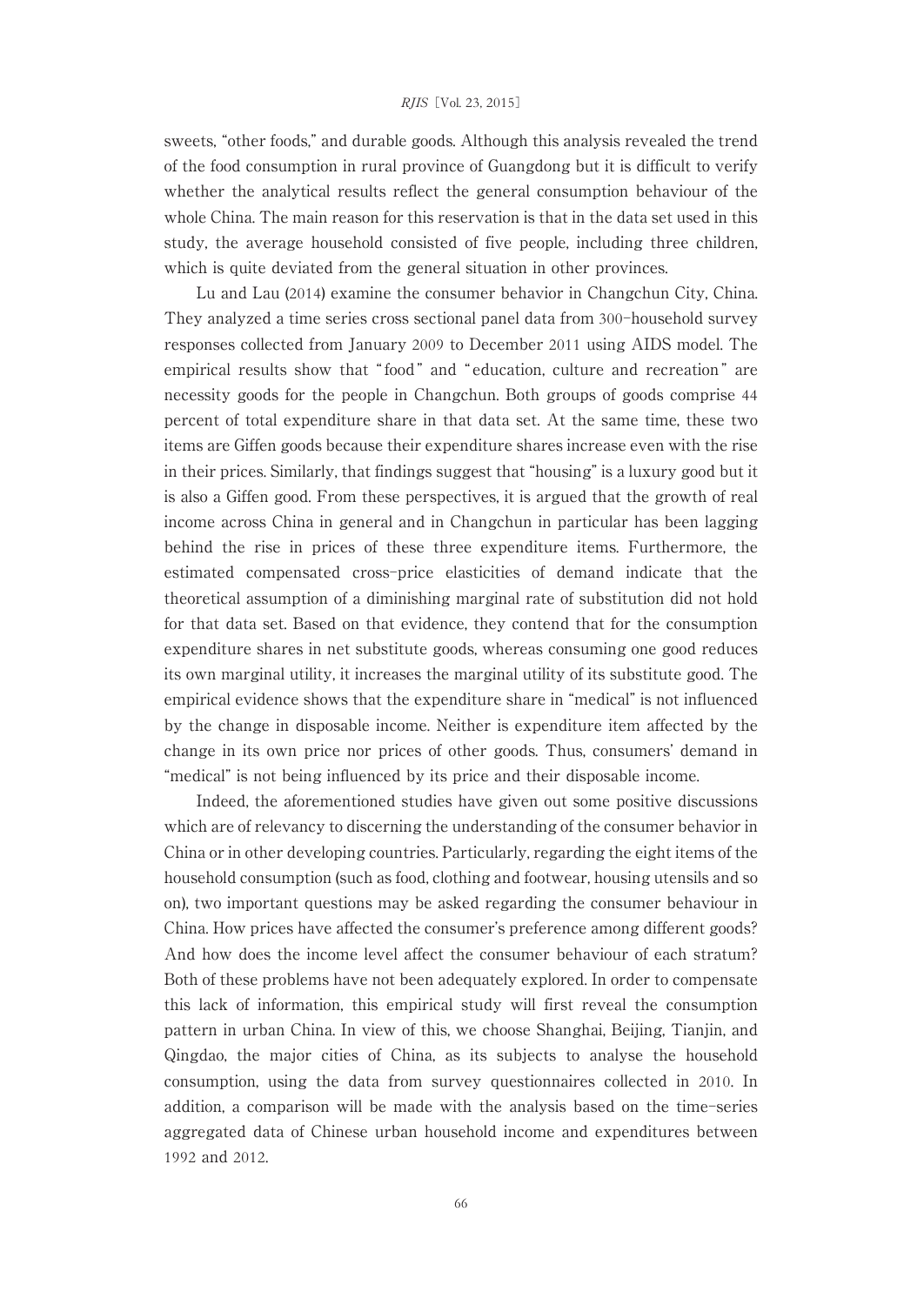# 3. Analytical Framework

# 3-1. Data

This empirical study analyzes two sets of data. The first set is a time series aggregated data of disposable income and consumption expenditure of Chinese urban areas from 1992 to 2012. Consumption expenditure comprises eight major expenditure items, viz., "food," "clothing," "housing utensils," "housing," "medical," "transportation and communication," "education and culture," and "other expenditure." This data set is compiled from various issues of *Chinese Statistical Yearbook* published by the Chinese National Bureau of Statistics.

The second set is a data set collected from a questionnaire survey of income and consumption expenditure conducted in Beijing, Shanghai, Tianjin and Qingdao (BSTQ). This survey was conducted from 5 August to 20 September 2010. These four cities were selected because Beijing, Shanghai and Tianjin are direct-controlled municipal under the national government and their living standards are of the highest level in China, whereas Qingdao is a city administered at the sub-provincial level and it represents an average income level of Chinese urban areas. Essentially, this survey asked three sets of questions. The first set pertained to basic information of a respondent such as sex, age, education background, number of family members. The second set was related to the amount of disposable income in previous year, i. e., 2009. The third set comprised questions regarding the amount of consumption expenditure and the breakdown of that expenditure in eight major expenditure items.

The survey was conducted with the help of residents' committees through the placement method of questionnaire survey. In other words, residents' committees facilitated the distribution and collection of questionnaires in their designated residential areas in targeted cities. These targeted cities were Chaoyang District, Haidian District, Fengtai District and Dongcheng District in Beijing; Hongkou District, Jingan District and Yangpu District in Shanghai; Heping District, Hedong District, Hebei District and Jinnan District in Tianjing; Sinan District, Sibei District and Sifang District in Qingdao. Totally, 1, 600 questionnaires were distributed through residents' committees and 1, 485 responses were collected. The effective recovery rate was 93%. The composition of the respondents was 499, 387, 312, 287 for Beijing, Shanghai, Tianjin and Qingdao, respectively. There was a slight difference in the city in terms of the respondents' gender, 791 respondents (about 53. 3%) were men, whereas 694 respondents were women (46. 7%). The respondents' mean age was 38. 3 years old, the lowest age was 26 and the highest was 62 years old. It should be noted that unemployed and retirees were not included in this survey.

The analyses of this cross sectional data set cover two parts: the whole questionnaire survey respondents' sample (QSR) and five categories of disposable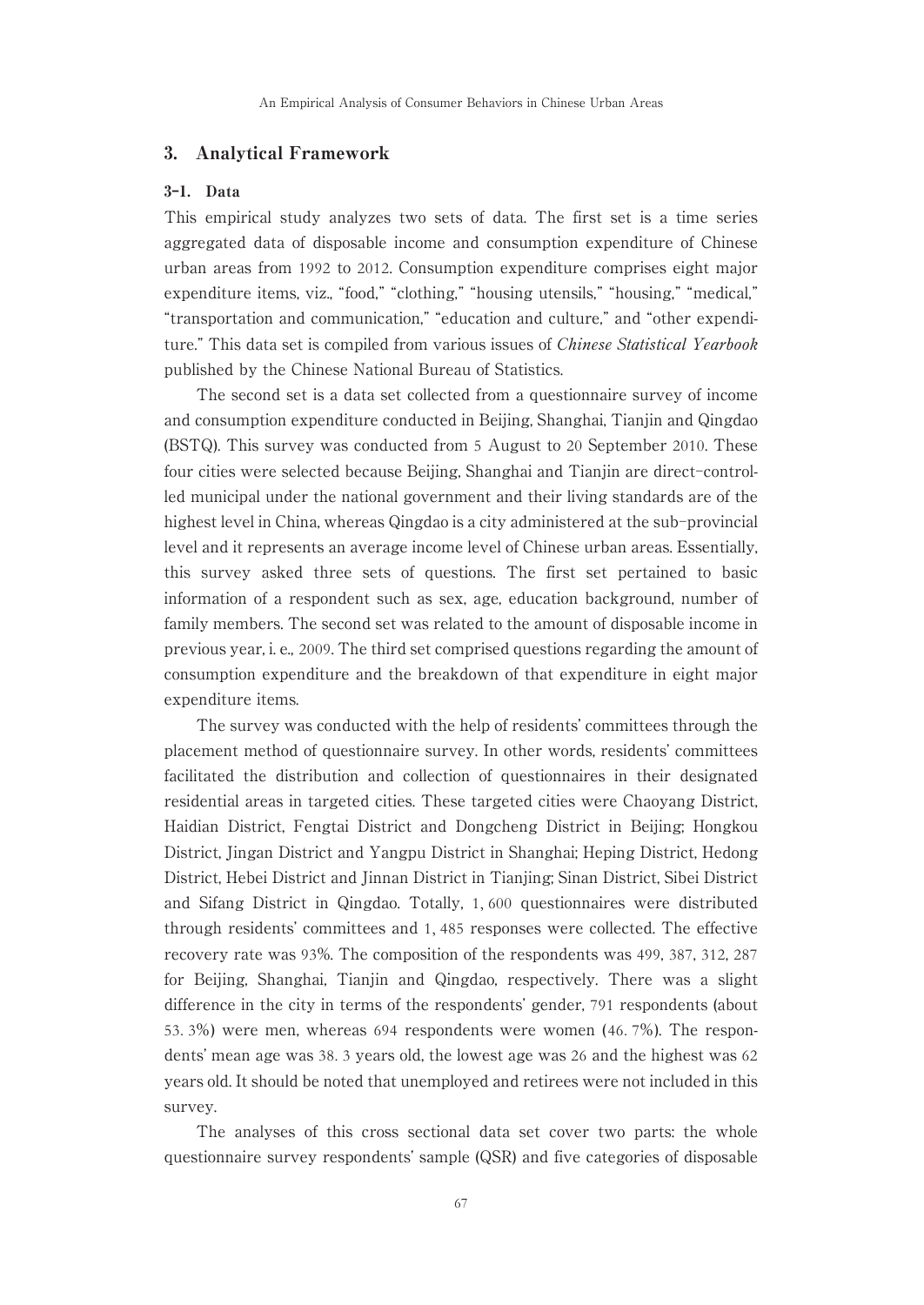#### RJIS[Vol. 23, 2015]

income quintile. The disposable income of the first quintile ranged from 26, 000RMB to 48, 000RMB. The second quintile to the fifth is 49, 000-66, 000RMB, 67, 000-91, 000RMB, 92, 000-128, 000RMB, 129, 000-980, 000RMB, respectively.

#### 3-2. Specification and analytical method

This study conducts three stages of analysis. Firstly, based on the time series aggregated data, the study examines the relationship of total consumption expenditure and disposal income of urban areas in China from 1992 to 2012. This analysis uses geometric means of the prices from eight major consumption expenditure items (viz., "food," "clothing," "housing utensils," "housing," "medical," "transportation and communication," "education and culture," and "other expenditure") to deflate consumption expenditure and disposable income. In addition, taking into consideration of the effects of enhanced integration of the Chinese economy into the world economy with her accession to the WTO in December 2001, the regression analysis incorporated a dummy variable in order to differentiate any influence attributed to this structural change<sup>1</sup>. Essentially, this relationship is specified by the following equation.

$$
C_t = const + \alpha_1 Y_t + \alpha_2 dw to_t
$$
\n<sup>(1)</sup>

C denotes real total consumption expenditure, cons. is the intercept, Y is the real disposable income, and t is from 1992 to 2012, and dwto is the dummy variable (it carries a value of 0 from 1992 to 2001, but a value of 1 from 2002 to 2012). The parameters that are to be estimated from [1] are cons.  $a_1$  and  $a_2$ .

The second stage of this empirical inquiry is to estimate the consumer behaviors of Chinese urban areas based on AIDS. This estimation is conducted using data pertain to disposable income, total consumption expenditure, and eight categories of consumption expenditure items, viz., " food, " " clothing, " " housing utensils," "housing," "medical," "transportation and communication," "education and culture, " and " other expenditure. " AIDS' model is shown in Equation 2. The estimation of Equation [2] for QSR data set used the mean age of the respondents as the weight.

$$
w_i = const + \varepsilon_i \log \left(\frac{x}{p}\right) + \sum_j \gamma_{ij}^c \log \left(P_j\right)
$$
 [2]

 $\varepsilon_i$  is the value of income elasticity of demand with respect to good i, in which a negative value means a necessity goods whereas the opposite refers to a luxury goods.  $\gamma_{ij}^c$  is the value of compensated cross-price elasticity of demand between goods i and goods i. If i=j, then the estimated coefficient is the value of compensated

<sup>1</sup> The value of dwto is 0 from 1992 to 2001 and it is 1 after from 2002 to 2012.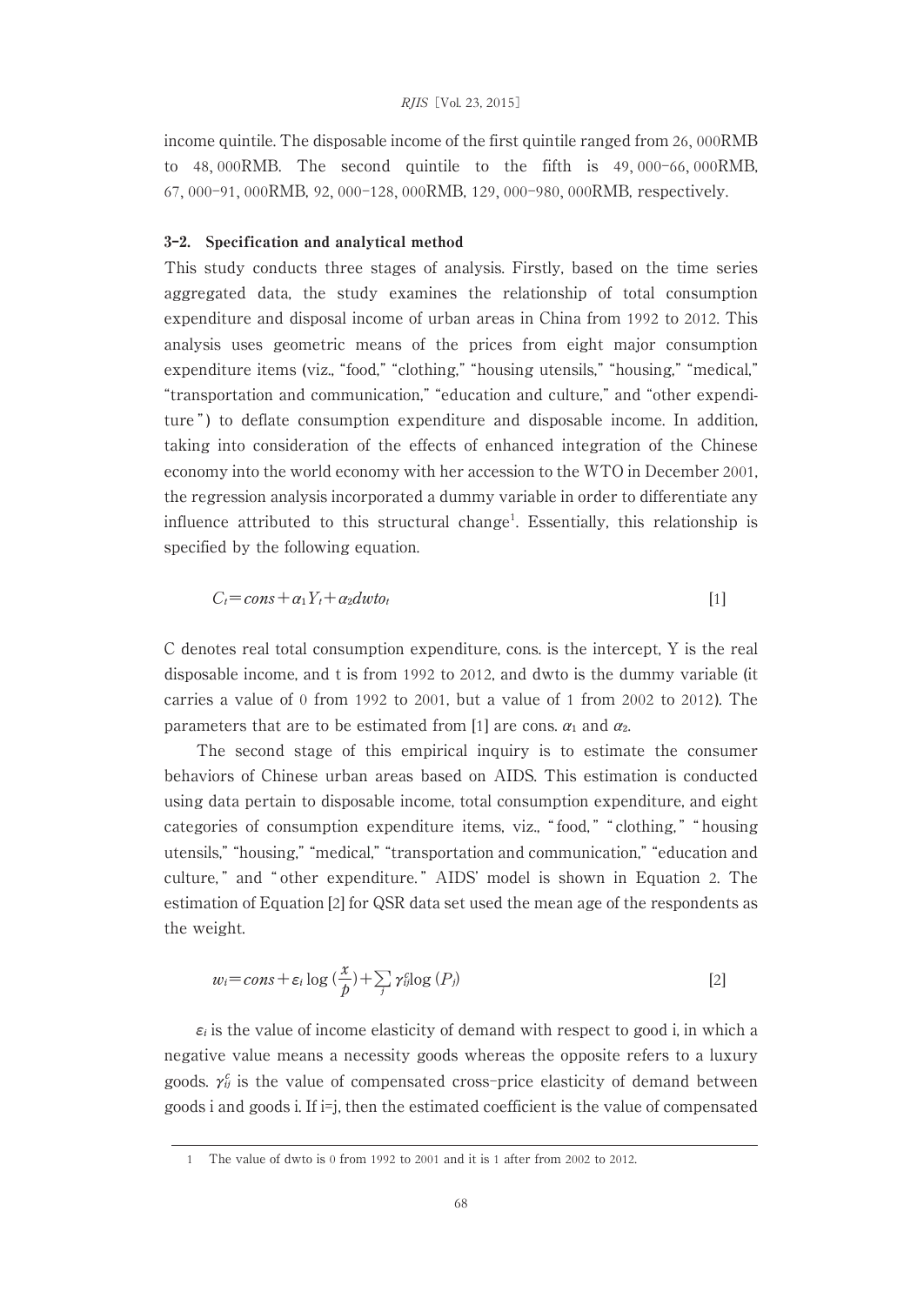own-price elasticity of demand of good i. A positive value of compensated cross-price elasticity of demand means a pair of goods is a net substitute, whereas a negative value means a net complementary<sup>2</sup>. Furthermore, this model is subjected to the following conditions. Total expenditure (i. e.,  $\sum_{i=1}^{8} w_i$ ) is the sum of each individual share of consumption expenditure which is equal to one. The sum of income elasticity for each respective share of consumption expenditure is one. Equation [2] is homogeneous of degree zero in prices and total expenditure, all parameters satisfy Slutsky equation, and compensated cross price elasticity of each item of consumption is in symmetry. These conditions are expressed as follows.

$$
\sum_{i=1}^{n} cons = 1, \sum_{i=1}^{n} \varepsilon_i = 0, \sum_{i=1}^{n} \gamma_{ij} = 0
$$
\n[3]

$$
\sum_{j} \gamma_{ij}^{c} = 0 \tag{4}
$$

$$
\gamma_{ij}^c = \gamma_{ji}^c, \ \forall \ i, j \tag{5}
$$

For the time series aggregated data of Chinese urban areas, this analysis used "seemingly unrelated regression (SUR)" method for estimating Equation [2]. However, for the cross sectional data set of QSR and the estimation of its quintiles, the estimation were based on multivariate regression analyses<sup>3</sup>. .

#### 4. Analytical Result and Discussion

#### 4-1. Descriptive Statistics

Table 1 shows the descriptive statistics of the QSR. Among 1, 485 respondents, the highest disposable income is 980, 000 Renminbi (RMB) and the lowest is 26, 000 RMB, while the mean is 95, 646 RMB. For the consumption expenditure, the maximum amount is 132, 200 RMB and the minimum is 17, 100RMB and the mean is 55, 520RMB. Regarding the share of consumption expenditure item, "food" is the highest at 32. 4% and follow by "education and culture" at 15. 8%, "transportation and communication" at 12. 8%, "clothing" at 9. 8%, "housing" at 7. 9%, "household utensils" at 7. 2% and "other expenditure" at 4. 6%. Table 2 shows the descriptive statistics of QSR's age.

<sup>2</sup> Compensated elasticity of demand is also known as Hicksian elasticity of demand. Essentially, it is the elasticity that is influenced by the change in disposable income resulted from the change in relative prices by holding utility constant which is derived from Slutsky Equation.

<sup>3</sup> For the cross-sectional data, SUR encounters the problem of omitted variables due to collinearity of prices among the eight expenditure items. To overcome this limitation, multivariate regression method is used.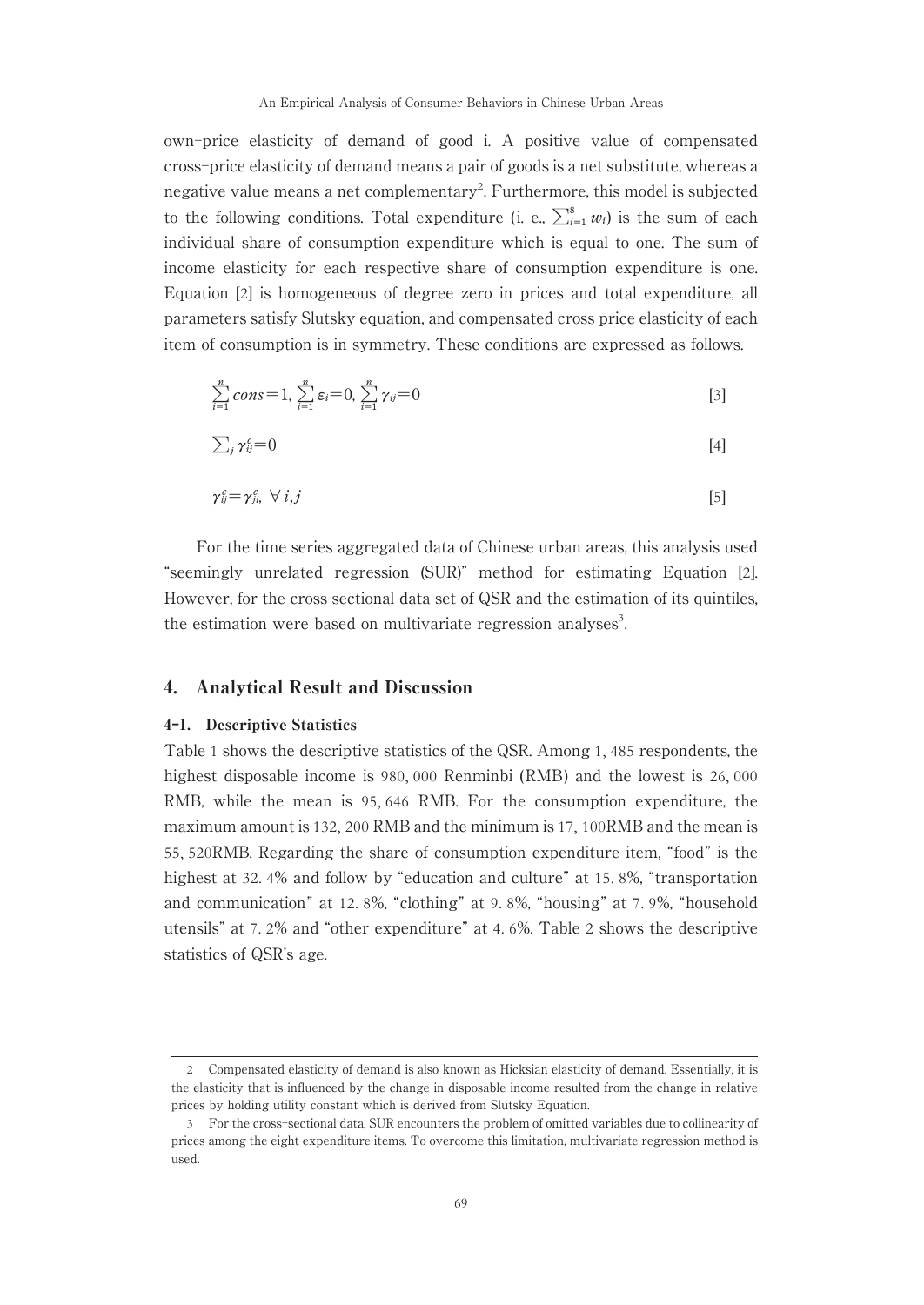|                                  | Obs   | Mean    | Std. dev | Min     | Max      |
|----------------------------------|-------|---------|----------|---------|----------|
| Income                           | 1,485 | 95,646  | 66,902   | 26,000  | 980,000  |
| Consumption expenditure          | 1,485 | 55, 520 | 22,796   | 17, 100 | 132, 200 |
| Food                             | 1,485 | 16,968  | 5, 327   | 1,000   | 112,000  |
| Clothing                         | 1,485 | 5,589   | 3,069    | 1,000   | 33,000   |
| Housing utensils                 | 1,485 | 4, 164  | 2, 154   | 1,250   | 10,000   |
| Housing                          | 1,485 | 5, 106  | 2,055    | 500     | 11,000   |
| Medical                          | 1,485 | 4, 278  | 1,971    | 1,600   | 11,000   |
| Transportation and communication | 1,485 | 7,584   | 4,723    | 850     | 28,000   |
| Education and culture            | 1,485 | 9,076   | 4,873    | 1,250   | 29,500   |
| Other expenditure                | 1,485 | 2,755   | 1,979    | 500     | 21,001   |
| Share in consumption expenditure |       |         |          |         |          |
| Food                             | 1,485 | 0.324   | 0.066    | 0.053   | 0.847    |
| Clothing                         | 1,485 | 0.098   | 0.026    | 0.011   | 0.580    |
| Housing utensils                 | 1,485 | 0.072   | 0.015    | 0.015   | 0.133    |
| Housing                          | 1,485 | 0.094   | 0.023    | 0.009   | 0.170    |
| Medical                          | 1,485 | 0.079   | 0.024    | 0.024   | 0.179    |
| Transport. and comm.             | 1,485 | 0.128   | 0.029    | 0.015   | 0.234    |
| Education and culture            | 1,485 | 0.158   | 0.027    | 0.024   | 0.244    |
| Other expenditure                | 1,485 | 0.046   | 0.017    | 0.008   | 0.278    |

Table 1 Descriptive statistics of questionnaire survey sample

Table 2 Descriptive statistics of age for questionnaire survey respondents (years)

|              | Obs   | Mean | Std. dev.   | Min | Max |
|--------------|-------|------|-------------|-----|-----|
| Whole sample | 1,485 | 38.3 | 6.5         | 26  | 62  |
| Quintile 1   | 298   | 36.6 | 6. $\theta$ | 27  | 52  |
| Quintile 2   | 303   | 38.0 | 6.9         | 28  | 62  |
| Quintile 3   | 290   | 37.5 | 6.6         | 26  | 61  |
| Quintile 4   | 308   | 38.5 | 6.3         | 29  | 56  |
| Quintile 5   | 286   | 40.7 | 6.1         | 29  | 61  |

Table 3 provides the descriptive statistics of each targeted city. The range between the lowest and the highest disposable income was 36, 000-520, 000RMB, 31, 000-290, 000RMB, 28, 000-980, 000RMB, 26, 000-200, 000RMB in Beijing, Shanghai, Tianjin and Qingdao, respectively. In terms of consumption expenditure, the range in the respective city was 18, 800-132, 200RMB, 27, 700-128, 700RMB, 17, 100-980, 000RMB, 26, 000-200, 000RMB. These four cities shared a common trend, i. e., consumption expenditure share in "food" and "education and culture" was respectively ranked the first and second highest.

Table 4 tabulates the descriptive statistics of each quintile of QSR. The minimum and maximum disposable incomes in each quintile were 26, 000-48, 000 RMB, 49, 000-66, 000RMB, 67, 000-91, 000RMB, 92, 000-128, 000RMB, 129, 000- 980, 000RMB, respectively. Regarding the consumption expenditure, the lowest and the highest amounts in each quintile were 17, 000-56, 000RMB, 27, 900-50, 900RMB, 38, 100-65, 900RMB, 52, 000-82, 100RMB, 59, 600-132, 200RMB, respectively. Similar to the whole sample of respondents, the combined expenditures in "food" and "education and culture" ranged from about 43. 5% to about 53% in each quintile. It is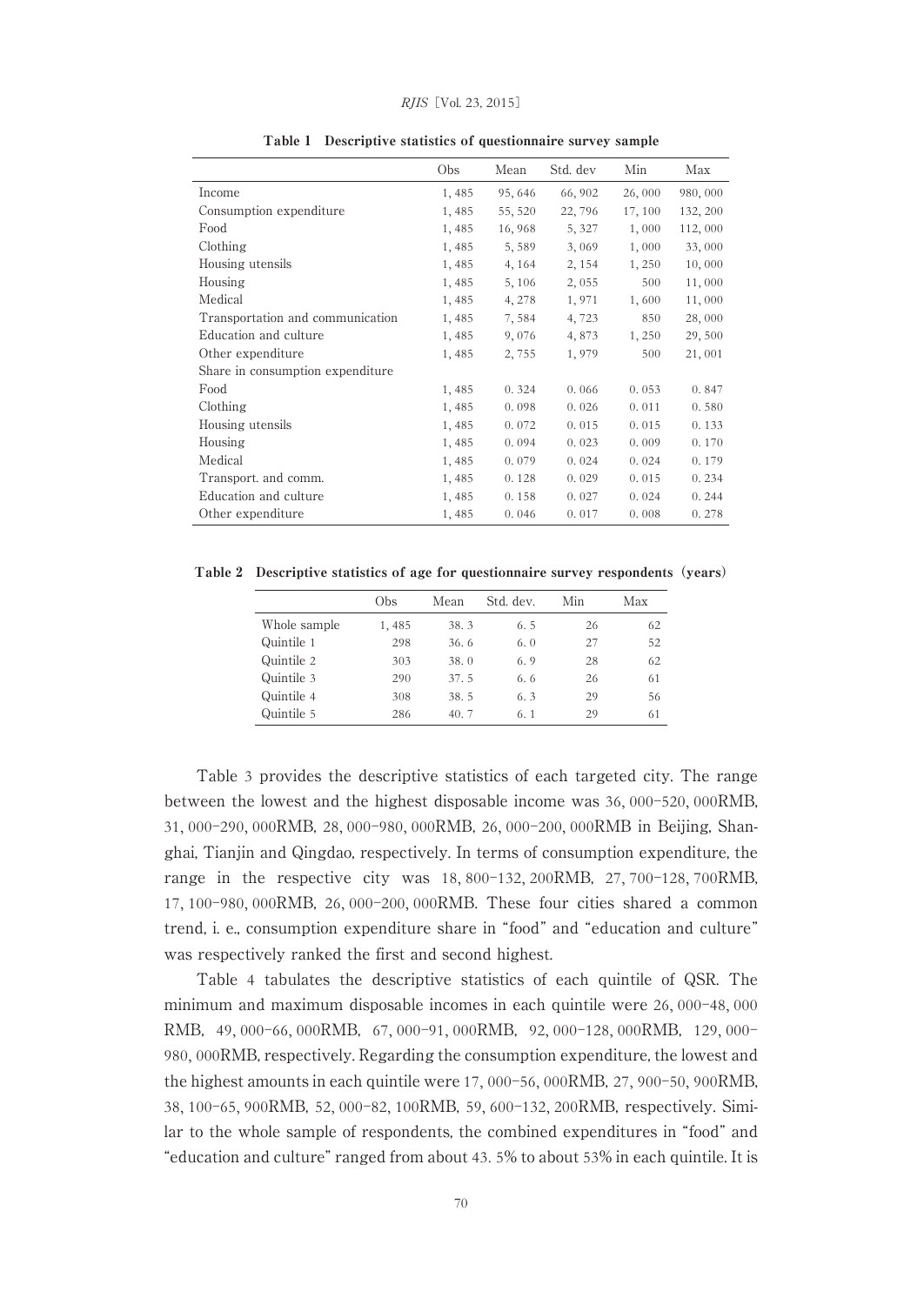|                           | Obs                                                        | Mean                                                            | Std. dev                                                                                                                                                                                                                                                                      | Min                                                       | Max                                                        |                           | Obs                                                | Mean                                                                               | Std. dev                                                                                                    | Min                                                                                                                                                                                                                                                                                                       | Max                                                                        |
|---------------------------|------------------------------------------------------------|-----------------------------------------------------------------|-------------------------------------------------------------------------------------------------------------------------------------------------------------------------------------------------------------------------------------------------------------------------------|-----------------------------------------------------------|------------------------------------------------------------|---------------------------|----------------------------------------------------|------------------------------------------------------------------------------------|-------------------------------------------------------------------------------------------------------------|-----------------------------------------------------------------------------------------------------------------------------------------------------------------------------------------------------------------------------------------------------------------------------------------------------------|----------------------------------------------------------------------------|
| Beijing                   |                                                            |                                                                 |                                                                                                                                                                                                                                                                               |                                                           |                                                            | Tianjin                   |                                                    |                                                                                    |                                                                                                             |                                                                                                                                                                                                                                                                                                           |                                                                            |
| Disposable income         | 499                                                        | 122, 421                                                        | 68, 249                                                                                                                                                                                                                                                                       |                                                           | 520,000                                                    | Disposable income         |                                                    | 79,106                                                                             | 83, 356                                                                                                     |                                                                                                                                                                                                                                                                                                           | 980,000                                                                    |
| Consumption expenditure   | 499                                                        | 63, 178                                                         | 24, 321                                                                                                                                                                                                                                                                       | $36,000$<br>$18,800$                                      | 132, 200                                                   | Consumption expenditure   | 312                                                |                                                                                    | 18, 151                                                                                                     |                                                                                                                                                                                                                                                                                                           |                                                                            |
| Food                      | 499                                                        | $\begin{array}{c} 17,294 \\ 7,297 \\ 4,836 \end{array}$         |                                                                                                                                                                                                                                                                               | $\begin{array}{l} 1,000 \\ 1,500 \\ 1,500 \\ \end{array}$ | $\begin{array}{c} 112,000 \\ 33,000 \\ 10,000 \end{array}$ | Food                      | 312<br>312<br>312                                  | $45, 771$<br>13, 657                                                               | $\begin{array}{cccccc} 3, & 282 \\ 2, & 0 & 64 \\ 2, & 24 & 5 \\ 2, & 24 & 9 \\ 2, & 24 & 9 \\ \end{array}$ |                                                                                                                                                                                                                                                                                                           | $\begin{array}{l} 91,200 \\ 20,500 \\ 9,800 \\ 9,500 \\ 1,000 \end{array}$ |
| Clothing                  | 499                                                        |                                                                 |                                                                                                                                                                                                                                                                               |                                                           |                                                            | Clothing                  |                                                    |                                                                                    |                                                                                                             |                                                                                                                                                                                                                                                                                                           |                                                                            |
| Housing utensils          | 499                                                        |                                                                 |                                                                                                                                                                                                                                                                               |                                                           |                                                            | Housing utensils          |                                                    |                                                                                    |                                                                                                             |                                                                                                                                                                                                                                                                                                           |                                                                            |
| Housing                   | 499                                                        | $4,707$                                                         |                                                                                                                                                                                                                                                                               |                                                           | 9,000                                                      | Housing                   |                                                    |                                                                                    |                                                                                                             |                                                                                                                                                                                                                                                                                                           |                                                                            |
| Medical                   | 499                                                        |                                                                 | $\begin{array}{cccc} 6.20 & 6.20 & 0.00 & 0.00 & 0.00 & 0.00 & 0.00 & 0.00 & 0.00 & 0.00 & 0.00 & 0.00 & 0.00 & 0.00 & 0.00 & 0.00 & 0.00 & 0.00 & 0.00 & 0.00 & 0.00 & 0.00 & 0.00 & 0.00 & 0.00 & 0.00 & 0.00 & 0.00 & 0.00 & 0.00 & 0.00 & 0.00 & 0.00 & 0.00 & 0.00 & 0.$ | 1,900                                                     | 11,000                                                     | Medical                   |                                                    |                                                                                    |                                                                                                             |                                                                                                                                                                                                                                                                                                           |                                                                            |
| Transport. and comm.      | 499                                                        | 5, 212<br>8, 575                                                | 4,640                                                                                                                                                                                                                                                                         | 850                                                       | 22,000                                                     | Transport. and comm.      | $312$<br>$312$                                     | $4, 240$ $6, 351$ $6, 612$ $6, 614$ $6, 614$ $6, 614$ $6, 614$                     | $1, 373$<br>2,746                                                                                           | $\begin{array}{l} 28,000 \\ 17,100 \\ 17,200 \\ 18,250 \\ 19,000 \\ 19,000 \\ 19,000 \\ 20,000 \\ 30,00 \\ 40 \\ 5,00 \\ 5,00 \\ 6,00 \\ 7,00 \\ 8,00 \\ 9,00 \\ 9,00 \\ 9,00 \\ 9,00 \\ 9,00 \\ 9,00 \\ 9,00 \\ 9,00 \\ 9,00 \\ 9,00 \\ 9,00 \\ 9,00 \\ 9,00 \\ 9,00 \\ 9,00 \\ 9,00 \\ 9,00 \\ 9,00 \\$ | $\begin{array}{c} 8,500 \\ 12,600 \end{array}$                             |
| Education and culture     | 499                                                        |                                                                 |                                                                                                                                                                                                                                                                               |                                                           |                                                            | Education and culture     | $312$<br>$312$                                     |                                                                                    |                                                                                                             | 2,700                                                                                                                                                                                                                                                                                                     | $15,000$<br>$8,000$                                                        |
| Other expenditure         |                                                            | $12,020$<br>3, 236                                              | $5,785$<br>2, 424                                                                                                                                                                                                                                                             | 1,250                                                     | $29,500$<br>$21,001$                                       | Other expenditure         |                                                    | $6, 277$<br>2, 441                                                                 | $2,921$<br>1,775                                                                                            |                                                                                                                                                                                                                                                                                                           |                                                                            |
| Share in con. expenditure |                                                            |                                                                 |                                                                                                                                                                                                                                                                               |                                                           |                                                            | Share in con. expenditure |                                                    |                                                                                    |                                                                                                             |                                                                                                                                                                                                                                                                                                           |                                                                            |
| Food                      | 499                                                        | 0.290                                                           | 0.057                                                                                                                                                                                                                                                                         | 0.053                                                     | 0.847                                                      | Food                      |                                                    |                                                                                    |                                                                                                             | 0.061                                                                                                                                                                                                                                                                                                     | 0.393                                                                      |
| Clothing                  | 499                                                        |                                                                 | 0.026                                                                                                                                                                                                                                                                         | 0.011                                                     | 0.580                                                      | Clothing                  |                                                    |                                                                                    | $0.052$<br>$0.009$                                                                                          |                                                                                                                                                                                                                                                                                                           | 0.122                                                                      |
| Housing utensils          | 499                                                        | $0.115$<br>$0.076$                                              | $0.009$<br>$0.009$                                                                                                                                                                                                                                                            | 0.015                                                     | 0.126                                                      | Housing utensils          | 222222<br>22222                                    | $\begin{array}{ll} 0.315 \\ 0.091 \\ 0.0127 \\ 0.0127 \end{array}$                 | $\begin{array}{c} 0.018 \\ 0.011 \end{array}$                                                               | $0.072$<br>$0.047$<br>$0.093$                                                                                                                                                                                                                                                                             | $0.128$<br>$0.170$                                                         |
| Housing                   | 499                                                        | 0.075                                                           |                                                                                                                                                                                                                                                                               | 0.009                                                     | 0.114                                                      | Housing                   |                                                    |                                                                                    |                                                                                                             |                                                                                                                                                                                                                                                                                                           |                                                                            |
| Medical                   | 499                                                        | 0.085                                                           | 0.015                                                                                                                                                                                                                                                                         | 0.024                                                     | 0.179                                                      | Medical                   |                                                    | 0.100                                                                              | 0.014                                                                                                       | 0.072                                                                                                                                                                                                                                                                                                     | 0.173                                                                      |
| Transport. and comm.      | 499                                                        | 0.128                                                           | 0.025                                                                                                                                                                                                                                                                         | 0.016                                                     | 0.195                                                      | Transport. and comm.      | 312                                                | 0.112                                                                              | 0.016                                                                                                       | 0.079                                                                                                                                                                                                                                                                                                     | 0.142                                                                      |
| Education and culture     | $499$<br>$499$                                             | $0.184$<br>$0.047$                                              |                                                                                                                                                                                                                                                                               | 0.024                                                     | 0.244                                                      | Education and culture     | 312<br>312                                         | $0.135$<br>$0.048$                                                                 |                                                                                                             | $0.098$<br>$0.029$                                                                                                                                                                                                                                                                                        |                                                                            |
| Other expenditure         |                                                            |                                                                 | $0.029$<br>$0.020$                                                                                                                                                                                                                                                            | 0.008                                                     | 0.278                                                      | Other expenditure         |                                                    |                                                                                    | $0.012$<br>$0.021$                                                                                          |                                                                                                                                                                                                                                                                                                           | $0.201$<br>$0.233$                                                         |
| Shanghai                  |                                                            |                                                                 |                                                                                                                                                                                                                                                                               |                                                           |                                                            | Qingdao                   |                                                    |                                                                                    |                                                                                                             |                                                                                                                                                                                                                                                                                                           |                                                                            |
| Disposable income         |                                                            |                                                                 |                                                                                                                                                                                                                                                                               |                                                           | 290,000                                                    | I Disposable income       |                                                    | 81, 348                                                                            |                                                                                                             |                                                                                                                                                                                                                                                                                                           | 200,000                                                                    |
| Con. expenditure          | 387<br>387                                                 | 85,062<br>58,121<br>21,009                                      | 52, 501<br>22, 869                                                                                                                                                                                                                                                            | $\begin{array}{l} 31,000 \\ 27,700 \\ 12,000 \end{array}$ | 128,700                                                    | Con. expenditure          |                                                    | 49, 296                                                                            | 43, 954<br>18, 663                                                                                          | 26,000<br>22,650                                                                                                                                                                                                                                                                                          |                                                                            |
| Food                      |                                                            |                                                                 | 4,775                                                                                                                                                                                                                                                                         |                                                           | 34,500                                                     | Food                      |                                                    | 14,553                                                                             |                                                                                                             | 4,300                                                                                                                                                                                                                                                                                                     |                                                                            |
| Clothing                  |                                                            |                                                                 |                                                                                                                                                                                                                                                                               | 1,450                                                     |                                                            | Clothing                  |                                                    |                                                                                    |                                                                                                             |                                                                                                                                                                                                                                                                                                           |                                                                            |
| Housing utensils          |                                                            | $\begin{array}{c} 4,693 \\ 3,811 \\ 5,608 \\ 2,608 \end{array}$ | $2,699$<br>1,945<br>1,537                                                                                                                                                                                                                                                     | $\begin{array}{c} 1,300 \\ 2,300 \end{array}$             | $\begin{array}{c} 14,500 \\ 9,500 \\ 9,000 \end{array}$    | Housing utensils          |                                                    | $\begin{array}{c} 5,286 \\ 4,134 \\ 5,085 \\ 4,770 \end{array}$                    |                                                                                                             | $\begin{array}{l} 2, 200 \\ 1, 300 \\ 1, 750 \\ 000 \\ 000 \\ 000 \\ 000 \\ \end{array}$                                                                                                                                                                                                                  |                                                                            |
| Housing                   |                                                            |                                                                 |                                                                                                                                                                                                                                                                               |                                                           |                                                            | Housing                   |                                                    |                                                                                    |                                                                                                             |                                                                                                                                                                                                                                                                                                           |                                                                            |
| Medical                   |                                                            |                                                                 | 867                                                                                                                                                                                                                                                                           |                                                           | 6,000                                                      | Medical                   |                                                    |                                                                                    |                                                                                                             |                                                                                                                                                                                                                                                                                                           |                                                                            |
| Transport, and comm.      |                                                            | $9, 198$<br>8,782<br>2,966                                      | $\frac{5}{3}, \frac{976}{924}$                                                                                                                                                                                                                                                |                                                           | 28,000<br>24,500<br>9,500                                  | Transport, and comm.      |                                                    | $6,095$<br>$7,398$<br>$1,974$                                                      |                                                                                                             |                                                                                                                                                                                                                                                                                                           |                                                                            |
| Education and culture     |                                                            |                                                                 |                                                                                                                                                                                                                                                                               |                                                           |                                                            | Education and culture     |                                                    |                                                                                    |                                                                                                             |                                                                                                                                                                                                                                                                                                           |                                                                            |
| Other expenditure         |                                                            |                                                                 |                                                                                                                                                                                                                                                                               |                                                           |                                                            | Other expenditure         |                                                    |                                                                                    |                                                                                                             |                                                                                                                                                                                                                                                                                                           |                                                                            |
| Share in con. expenditure |                                                            |                                                                 |                                                                                                                                                                                                                                                                               |                                                           |                                                            | Share in con. expenditure |                                                    |                                                                                    |                                                                                                             |                                                                                                                                                                                                                                                                                                           |                                                                            |
| Food                      |                                                            |                                                                 | 0.053                                                                                                                                                                                                                                                                         | 0.263                                                     | 0.473                                                      | Food                      |                                                    |                                                                                    |                                                                                                             |                                                                                                                                                                                                                                                                                                           |                                                                            |
| Clothing                  | $\begin{array}{c} 788 \\ 788 \\ 688 \\ 788 \\ \end{array}$ | $0.381$<br>$0.077$                                              | $\begin{array}{c} 0.012 \\ 0.011 \end{array}$                                                                                                                                                                                                                                 | 0.039                                                     | 0.128                                                      | Clothing                  |                                                    | $\begin{array}{ccc} 115 & 0 & 0 & 0 \\ 0 & 0 & 0 & 0 \\ 0 & 0 & 0 & 0 \end{array}$ | $0.058$<br>$0.030$<br>$0.017$                                                                               | $0.128$<br>$0.080$<br>$0.032$                                                                                                                                                                                                                                                                             | $0.442$<br>$0.580$<br>$0.133$                                              |
| Housing utensils          |                                                            | 0.063                                                           |                                                                                                                                                                                                                                                                               | 0.040                                                     | 0.080                                                      | Housing utensils          |                                                    |                                                                                    |                                                                                                             |                                                                                                                                                                                                                                                                                                           |                                                                            |
| Housing                   |                                                            | 0.089                                                           | $0.012\,$                                                                                                                                                                                                                                                                     | 0.063                                                     | 0.111                                                      | Housing                   |                                                    |                                                                                    | 0.016                                                                                                       | 0.039                                                                                                                                                                                                                                                                                                     | 0.143                                                                      |
| Medical                   |                                                            | 0.046                                                           | 0.005                                                                                                                                                                                                                                                                         | 0.036                                                     | 0.064                                                      | Medical                   |                                                    | 0.092                                                                              | $0.017$                                                                                                     | 0.049                                                                                                                                                                                                                                                                                                     | 0.149                                                                      |
| Transport. and comm.      |                                                            | 0.146                                                           |                                                                                                                                                                                                                                                                               | 0.102                                                     | 0.234                                                      | Transport. and comm.      |                                                    |                                                                                    |                                                                                                             |                                                                                                                                                                                                                                                                                                           |                                                                            |
| Education and culture     | 387<br>387                                                 | $0.150$<br>$0.048$                                              | $\begin{array}{c} 0.035 \\ 0.009 \\ 0.009 \end{array}$                                                                                                                                                                                                                        | $0.131$<br>$0.026$                                        | $0.205$<br>$0.079$                                         | Education and culture     | <b>E</b><br>E E E E E E E E E E<br>E E E E E E E E | $\begin{array}{c} 0.119 \\ 0.151 \\ 0.037 \end{array}$                             | $\begin{array}{c} 0.023 \\ 0.016 \\ 0.010 \end{array}$                                                      | $\begin{array}{c} 0.015 \\ 0.070 \\ 0.018 \end{array}$                                                                                                                                                                                                                                                    | $\begin{array}{c} 0.200 \\ 0.221 \\ 0.074 \end{array}$                     |
| Other expenditure         |                                                            |                                                                 |                                                                                                                                                                                                                                                                               |                                                           |                                                            | Other expenditure         |                                                    |                                                                                    |                                                                                                             |                                                                                                                                                                                                                                                                                                           |                                                                            |

Table 3 Descriptive statistics of questionnaire survey respondents Table 3 Descriptive statistics of questionnaire survey respondents

# An Empirical Analysis of Consumer Behaviors in Chinese Urban Areas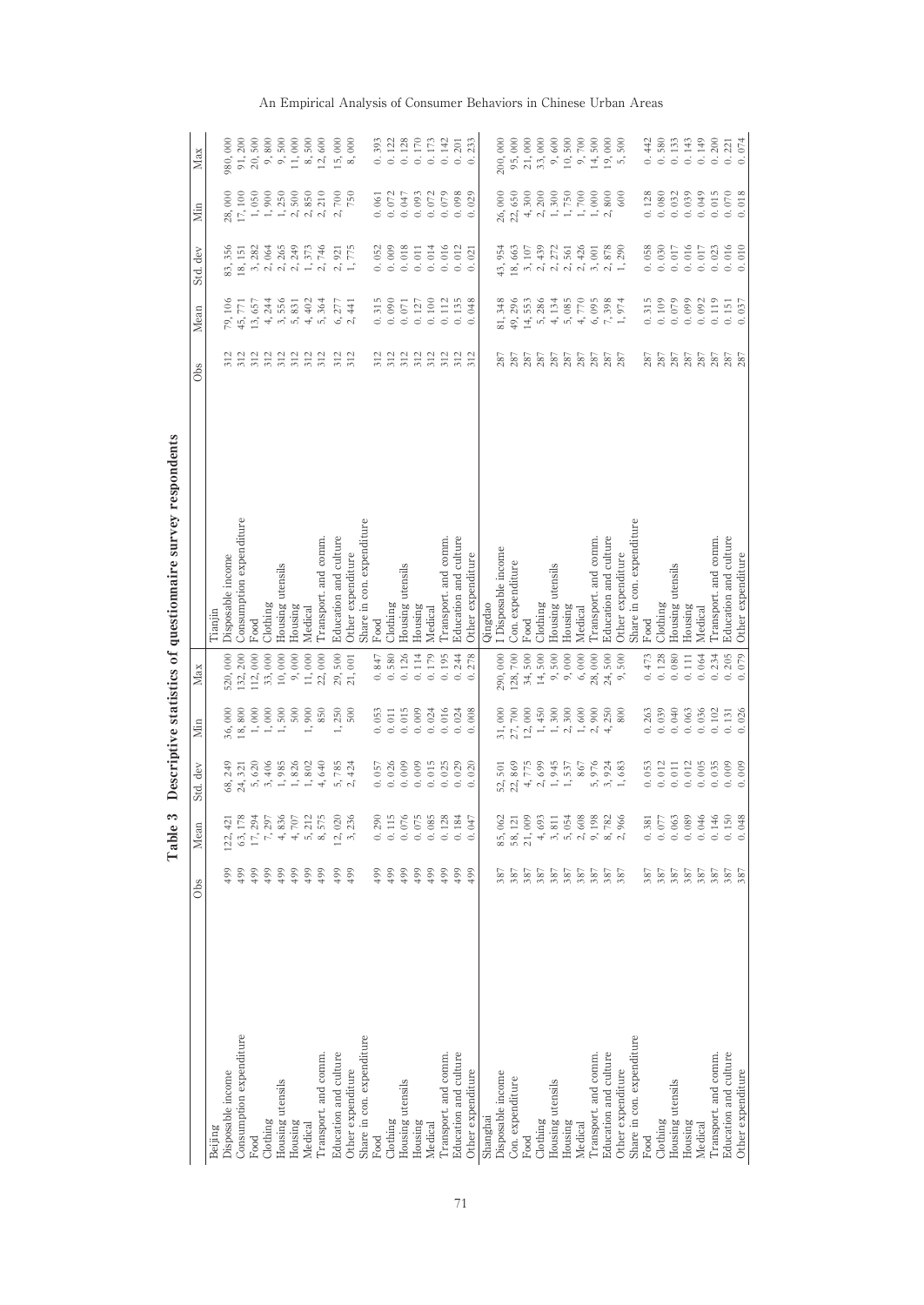|                           | Obs        | Mean             | Std. dev                                | Min            | Max              | Obs        | Mean           | Std. dev                                   | Min            | Max            |
|---------------------------|------------|------------------|-----------------------------------------|----------------|------------------|------------|----------------|--------------------------------------------|----------------|----------------|
|                           |            |                  | Quintile 1 (26,000-48,000 RMB)          |                |                  |            |                | Quintile 2 (49,000-66,000 RMB)             |                |                |
| Income                    | 298        | 38, 977          | 5,806                                   | 26,000         | 48,000           | 303        | 56,990         | 5, 333                                     | 49,000         | 66,000         |
| Con. expenditure          | 298        | 30, 647          | 4,506                                   | 17, 100        | 56,900           | 303        | 39, 967        | 5,041                                      | 27,900         | 50,900         |
| Food                      | 298        | 11,766           | 2,399                                   | 1,000          | 17,500           | 303        | 14, 528        | 3, 102                                     | 4,300          | 20,600         |
| Clothing                  | 298        | 2,904            | 2,569                                   | 1,450          | 33,000           | 303        | 3,709          | 650                                        | 2,500          | 5,000          |
| Housing utensils          | 298        | 1,810            | 428                                     | 1,250          | 3,300            | 303        | 2,573          | 402                                        | 1,750          | 3,800          |
| Housing                   | 298        | 3,040            | 682                                     | 1,750          | 4,700            | 303        | 3,965          | 1,060                                      | 1,600          | 5,700          |
| Medical                   | 298        | 2,560            | 680                                     | 1,600          | 3,900            | 303        | 3,180          | 885                                        | 1,690          | 8,500          |
| Transport. and comm.      | 298        | 3,085            | 691                                     | 2,000          | 4,800            | 303        | 4,583          | 1,033                                      | 2,000          | 7,080          |
| Education and culture     | 298        | 4, 372           | 852                                     | 2,700          | 6,000            | 303        | 5,867          | 878                                        | 3,500          | 7,800          |
| Other expenditure         | 298        | 1,110            | 622                                     | 500            | 8,000            | 303        | 1,563          | 836                                        | 850            | 14,001         |
| Share in Con. Expenditure |            |                  |                                         |                |                  |            |                |                                            |                |                |
| Food<br>Clothing          | 298        | 0.383            | 0.054                                   | 0.053          | 0.473<br>0.580   | 303        | 0.361          | 0.046                                      | 0.128          | 0.453          |
| Housing utensils          | 298        | 0.093            | 0.046                                   | 0.039          | 0.115            | 303        | 0.094          | 0.021                                      | 0.063          | 0.161          |
| Housing                   | 298        | 0.060<br>0.100   | 0.014<br>0.021                          | 0.032          | 0.170            | 303        | 0.065<br>0.099 | 0.010                                      | 0.045          | 0.103          |
| Medical                   | 298<br>298 | 0.086            | 0.026                                   | 0.039<br>0.042 | 0.173            | 303<br>303 | 0.081          | 0.022<br>0.026                             | 0.052<br>0.044 | 0.143<br>0.179 |
| Transport. and comm.      | 298        | 0.100            | 0.013                                   | 0.044          | 0.142            | 303        | 0.114          | 0.016                                      | 0.072          | 0.200          |
| Education and culture     | 298        | 0.143            | 0.019                                   | 0.070          | 0.213            | 303        | 0.147          | 0.017                                      | 0.109          | 0.205          |
| Other expenditure         | 298        | 0.036            | 0.017                                   | 0.018          | 0.233            | 303        | 0.038          | 0.016                                      | 0.024          | 0.278          |
|                           |            |                  |                                         |                |                  |            |                |                                            |                |                |
| Income                    | 290        | 79, 207          | Quintile 3 (67,000-91,000 RMB)<br>7,374 | 67,000         | 91,000           | 308        | 108, 656       | Quintile 4 (92,000-128,000 RMB)<br>11, 215 | 92,000         | 128,000        |
| Con. expenditure          | 290        | 52, 166          | 5,960                                   | 38, 100        | 65,900           | 308        | 64, 438        | 6,647                                      | 52,000         | 82, 100        |
| Food                      | 290        | 17,886           | 2,972                                   | 12,500         | 24,500           | 308        | 18, 544        | 2,789                                      | 13,000         | 26,000         |
| Clothing                  | 290        | 4,776            | 578                                     | 3,500          | 6,500            | 308        | 6, 527         | 878                                        | 4,500          | 9,000          |
| Housing utensils          | 290        | 3,760            | 587                                     | 2,500          | 4,950            | 308        | 5, 271         | 864                                        | 3,200          | 7,800          |
| Housing                   | 290        | 4,811            | 1,226                                   | 2,800          | 7,600            | 308        | 6, 120         | 1,727                                      | 500            | 9,500          |
| Medical                   | 290        | 3,613            | 1,002                                   | 2, 200         | 6,500            | 308        | 5, 197         | 1,397                                      | 2,900          | 8,300          |
| Transport. and comm.      | 290        | 6,905            | 1,770                                   | 3,200          | 11,500           | 308        | 9,036          | 2, 407                                     | 850            | 16,500         |
| Education and culture     | 290        | 8,064            | 1,198                                   | 5,400          | 13,000           | 308        | 10,612         | 1,810                                      | 1,250          | 15,500         |
| Other expenditure         | 290        | 2,350            | 654                                     | 1,200          | 4,000            | 308        | 3, 129         | 1, 345                                     | 1,400          | 21,001         |
| Share in Con. Expenditure |            |                  |                                         |                |                  |            |                |                                            |                |                |
| Food                      | 290        | 0.342            | 0.032                                   | 0.266          | 0.402            | 308        | 0.288          | 0.027                                      | 0.227          | 0.354          |
| Clothing                  | 290        | 0.093            | 0.014                                   | 0.072          | 0.129            | 308        | 0.102          | 0.015                                      | 0.076          | 0.145          |
| Housing utensils          | 290        | 0.072            | 0.008                                   | 0.054          | 0.096            | 308        | 0.082          | 0.011                                      | 0.058          | 0.133          |
| Housing                   | 290        | 0.092            | 0.021                                   | 0.057          | 0.146            | 308        | 0.095          | 0.024                                      | 0.009          | 0.153          |
| Medical                   | 290        | 0.071            | 0.023                                   | 0.039          | 0.121            | 308        | 0.082          | 0.023                                      | 0.039          | 0.126          |
| Transport. and comm.      | 290        | 0.131            | 0.020                                   | 0.078          | 0.175            | 308        | 0.139          | 0.024                                      | 0.016          | 0.201          |
| Education and culture     | 290        | 0.155            | 0.021                                   | 0.115          | 0.244            | 308        | 0.166          | 0.030                                      | 0.024          | 0.240          |
| Other expenditure         | 290        | 0.045            | 0.010                                   | 0.026          | 0.083            | 308        | 0.048          | 0.016                                      | 0.025          | 0.264          |
|                           |            |                  | Quintile 5 (129,000-980,000)            |                |                  |            |                |                                            |                |                |
| Income                    | 286        | 198, 308         | 84, 077                                 | 129,000        | 980,000          |            |                |                                            |                |                |
| Con. expenditure          | 286        | 91, 713          | 16,071                                  | 59,600         | 132, 200         |            |                |                                            |                |                |
| Food                      | 286        | 22, 346          | 6,857                                   | 14,000         | 112,000          |            |                |                                            |                |                |
| Clothing                  | 286        | 10, 189          | 2,525                                   | 1,000          | 16,000           |            |                |                                            |                |                |
| Housing utensils          | 286        | 7,521            | 1,166                                   | 2,000          | 10,000           |            |                |                                            |                |                |
| Housing<br>Medical        | 286        | 7,677            | 1,375                                   | 2,000          | 11,000           |            |                |                                            |                |                |
| Transport. and comm.      | 286        | 6,916            | 1,756                                   | 2,500          | 11,000           |            |                |                                            |                |                |
| Education and culture     | 286<br>286 | 14, 573          | 4,754                                   | 1,000<br>5,000 | 28,000           |            |                |                                            |                |                |
| Other expenditure         | 286        | 16, 751<br>5,740 | 4,507<br>1,808                          | 1,000          | 29,500<br>12,000 |            |                |                                            |                |                |
| Share in Con. Expenditure |            |                  |                                         |                |                  |            |                |                                            |                |                |
| Food                      | 286        | 0.244            | 0.046                                   | 0.190          | 0.847            |            |                |                                            |                |                |
| Clothing                  | 286        | 0.111            | 0.016                                   | 0.011          | 0.176            |            |                |                                            |                |                |
| Housing utensils          | 286        | 0.083            | 0.013                                   | 0.015          | 0.128            |            |                |                                            |                |                |
| Housing                   | 286        | 0.086            | 0.021                                   | 0.015          | 0.150            |            |                |                                            |                |                |
| Medical                   | 286        | 0.077            | 0.021                                   | 0.024          | 0.149            |            |                |                                            |                |                |
| Transport. and comm.      | 286        | 0.156            | 0.031                                   | 0.015          | 0.234            |            |                |                                            |                |                |
| Education and culture     | 286        | 0.181            | 0.029                                   | 0.038          | 0.239            |            |                |                                            |                |                |
| Other expenditure         | 286        | 0.062            | 0.013                                   | 0.008          | 0.115            |            |                |                                            |                |                |

# Table 4 Descriptive statistics of questionnaire survey respondents in quintile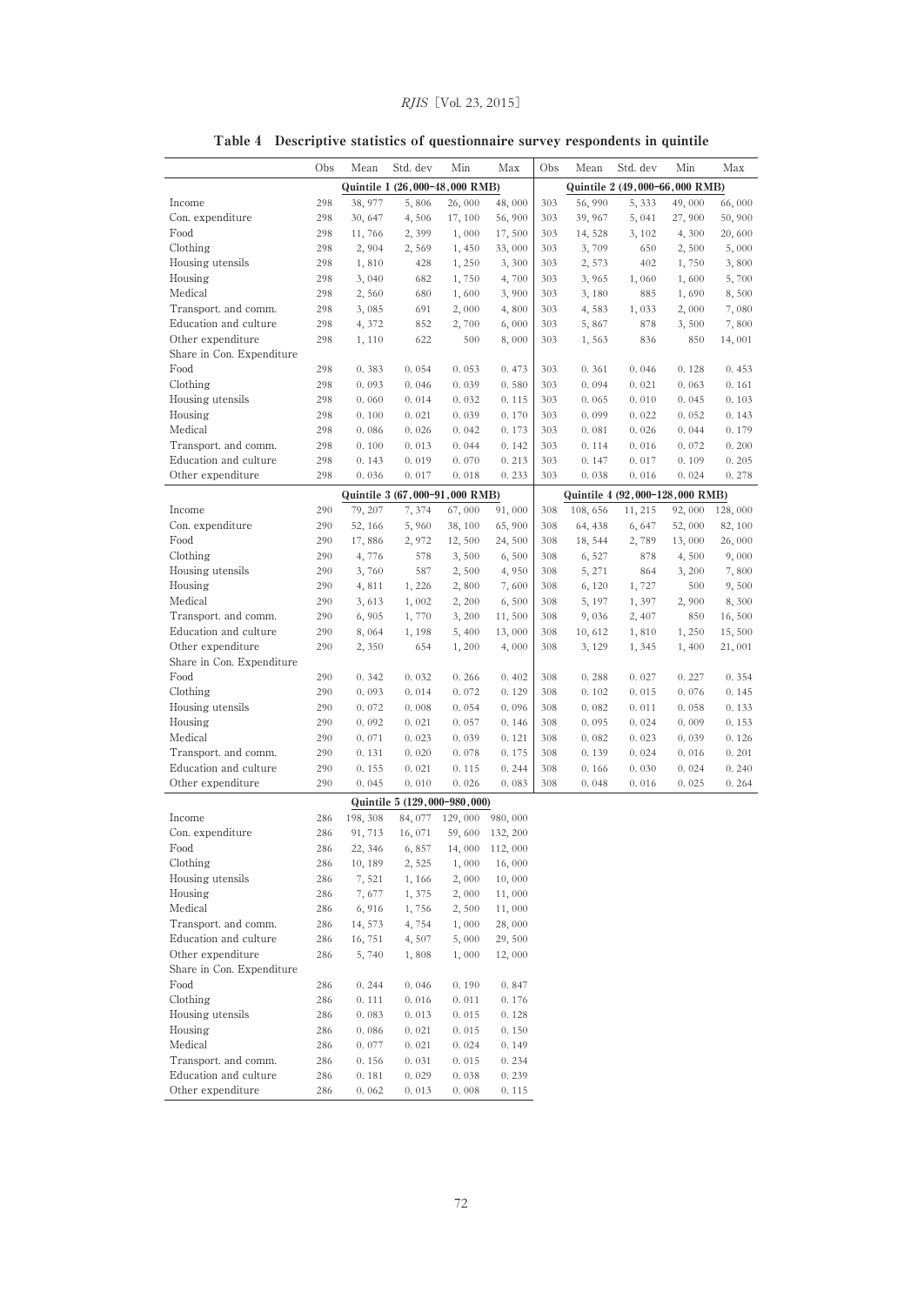also worth noting that the respondents in each quintile spent a relatively high expenditure share in "transportation and communication." Also, the expenditure share in this item was higher as the disposable income is higher.

#### 4-2. Average and marginal propensities to consume

The average propensity to consume (APC) or the ratio of consumption expenditure and disposal income for the time series aggregated data of Chinese urban areas is 76. 7%. On the other hand, the mean APC of the questionnaire respondents from Beijing, Shanghai, Tianjin and Qingdao is about 65%. In terms of income category, viz., from quintile 1 to 5, the respondents' APC is 79%, 70%, 66%, 60% and 49%, respectively (Table 5). In this data set, the value of APC is smaller as the disposable income rises. Additionally it is reasonable to explain that the disposable income in the lowest quintile in QSR data set is lower than national average of aggregated disposable income.

|                                      | Obs.  | APC      | Std. dev. | Min    | Max       |
|--------------------------------------|-------|----------|-----------|--------|-----------|
| Urban areas                          |       |          |           |        |           |
| Average propensity to consume (APC)  | 21    | 0.767    | 0.047     | 0.679  | 0.825     |
| Questionnaire survey respondents     |       | Mean APC |           |        |           |
| Whole sample                         | 1,485 | 0.6485   | 0.1235    | 0.1273 | $1.3233+$ |
| Quintile 1                           | 298   | 0.7921   | 0.0896    | 0.4273 | $1.3233+$ |
| Quintile 2                           | 303   | 0.7017   | 0.0623    | 0.5319 | 0.8400    |
| Quintile 3                           | 290   | 0.6596   | 0.0573    | 0.5412 | 0.7604    |
| Quintile 4                           | 308   | 0.5964   | 0.0652    | 0.4230 | 0.7550    |
| Quintile 5                           | 281   | 0.4871   | 0.0775    | 0.0629 | 0.6531    |
| Marginal propensity to consume (MPC) | Obs.  | Coef.    | Std. err. | t      | P >  t    |
| Urban areas                          | 20    | 0.5925   | 0.0259    | 22.88  | 0.000     |
| Questionnaire survey respondents     |       |          |           |        |           |
| Whole sample                         | 1485  | 0.1965   | 0.1965    | 37.8   | 0.000     |
| Quintile 1                           | 298   | 0.5295   | 0.0330    | 16.07  | 0.000     |
| Quintile 2                           | 303   | 0.6551   | 0.0401    | 16.33  | 0.000     |
| Quintile 3                           | 290   | 0.5558   | 0.0352    | 15.77  | 0.000     |
| Quintile 4                           | 308   | 0.2224   | 0.0278    | 7.9    | 0.000     |
| Quintile 5                           | 286   | 0.0281   | 0.0071    | 3.95   | 0.000     |

Table 5 Estimated APC and MPC of Chinese urban areas and QSR

Note 1: For Chinese urban areas, MPC is estimated by Prais-Winsten AR (1) after conducting an Augmented Dickely-Fuller unit root test. Adjusted R-squared is 0. 9672 and the DW (transformed) is at 1. 9427.

Note 2: Adjusted R-squared for whole sample and from Quintile 1 to Quintile 5 is 0. 4902, 0. 4659, 0. 4681, 0. 4616, 0. 1728, 0. 0488, respectively.

Note 3: dummy variable dwto (Equation [1]) is not statistically significant.

Note +: the value is more than 1 because consumption is greater than disposable income.

The marginal propensity to consume (MPC) of Chinese urban areas for the period of 1992 and 2012 is 0. 59, whereas the MPC of QRS is about 0. 20. The former means for every 100RMB increase of disposable income, a Chinese urban consumer spends additional 59RMB. The latter implies that in QSR for every additional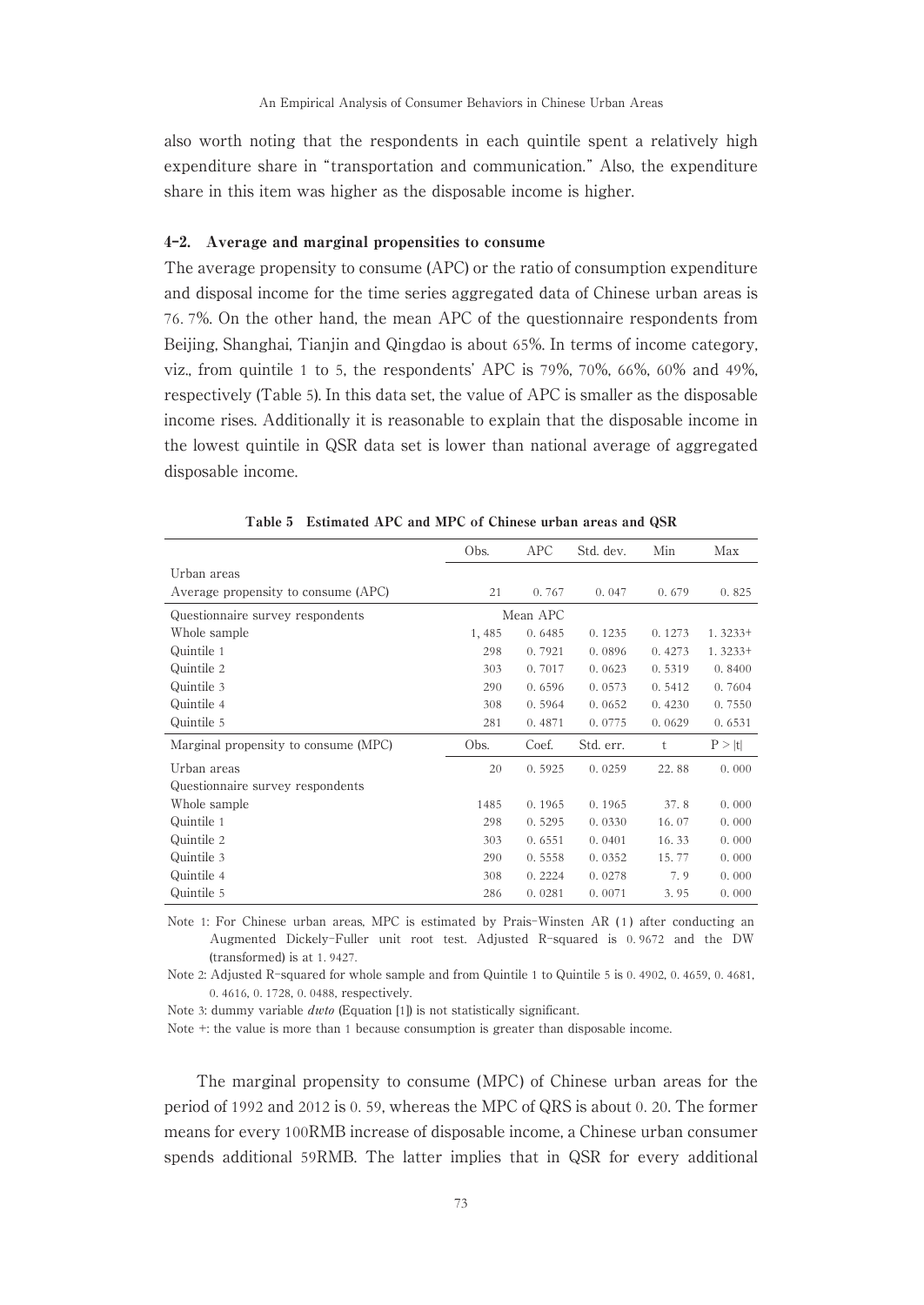disposable income 100RMB, the respondents will spend extra 20RMB in consumption expenditure. Among the sample, the MPC of each quintile is 0. 53, 0. 66, 0. 56, 0. 22, 0. 03, respectively. The highest MPC is the second quintile which implies that for additional 100RMB of disposable income, the respondents will spend another 66RMB. The lowest MPC is the fifth quintile which suggests that if a respondent's disposable income rises by 100RMB, it induces 3RMB of additional consumption expenditure. Furthermore, the value of MPC becomes smaller if a respondent's disposable income was higher than 66, 000 RMB.

#### 4-3. Fitness of specification: RMSE, adjusted R-squared, F-statistics

Table 6 and Table 7 show the analytical results in root mean squared deviation (RMSE), adjusted R-squared, F-statistics and the probability (P) of F-statistics. For the time series aggregated data of Chinese urban areas, each dependent variable in SUR (i. e., each respective share of expenditure equation the specified demand system) has a high explanatory power and its respective F-statistics also confirmed the data fit quite well with the model specification denoted by Equation [2].

With regard to the multivariate regress analysis of QSR, expenditure shares " food," " housing utensils," " medical," " transportation and communication" show reasonably high adjusted R-squared ranged between 0. 51 and 0. 78, whereas "clothing," "education and culture" and "other expenditure" respectively has a value between 0. 34 and 0. 38, and "housing" has the lowest adjusted R-squared. Their F-statistics and P for F-statistics confirmed that the QSR data set also fit well with the model specification (Table 6).

| Dependent variable                                           | Obs.  | <b>RMSE</b>                     | $R$ -sq. | F-Stat | P > F |
|--------------------------------------------------------------|-------|---------------------------------|----------|--------|-------|
| Seemingly Unrelated Regression (SUR) for Chinese urban areas |       |                                 |          |        |       |
| Food                                                         | 21    | 0.0088                          | 0.9893   | 113.30 | 0.000 |
| Clothing                                                     | 21    | 0.0019                          | 0.9927   | 165.55 | 0.000 |
| Housing utensils                                             | 21    | 0.0036                          | 0.9427   | 20.09  | 0.000 |
| Housing utensils                                             | 21    | 0.0040                          | 0.9288   | 15.96  | 0.000 |
| Medical                                                      | 21    | 0.0020                          | 0.9851   | 81.02  | 0.000 |
| Transport, and comm.                                         | 21    | 0.0056                          | 0.9768   | 51.57  | 0.000 |
| Education and culture                                        | 21    | 0.0032                          | 0.9715   | 41.63  | 0.000 |
| Other expenditure                                            | 21    | 0.0025                          | 0.8724   | 8.36   | 0.000 |
|                                                              |       |                                 |          |        |       |
|                                                              |       | Multivariate regression for QSR |          |        |       |
| (Expenditure share in)                                       |       |                                 |          |        |       |
| Food                                                         | 1,485 | 0.0312                          | 0.7761   | 568.12 | 0.000 |
| Clothing                                                     | 1,485 | 0.0209                          | 0.3792   | 100.12 | 0.000 |
| Household utensils                                           | 1,485 | 0.0102                          | 0.5145   | 173.70 | 0.000 |
| Housing                                                      | 1,485 | 0.0212                          | 0.1205   | 22.46  | 0.000 |
| Medical                                                      | 1,485 | 0.0140                          | 0.6758   | 341.65 | 0.000 |
| Transport. and comm.                                         | 1,485 | 0.0168                          | 0.6627   | 321.96 | 0.000 |
| Education and culture                                        | 1,485 | 0.0220                          | 0.3606   | 92.42  | 0.000 |
| Other expenditure                                            | 1,485 | 0.0139                          | 0.3452   | 86.40  | 0.000 |

Table 6 RMSE, Adjusted R-squared, F-statistics and P-statistics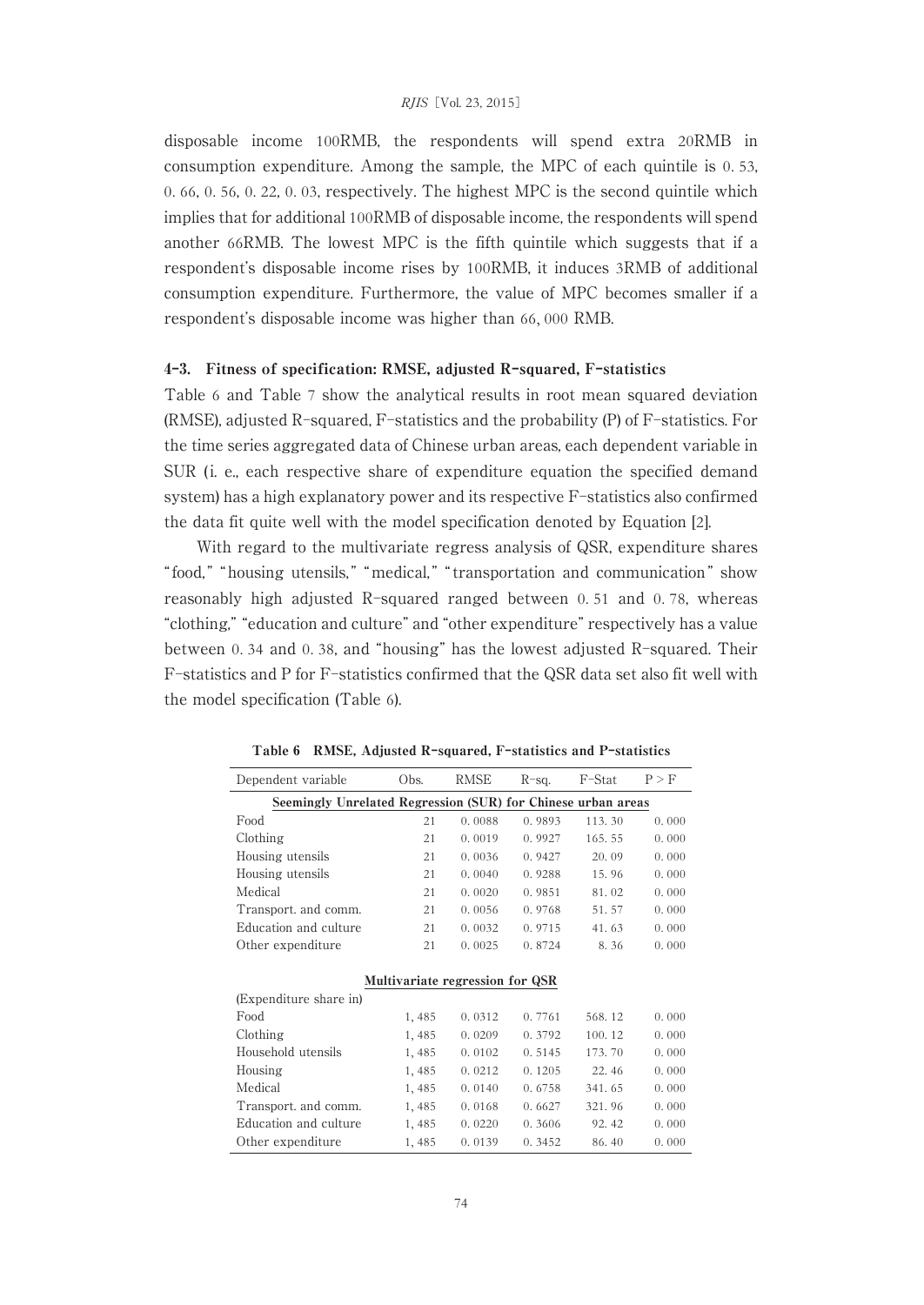|                                                                               | Obs. | <b>RMSE</b> | $R-sq$ | F-stats | P     |
|-------------------------------------------------------------------------------|------|-------------|--------|---------|-------|
| Dependent variable: share of in consumption expenditure                       |      |             |        |         |       |
| Quintile 1                                                                    | 298  | 0.0395      | 0.4824 | 29.82   | 0.000 |
| Quintile 2                                                                    | 303  | 0.0222      | 0.7695 | 108.65  | 0.000 |
| Quintile 3                                                                    | 290  | 0.0175      | 0.7171 | 78.86   | 0.000 |
| Quintile 4                                                                    | 308  | 0.0180      | 0.5656 | 43.12   | 0.000 |
| Quintile 5                                                                    | 286  | 0.0369      | 0.3914 | 19.72   | 0.000 |
| Dependent variable: share of clothing in consumption expenditure              |      |             |        |         |       |
| Quintile 1                                                                    | 298  | 0.0386      | 0.3276 | 15.59   | 0.000 |
| Quintile 2                                                                    | 303  | 0.0098      | 0.7937 | 125.29  | 0.000 |
| Quintile 3                                                                    | 290  | 0.0058      | 0.8312 | 153.17  | 0.000 |
| Quintile 4                                                                    | 308  | 0.0089      | 0.6426 | 59.52   | 0.000 |
| Quintile 5                                                                    | 286  | 0.0130      | 0.3653 | 17.65   | 0.000 |
| Dependent variable: share of housing utensils in consumption expenditure      |      |             |        |         |       |
| Quintile 1                                                                    | 298  | 0.0114      | 0.3473 | 17.02   | 0.000 |
| Quintile 2                                                                    | 303  | 0.0077      | 0.4675 | 28.584  | 0.000 |
| Quintile 3                                                                    | 290  | 0.0065      | 0.3595 | 17.46   | 0.000 |
| Quintile 4                                                                    | 308  | 0.0083      | 0.4568 | 27.85   | 0.000 |
| Quintile 5                                                                    | 286  | 0.0088      | 0.5404 | 36.06   | 0.000 |
| Dependent variable: share of housing in consumption expenditure               |      |             |        |         |       |
| Quintile 1                                                                    | 298  | 0.0126      | 0.6502 | 59.47   | 0.000 |
| Quintile 2                                                                    | 303  | 0.0198      | 0.2284 | 9.64    | 0.000 |
| Quintile 3                                                                    | 290  | 0.0191      | 0.2001 | 7.78    | 0.000 |
| Quintile 4                                                                    | 308  | 0.0186      | 0.4391 | 25.92   | 0.000 |
| Quintile 5                                                                    | 286  | 0.0129      | 0.6285 | 51.88   | 0.000 |
| Dependent variable: share of medical in consumption expenditure               |      |             |        |         |       |
| Quintile 1                                                                    | 298  | 0.0118      | 0.8039 | 131.22  | 0.000 |
| Quintile 2                                                                    | 303  | 0.0093      | 0.8715 | 220.81  | 0.000 |
| Quintile 3                                                                    | 290  | 0.0100      | 0.9220 | 367.58  | 0.000 |
| Quintile 4                                                                    | 308  | 0.0083      | 0.8741 | 229.95  | 0.000 |
| Quintile 5                                                                    | 286  | 0.0096      | 0.8040 | 125.83  | 0.000 |
| Dependent variable: share of transport, and comm, in consumption expenditure  |      |             |        |         |       |
| Quintile 1                                                                    | 298  | 0.0081      | 0.6041 | 48.82   | 0.000 |
| Quintile 2                                                                    | 303  | 0.0123      | 0.4436 | 25.96   | 0.000 |
| Quintile 3                                                                    | 290  | 0.0127      | 0.6207 | 50.91   | 0.000 |
| Quintile 4                                                                    | 308  | 0.0112      | 0.7815 | 118.44  | 0.000 |
| Quintile 5                                                                    | 286  | 0.0183      | 0.6554 | 58.32   | 0.000 |
| Dependent variable: share of education and culture in consumption expenditure |      |             |        |         |       |
| Quintile 1                                                                    | 298  | 0.0155      | 0.3301 | 15.77   | 0.000 |
| Quintile 2                                                                    | 303  | 0.0152      | 0.2131 | 8.82    | 0.000 |
| Quintile 3                                                                    | 290  | 0.0187      | 0.2395 | 9.80    | 0.000 |
| Quintile 4                                                                    | 308  | 0.0209      | 0.5294 | 37.25   | 0.000 |
| Quintile 5                                                                    | 286  | 0.0189      | 0.5947 | 44.99   | 0.000 |
| Dependent variable: share of other expenditure in consumption expenditure     |      |             |        |         |       |
| Quintile 1                                                                    | 298  | 0.0168      | 0.0880 | 3.09    | 0.002 |
| Quintile 2                                                                    | 303  | 0.0147      | 0.1314 | 4.93    | 0.000 |
| Quintile 3                                                                    | 290  | 0.0067      | 0.5599 | 39.58   | 0.000 |
| Quintile 4                                                                    | 308  | 0.0154      | 0.1429 | 5.52    | 0.000 |
| Quintile 5                                                                    | 286  | 0.0101      | 0.3837 | 19.09   | 0.000 |

Table 7 RMSE, Adjusted R-squared, F-statistics and P-statistics of QSR in quintiles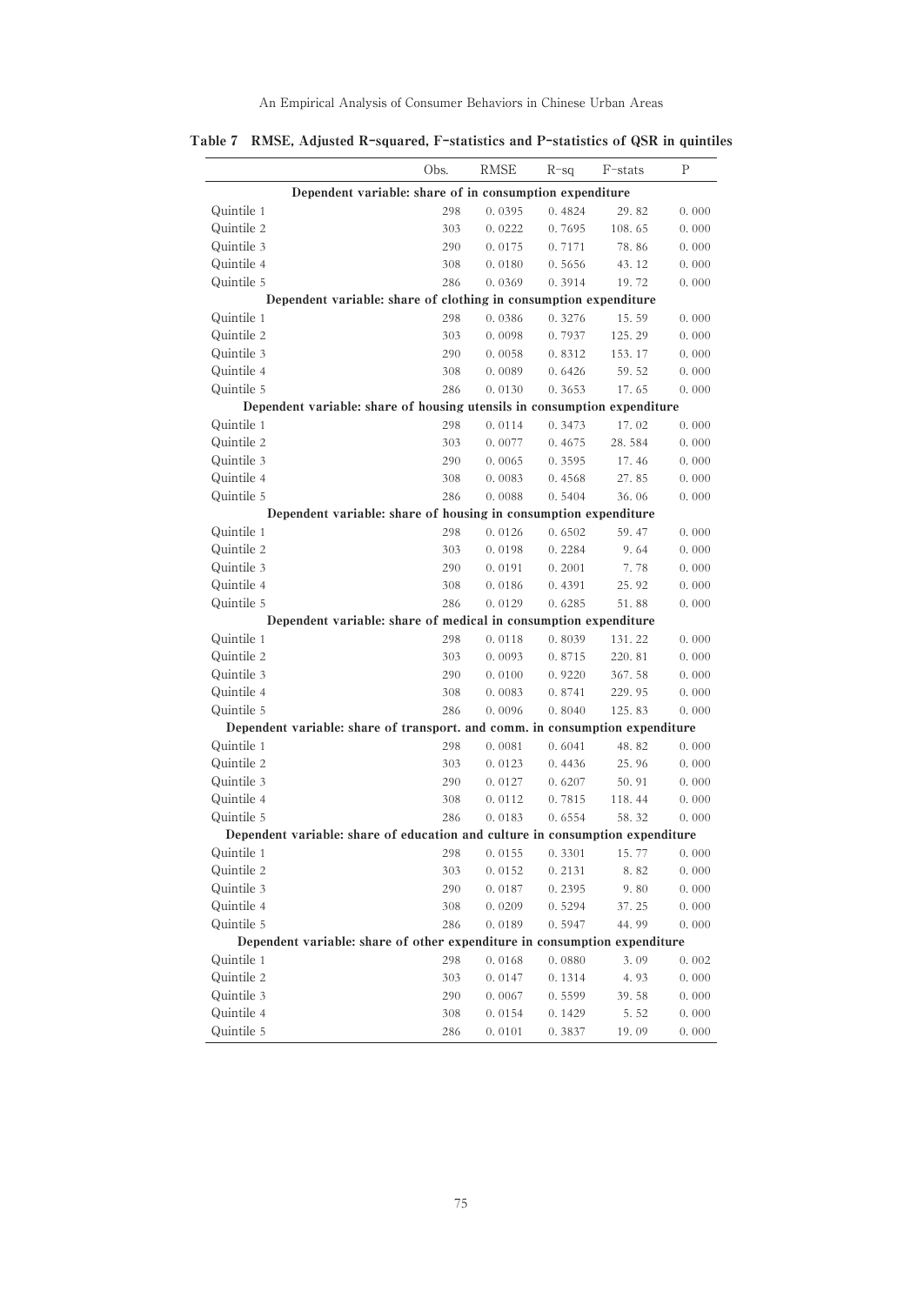#### RJIS [Vol. 23, 2015]

Table 7 shows the results of QSR in quintiles. By and large, the statistical results from the estimation of Equation [2] by multivariate regression explained reasonably well between the dependent variables and independent variables of the demand equations. However, it is worth noting that for the values of adjusted R-squared for the expenditure share in " other expenditure " were very low for Quintiles 1, 2 and 3, in which their disposable income is below 92, 000RMB.

#### 4-4. Income elasticity of demand

Table 8 shows the estimated income elasticity of demand for two sets of data. For the Chinese urban areas, the time series aggregated data indicate that " food, " "clothing, " "education and culture and "other expenditure " are necessity goods, whereas "transportation and communication" is a luxury good. "Housing utensils," "housing," "medical" and "other expenditure" are not statistically significant in this analysis. The income elasticity of demand with respect to "food" suggests that a 1% rise in income reduces 0. 07% of food expenditure share in total consumption expenditure. Similarly, each respective estimated coefficient for " clothing, " "education and culture" and "other expenditure" suggests that every 1% increase in income reduces 0.01%, 0.01% and 0.004% of its respective expenditure share<sup>4</sup>. On the other hand, 1% increase of income causes 0. 03% rise in the expenditure share of "transportation and communication."

For the QRS, the results indicate that "food," "housing" and "medical" are necessity goods for the respondents in BSTQ, whereas "clothing" is a luxury goods in these four cities. " Housing utensils, " " transportation and communication, " "education and culture" and "other expenditure" are not statistically significant. The estimate results suggest that if the disposable income is increased by 1% then expenditure share in " food " will reduce 0. 08%. The estimated coefficient for "housing" and "medical" suggest that every 1% increase in income respectively reduces 0. 01% of its expenditure share. Similarly 1% increase of income causes 0. 01% growth in the expenditure share of "clothing."

Among the QSR, for Quintile 1, "food" is necessity good but other items such as "clothing," "housing utensils," "housing," "medical," "transportation and communication " and "other expenditure " are luxury goods. "Education and culture " is not statistically significant. 1% rise of income in this quintile reduces 0. 07% of food expenditure share, but it causes 0. 03%, 0. 01%, 0. 01%, 0. 01%, 0. 02% and 0. 02% rise in expenditure share for "clothing," "housing utensils," "housing," "medical," "transportation and communication" and "other expenditure, respectively."

For Quintile 2, "food," "clothing" and "medical" are necessity good, whereas "housing," "transportation and communication" and "other expenditure" are luxury

<sup>4</sup> Expenditure share means the amount of expenditure in total consumption expenditure, same expressions are used in the rest of this paper.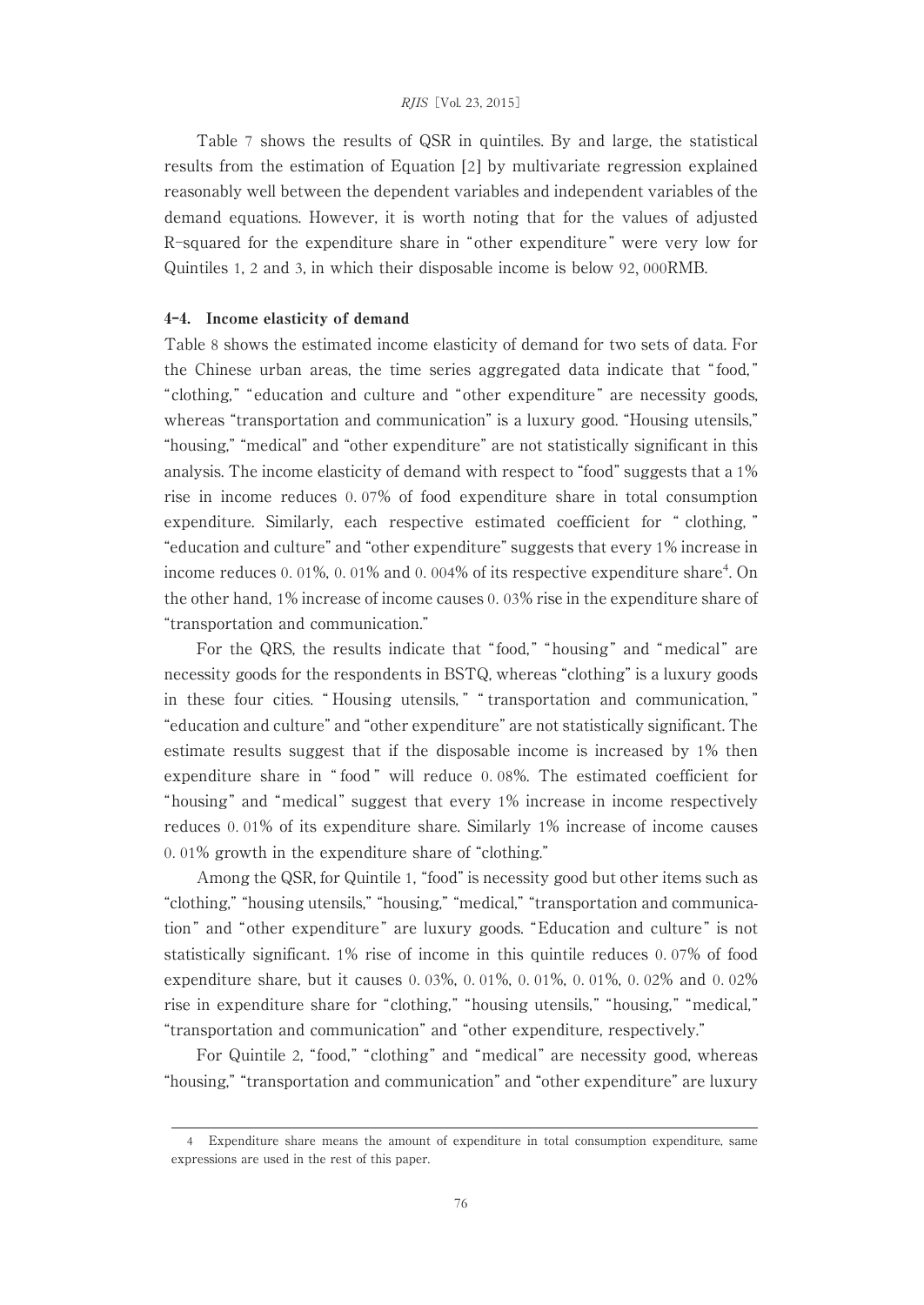goods. Similar to Quintile 1, "education and culture" is not statistically significant. 1% increase of disposable income brings down 0. 07%, 0. 02%, 0. 02% in expenditure share of "food," "clothing" and "medical," respectively. On the other hand, a similar change in disposable income pushes up the expenditure share by 0. 03%, 0. 06% and 0. 02% in "housing," "transportation and communication" and "other expenditure," respectively.

For Quintile 3, " food" and "housing" are necessity goods, whereas "housing utensils, " " transportation and communication " and " education and culture " are luxury goods. "Clothing," "medical" and "other expenditure" are not statistically significant. 1% increase in disposable income reduces 0. 13% and 0. 14% of expenditure share in "food" and "housing," respectively. On the other hand, the same situation causes 0. 04%, 0. 11% and 0. 28% increase of expenditure share in " housing utensils, " " transportation and communication " and " education and culture," respectively.

For Quintile 4, "food" and "medical" are necessity goods, whereas "clothing," " housing utensils " and " transportation and communication " are luxury goods. "Housing," "education and culture" and "other expenditure" are not statistically significant. A reduction of 0. 04% and 0. 01% of expenditure share in " food" and "medical" will be caused by 1% growth in disposable income. The same condition causes 0. 01% reduction of expenditure share in each item like "clothing," "housing utensils" and "transportation and communication."

For Quintile 5, "food" and "housing" are necessity goods, whereas "clothing," "transportation and communication," "education and culture" and "other expenditure " are luxury goods. " Housing utensils " and " medical " are not statistically significant. 1% rise of disposable income reduces 0. 06% and 0. 01% of expenditure share in "food" and "housing," respectively. But, the same situation causes 0. 01% increase of expenditure share in "clothing" on the one hand, and 0. 02% for each item like " transportation and communication, " " education and culture " and " other expenditure" on the other hand.

|                       | CUA                    | Whole                  | Q <sub>1</sub>        | Q2          | Q3                     | Q4                     | Q5                     |
|-----------------------|------------------------|------------------------|-----------------------|-------------|------------------------|------------------------|------------------------|
| Food                  | $-0.0718*$             | $-0.0804*$             | $-0.0673*$            | $-0.0673*$  | $-0.1272$ <sup>*</sup> | $-0.0428$ <sup>*</sup> | $-0.0581$ <sup>*</sup> |
| Clothing              | $-0.0127$ <sup>*</sup> | $0.0112$ <sup>*</sup>  | $0.0320$ **           | $-0.0190*$  | 0.0041                 | $0.0089*$              | $0.0128$ <sup>*</sup>  |
| Housing utensils      | $-0.0023$              | 0.014                  | $0.0140*$             | 0.0034      | $0.0361*$              | $0.0088*$              | $-0.0018$              |
| Housing               | 0.0033                 | $-0111$ <sup>*</sup>   | $0.0145$ <sup>*</sup> | $0.0252$ ** | $-0.1438$ <sup>*</sup> | 0.0066                 | $-0.0067$ **           |
| Medical               | $-0.0007$              | $-0.0117$ <sup>*</sup> | $0.0081***$           | $-0.0218$   | $-0.0058$              | $-0.0065$ **           | 0.0030                 |
| Transport, and Comm.  | $0.0281*$              | 0.0392                 | $0.0153*$             | $0.0599*$   | $0.1147*$              | $0.0109**$             | $0.0176*$              |
| Education and culture | $-0.0089$ <sup>*</sup> | 0.0232                 | 0.0063                | 0.0033      | $0.283***$             | 0.0059                 | $0.0226*$              |
| Other                 | $-0.0044**$            | 0.0155                 | $0.0164***$           | $0.0164***$ | $-0.0065$              | 0.0082                 | $0.0165*$              |

Table 8 Estimated income elasticity of demand of the questionnaire respondents

Note 1: CUA (Chinese urban areas)

Note 2: \*=statistical significant at 0 %, \*\*=statistical significant at 5 %, \*\*\*=statistical significant at 5 %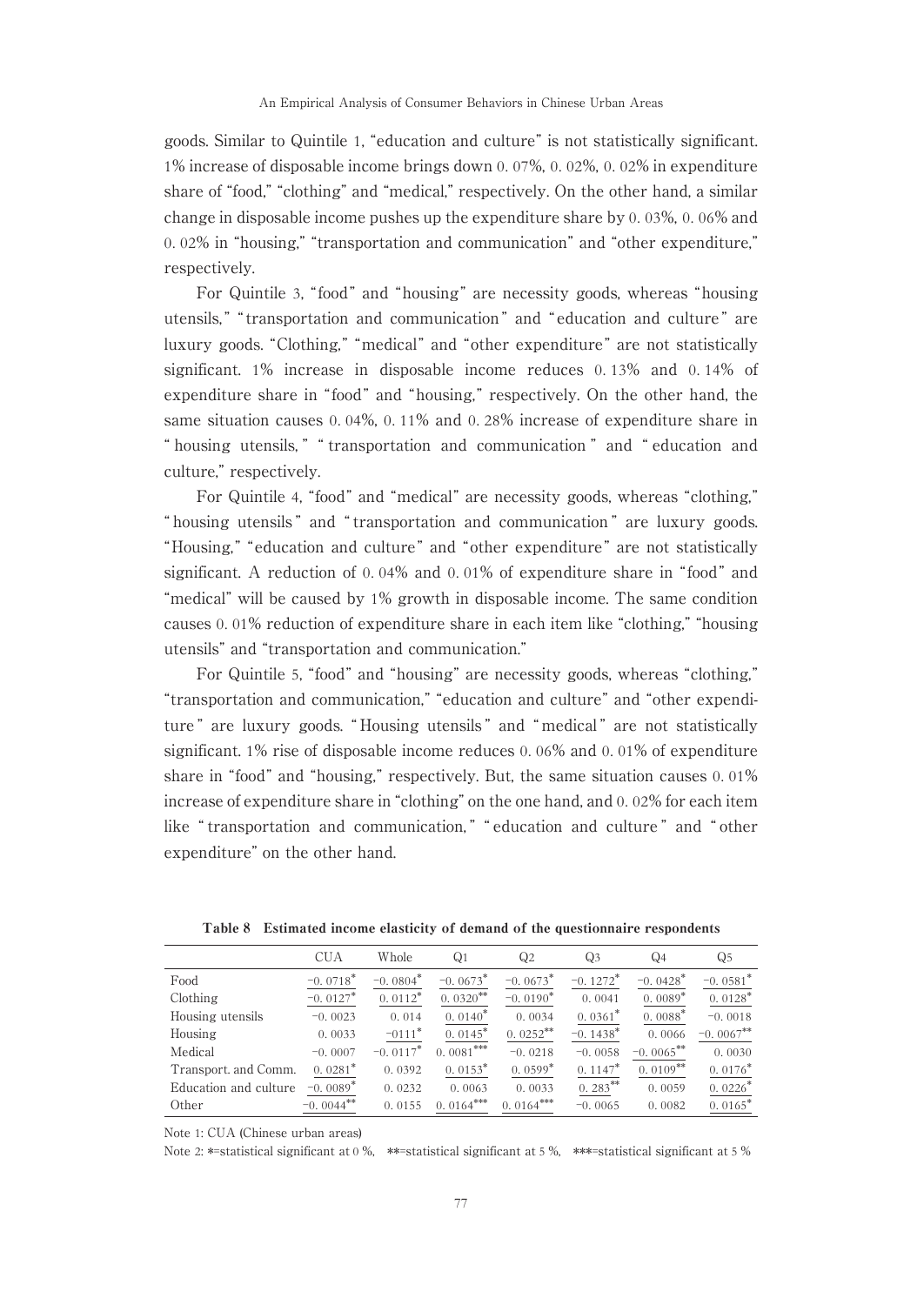#### 4-5. Compensated own-price elasticity of demand

⑴ Chinese urban areas (time series between 1992 and 2012)

For the time series aggregated data set of Chinese urban areas, compensated own-price elasticity of demand is statistically significant for "food," "clothing" and "medical." Each of its own-price elasticity of demand is 0. 3253, 0. 1085, and  $-0.2842$ , respectively. More specifically, if the price of each respective item increased 1%, then it raises 0. 33%, 0. 11% and 0. 28% in its respective share of consumption expenditure (Table 9)

#### ⑵ QSR

Table 10 compiles the own-price elasticity of demand for eight types of expenditure item for the whole sample of QSR and its respective quintile. For "food," 1% increase in its price raises its own demand by 3. 1% for the whole sample, whereas 7. 2%, 4. 3%, 1. 5%, 0. 7% and 1. 5% for each respective quintile. Thus " food " is quite sensitive to the change of its own price, particularly in the lower income groups.

The estimated coefficient for "clothing" is not statistically significant in high income groups of Quintile 4 and 5, but 1% increase in the price of "clothing" brings up its own demand by 2. 5% (whole sample), and 0. 5%, 0. 3% and 0. 6% in lower income groups of Quintile 1, 2 and 3. The demand of "clothing" is quite inelastic to its price.

The elasticity of "housing utensils" is statistically significant across whole sample and each respective quintile. 1% increase of the price in "housing utensils" reduces its demand by 0. 5%, 0. 6%, 0. 2%, 0. 5% and 0. 6% for the whole sample and for Quintile 1, 3, 4 and 5, respectively, Conversely, similar magnitude increases its own demand by 0. 6% for Quintile 2.

1% increase of the price in "housing" reduces its own demand by 0. 4% for the whole sample but its own demand rises by 2. 0% and 2. 1% for Quintile 4 and 5, respectively. The estimated results for Quintile 1, 2 and 3 are not statistically significant. The own-price elasticity of demand for "housing" is quite elastic in high income categories.

1% increase of the price in "medical" causes the rise of its own demand by 0. 5%, 0. 4%, 1. 1% and 1. 4% in Quintile 1, 3, 4, 5, respectively. But, the estimated elasticity of "medical" is not significant for the whole sample and for Quintile 2. Similar to "housing," The own-price elasticity of demand for "medical" becomes elastic in higher income groups.

The demand "transportation and communication" is inelastic to the change in its own price. 1% increase in the price in this item liftsits own demand by 0. 4% and 0. 7% for the whole sample and Quintile 3, respectively. The estimated coefficients in other quintiles are not statistically significant.

1% increase in the price of "education and culture" causes its own demand to rise by 0. 9%, 3. 7% and 5. 7% for Quintile 3, 4, 5, respectively. The own-price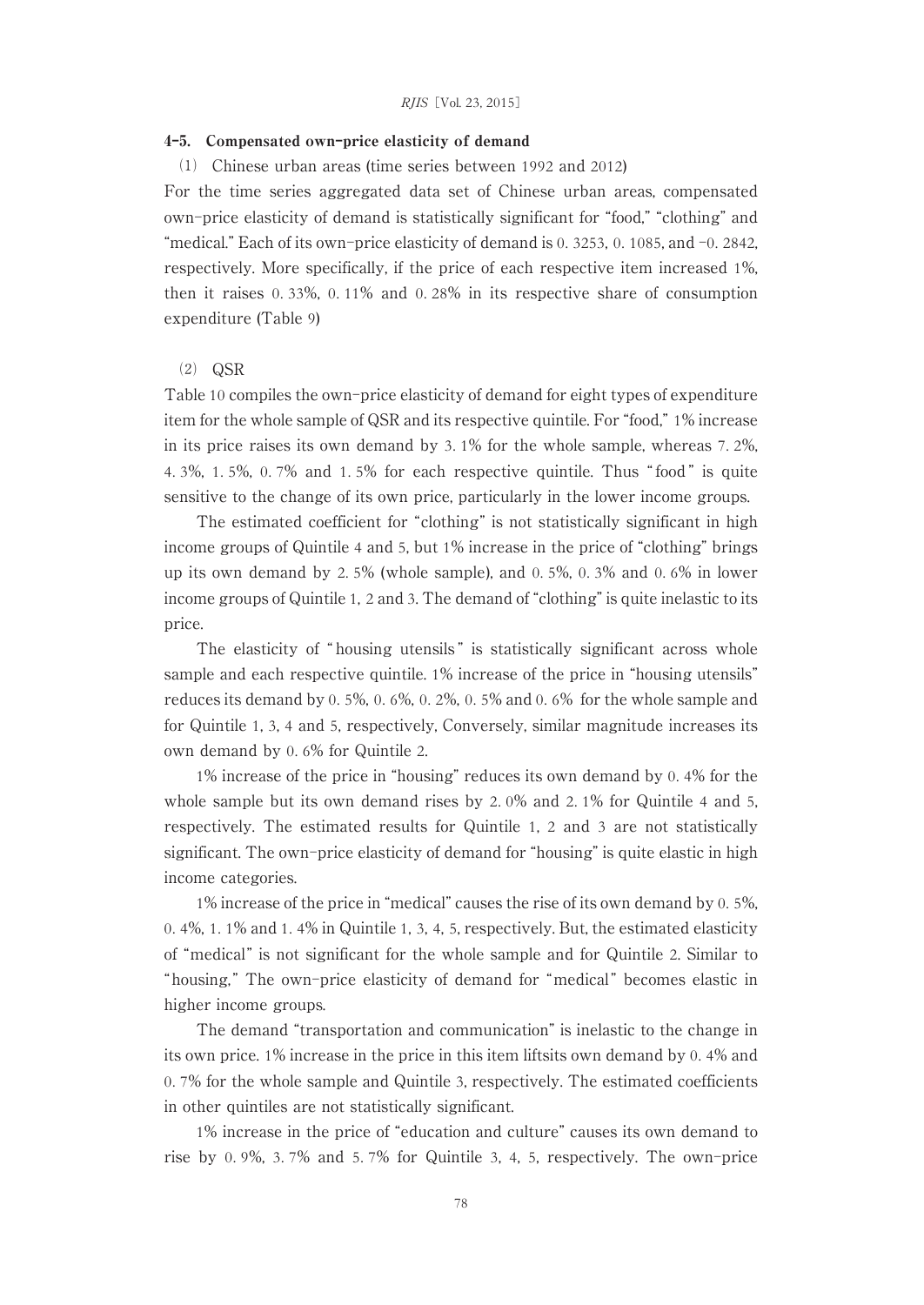|                                                                                                                     | $\sim$                                                                                                                       | $\frac{1}{2}$                                                                                                                               | $\overline{a}$                                                                                                                           |                                                                                                                                                    | $\ddot{\circ}$                                                                                  | $\overline{a}$                                                                                                                                                |                                                                                                                                                                 | dwto                                                                                                 | cons                                                                                                                                         |
|---------------------------------------------------------------------------------------------------------------------|------------------------------------------------------------------------------------------------------------------------------|---------------------------------------------------------------------------------------------------------------------------------------------|------------------------------------------------------------------------------------------------------------------------------------------|----------------------------------------------------------------------------------------------------------------------------------------------------|-------------------------------------------------------------------------------------------------|---------------------------------------------------------------------------------------------------------------------------------------------------------------|-----------------------------------------------------------------------------------------------------------------------------------------------------------------|------------------------------------------------------------------------------------------------------|----------------------------------------------------------------------------------------------------------------------------------------------|
|                                                                                                                     |                                                                                                                              |                                                                                                                                             |                                                                                                                                          |                                                                                                                                                    |                                                                                                 |                                                                                                                                                               |                                                                                                                                                                 |                                                                                                      |                                                                                                                                              |
| $\begin{array}{r} 0.3253^{*}\\ -0.0186\\ -0.0896\\ \hline -0.1565^{*}\\ -0.1565^{*}\\ -0.0456\\ \hline \end{array}$ | $\begin{array}{r} 0.4797^{4} \\ 0.1085^{4} \\ 0.0218 \\ -0.1967^{4} \\ -0.1967^{4} \\ -0.1985^{4} \\ -0.0107 \\ \end{array}$ | $\begin{array}{r} 0.0772 \\ 0.0012 \\ -0.0486 \\ \hline 0.0079 \\ -0.0079 \\ \hline 0.0878^{**} \\ -0.1107 \\ \hline 0.0725 \\ \end{array}$ | $\begin{array}{r} 0.0862 \\ 0.0195 \\ 0.0487^{***} \\ -0.0174 \\ -0.022 \\ -0.0437^{***} \\ \hline 0.022 \\ 0.0437^{***} \\ \end{array}$ | $\begin{array}{r} 0.6167 \\ 0.2858 \\ \hline 0.0365 \\ -0.3204 \\ \hline 1.2842 \\ -0.2842 \\ \hline 0.0358 \\ \hline 0.006 \\ \hline \end{array}$ | -0.1527<br>0.0335<br>0.0095<br>-0.1384 <sup>*</sup><br>-0.116 <sup>*</sup><br>-0.0078<br>0.0123 | $\begin{array}{r} 0.0236 \\ 0.0168 \\ \hline 0.0376^{**} \\ 0.0372^{**} \\ \hline 0.0372^{**} \\ 0.0359^{*} \\ \hline 0.0006 \\ \hline 0.0026 \\ \end{array}$ | $\begin{array}{r} -1.0395^* \\ -0.1896^{*} \\ 0.2024 \\ 0.4767^* \\ \hline 0.1655^{*} \\ 0.1652^{*} \\ 0.0304 \\ 0.0307^{*} \\ 0.0307 \\ 0.1300 \\ \end{array}$ | $-0.0035$<br>$-0.0035$<br>$-0.0102$<br>$-0.0054$<br>$-0.0054$<br>$-0.0060$<br>$-0.0060$<br>$-0.0043$ | $\frac{-1.2950^{\circ}}{-1.2195}$ $\frac{-1.2195^{\circ}}{-1.5498}$ $\frac{1.5498^{\circ}}{1.2325}$ $\frac{1.9830^{\circ}}{-1.9830^{\circ}}$ |
|                                                                                                                     |                                                                                                                              |                                                                                                                                             |                                                                                                                                          |                                                                                                                                                    |                                                                                                 |                                                                                                                                                               |                                                                                                                                                                 |                                                                                                      |                                                                                                                                              |
|                                                                                                                     |                                                                                                                              |                                                                                                                                             |                                                                                                                                          |                                                                                                                                                    |                                                                                                 |                                                                                                                                                               |                                                                                                                                                                 |                                                                                                      |                                                                                                                                              |
|                                                                                                                     |                                                                                                                              |                                                                                                                                             |                                                                                                                                          |                                                                                                                                                    |                                                                                                 |                                                                                                                                                               |                                                                                                                                                                 |                                                                                                      |                                                                                                                                              |
|                                                                                                                     |                                                                                                                              |                                                                                                                                             |                                                                                                                                          |                                                                                                                                                    |                                                                                                 |                                                                                                                                                               |                                                                                                                                                                 |                                                                                                      |                                                                                                                                              |
|                                                                                                                     |                                                                                                                              |                                                                                                                                             |                                                                                                                                          |                                                                                                                                                    |                                                                                                 |                                                                                                                                                               |                                                                                                                                                                 |                                                                                                      |                                                                                                                                              |
|                                                                                                                     |                                                                                                                              |                                                                                                                                             |                                                                                                                                          |                                                                                                                                                    |                                                                                                 |                                                                                                                                                               |                                                                                                                                                                 |                                                                                                      |                                                                                                                                              |

| ā                     |
|-----------------------|
| i<br>l<br>l           |
| Í<br>l                |
|                       |
|                       |
|                       |
|                       |
| €                     |
| i<br>j                |
|                       |
|                       |
|                       |
|                       |
| .<br>.<br>.           |
|                       |
|                       |
|                       |
| i<br>I                |
| ł<br>ł<br>ĺ<br>ׇ֚֘֝֕֕ |

Note 1: 1 = food, 2 = clothing, 3 = household utensils, 4 = housing, 5 = medical, 6 = transportation and communication, 7 = education and culture, Note 1: 1 =food, 2 =clothing, 3 =household utensils, 4 =housing, 5 =medical, 6 =transportation and communication, 7 =education and culture, 8 = other expenditure =other expenditure

Note 2: \*=statistical significant at 0 %, \*\*=statistical significant at 5 %, \*\*\*=statistical significant at 10 %

| j                                                                                |
|----------------------------------------------------------------------------------|
|                                                                                  |
|                                                                                  |
| $\overline{\phantom{a}}$                                                         |
| $\ddot{\phantom{a}}$                                                             |
| Ĭ                                                                                |
|                                                                                  |
| ₿                                                                                |
|                                                                                  |
|                                                                                  |
|                                                                                  |
|                                                                                  |
|                                                                                  |
|                                                                                  |
| 5<br>ĺ                                                                           |
| l                                                                                |
| I                                                                                |
| j                                                                                |
| ē                                                                                |
|                                                                                  |
| i                                                                                |
| $\overline{\phantom{a}}$                                                         |
|                                                                                  |
|                                                                                  |
| ā                                                                                |
|                                                                                  |
|                                                                                  |
| ă                                                                                |
|                                                                                  |
|                                                                                  |
| ana an a                                                                         |
| Ï                                                                                |
| j                                                                                |
|                                                                                  |
| i                                                                                |
|                                                                                  |
|                                                                                  |
|                                                                                  |
|                                                                                  |
| $\ddot{\phantom{0}}$<br>Ì                                                        |
| ı                                                                                |
|                                                                                  |
| ì                                                                                |
|                                                                                  |
| l                                                                                |
| ä                                                                                |
| j                                                                                |
|                                                                                  |
|                                                                                  |
|                                                                                  |
|                                                                                  |
|                                                                                  |
|                                                                                  |
|                                                                                  |
| ֖֖֖֖֖֖֖֖֪ׅ֖֧֪֪֪֪֪֪֪֪֪֪֪֪֪֪֪֪֪֪֪֪֪֪֪֪֪֪֪֪֪֪֪֪֪֪֚֚֚֚֚֚֚֚֚֚֚֚֚֚֚֚֚֚֚֚֚֚֚֚֚֚֚֚֚֬֝֝֓֞ |
|                                                                                  |
|                                                                                  |
|                                                                                  |
|                                                                                  |
| ׇ֦֘֡                                                                             |
|                                                                                  |
| ١<br>Ï                                                                           |
|                                                                                  |
|                                                                                  |
|                                                                                  |
|                                                                                  |
| ļ                                                                                |
| $\overline{\phantom{a}}$                                                         |
| i<br>i                                                                           |
|                                                                                  |
| i<br>l                                                                           |
| ļ                                                                                |
| Ξ                                                                                |
| l<br>ׇ֦֘֡                                                                        |
| ı<br>ś<br>ì<br>I                                                                 |
| Ï<br>İ                                                                           |
| ξ<br>l                                                                           |

|                               | χi<br>Σ                                                                                               | $\gamma^c_{22}$                                                                          | žã                                                                                                                                       | γ4<br>74                                                                                                                      | $\chi^2_{55}$                                                                           | $\chi^2_{66}$                                                                                                | $\gamma^c_{77}$                                                                                      | $\chi^2_{\rm ss}$                                                                                |
|-------------------------------|-------------------------------------------------------------------------------------------------------|------------------------------------------------------------------------------------------|------------------------------------------------------------------------------------------------------------------------------------------|-------------------------------------------------------------------------------------------------------------------------------|-----------------------------------------------------------------------------------------|--------------------------------------------------------------------------------------------------------------|------------------------------------------------------------------------------------------------------|--------------------------------------------------------------------------------------------------|
|                               |                                                                                                       |                                                                                          |                                                                                                                                          |                                                                                                                               |                                                                                         |                                                                                                              | 0.1855                                                                                               |                                                                                                  |
| <i>luintile</i>               |                                                                                                       |                                                                                          |                                                                                                                                          |                                                                                                                               |                                                                                         |                                                                                                              |                                                                                                      |                                                                                                  |
|                               |                                                                                                       |                                                                                          |                                                                                                                                          |                                                                                                                               |                                                                                         |                                                                                                              |                                                                                                      |                                                                                                  |
| Quintile<br>Quintile          |                                                                                                       | $\frac{2.4934^4}{0.5219^{44}}$<br>$\frac{0.2889^3}{0.016^4}$<br>$\frac{0.016^4}{0.2007}$ |                                                                                                                                          |                                                                                                                               |                                                                                         | $\begin{array}{r} 0.4385^* \\ -0.7984 \\ -0.1827 \\ -0.6877^* \\ 0.6877^* \\ -0.4522 \\ -0.0982 \end{array}$ |                                                                                                      |                                                                                                  |
| <i><u><b>Quintile</b></u></i> |                                                                                                       |                                                                                          |                                                                                                                                          |                                                                                                                               |                                                                                         |                                                                                                              |                                                                                                      |                                                                                                  |
| <i>puintile</i>               | $\frac{3.0724^{4}}{7.1897^{4}}$<br>$\frac{4.3111^{4}}{1.5160^{4}}$<br>$\frac{1.5160^{*}}{1.5438^{*}}$ |                                                                                          | $\begin{array}{c} 6.5025 \pm 0.5025 \pm 0.5539 \pm 0.6018 \pm 0.2388 \pm 0.2388 \pm 0.4505 \pm 0.4505 \pm 0.4505 \pm 0.4505 \end{array}$ | $\begin{array}{c}\n\text{-} 1.4230^* \\ \text{-} 8436^* \\ \text{-} 0.4790 \\ \text{-} 0.0531 \\ \text{-} 0.033\n\end{array}$ | $\begin{array}{c} 0.0355 \\ 0.5128 \\ 0.2436 \\ 0.3952 \\ \hline 1.1074 \\ \end{array}$ |                                                                                                              | $-0.2288$<br>$-0.0101$<br>$-9469$ <sup>***</sup><br>$-9.7366$ <sup>*</sup><br>$-1.7255$ <sup>*</sup> | $\frac{-3.1534^*}{-3.1534^*}$<br>$\frac{-3.1534^*}{0. -0711}$<br>$\frac{2.0770^{*}}{5.3070^{*}}$ |
| $2 =$ clothing.<br>$=$ food   | $\lambda =$ househo                                                                                   | rtensils                                                                                 | $=$ housing                                                                                                                              | =medical.                                                                                                                     | "portation.                                                                             |                                                                                                              |                                                                                                      |                                                                                                  |

Note 2: \*=statistical significant at 0 %, \*\*=statistical significant at 5 %, \*\*\*=statistical significant at 10% Note 2: \*=statistical significant at 0 %, \*\*=statistical significant at 5 %, \*\*\*=statistical significant at 10 culture, 8 = other expenditure culture, 8 =other expenditure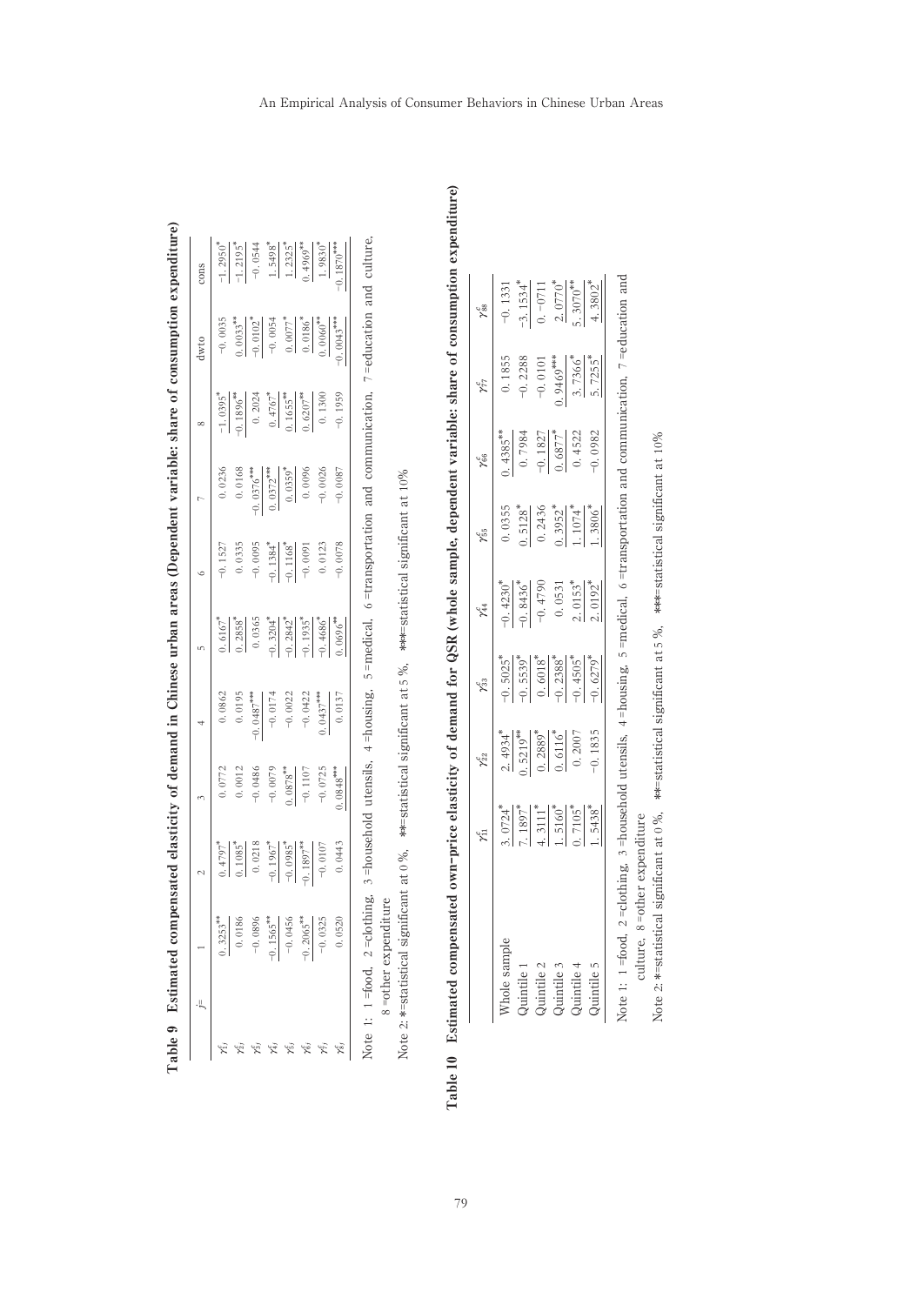elasticity of demand is elastic in these three quintiles. But they are not statistically significant in the whole sample, Quintile 1 and 2.

The demand of "other expenditure" is also sensitive to the change of its own prices. The estimated results show that 1% increase in its price reduces 3. 2% of it demand in Quintile 1 but it raises its own demand by 2. 1%, 5. 3% and 4. 4% in Quintile 3, 4 and 5, respectively.

#### 4-6. Compensated cross-price elasticity of demand

# ⑴ Chinese urban areas

Table 9 shows that the compensated cross-price elasticities of demand between "food" and "clothing" and between "food" and "medical" are statistically significant, and each value is at 0. 4797 and 0. 6167, respectively. If the price of clothing increased 1% then the demand in terms of the share of consumption expenditure in food will rise by 0. 48%. Similarly, if the price of "medical" increased 1% then it will cause 0. 62% increase in the share of consumption expenditure in food. Additionally, these two pairs of expenditure items are net substitute goods<sup>5</sup>. On the other hand, the estimated coefficient for the pair "food" and "other expenditure" is  $-1$ . 0395, which means this pair is a net complement. 1% increase in the price of "other expenditure " causes the demand in terms of the share of food consumption expenditure to decrease by 1. 04%.

Compensated cross-price elasticity of clothing with "medical" is 0. 2858 and thus "clothing" and "medical" are net substitute goods. One percent increase in "medical" causes 0.3% rise in demand of "clothing." Conversely, "clothing" and "other expenditure" are net complementary goods and their elasticity is -0. 1896. Thus, the demand of "clothing" decreases 0. 2% with 1% increase in the price of "other expenditure."

"Housing utensils" and "housing" are net complementary goods. The estimated elasticity of this pair of goods indicates that one percent increase in the price of "housing" causes 0. 05% decrease of the demand in "housing utensils." Similarly, "housing utensils" and "education and culture" is also a pair of net complementary goods. One percent rise in the price of "education and culture" reduces 0. 04% of the demand in "housing utensils).

"Housing" is net complementary goods with "food," "medical," and "transportation and communication," respectively, in which 1% increase in the price of each respective item reduces the demand of "housing" by 0. 16%, 0. 32% and 0. 14%. On the contrary, "housing" is net substitute goods with "education and culture" and

<sup>5</sup> A negative value of compensated cross-price elasticity of demand means goods i and goods j are net complements, whereas a positive means they are net substitutes. A pair of net complementary goods means if the price of one of the two goods (e. g., goods j) increased then the demand of another goods (i. e., goods i) will decrease (the reverse also holds). Conversely, a pair of net substitute goods means if the price of one of the two goods (e. g., goods j) increased then the demand of another goods (i. e., goods i) will increase (the reverse also holds).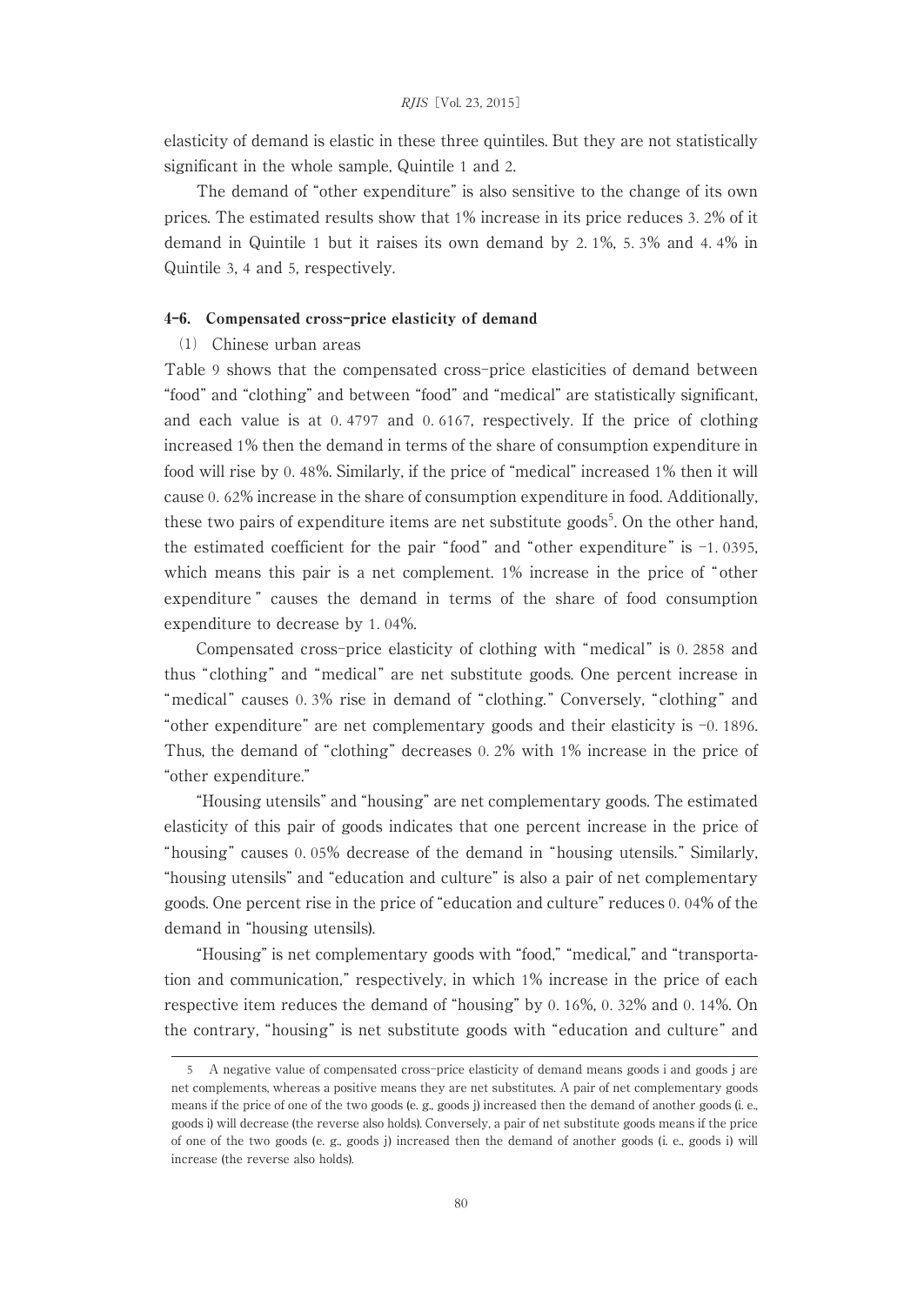"other expenditure," in which 1% increase in the price of each respective goods raises the demand of "housing" by 0. 04% and 0. 5%.

" Medical, " " clothing " and " transportation and communication " are net complementary goods, whereas "medical " and " education and culture " are net substitute goods. 1% increase of the price in "clothing" and "transportation and communication," respectively, causes the demand of "medical" to reduce by 0. 1%, but similar magnitude of price increase in "education and culture" increases the demand of "medical" by 0. 04%.

"Transportation and communication" is net complementary goods with "food," "clothing" and "medical," but it is a net substitute with "other expenditure." 1% increase in "food," "clothing" and "medical," respectively, reduces the demand of "transportation and communication" by 0. 2%. However, similar magnitude in "other expenditure " also raises the demand of " transportation and communication " by 0. 2%.

"Education and culture" is net complementary with "medical." 1% increase in the latter brings up the demand of the former by 0. 5%. Conversely, "education and culture" and "housing utensils" are net substitute goods, in which one percent of price increase in the latter causes the demand of the former to rise by 0. 04%.

" Other expenditure, " " housing " and "medical " are net substitute goods, in which 1% increase in the price of "housing" and "medical," respectively, raises the demand of "other expenditure" by 0. 08% and 0. 07%.

The dummy variable dwto for each dependent variable is statistically significant except with respect to "food" and "housing," whereas cons. are also statistically significant for all dependent variables except with respect to "housing utensils." These results indicate that China's accession to the WTO has influenced the people's behavior in terms of their expenditure share in Chinese urban areas.

# ⑵ QSR: whole sample

The estimated compensated cross-price elasticity of demand in the data set collected from BSTQ are tabulated in Table 11. "Food " is a net substitute with " clothing " and "medical, " respectively, but it is a net complement with " other expenditure." 1% increase in the price of "clothing" and "medical," respectively, causes the demand of "food" to increase by 0. 5% and 0. 6%, but the same magnitude reduces the demand of "food" by 1. 04%.

"Clothing" is net substitute with "housing" and "other expenditure," respectively, in which one percent increase in the second item of each pair induces the rise of the demand of " clothing " by 0. 8% and 2. 2%. On the other hand, it is a net complement with "food" and "housing utensils," respectively, in which 1% increase in each item causes the demand of "clothing" to shrink by 1. 0% and 1. 3%.

"Housing utensils" and "education and culture" are net complementary goods. 1% increase in the price of the latter reduces the demand of the former by 0. 9%.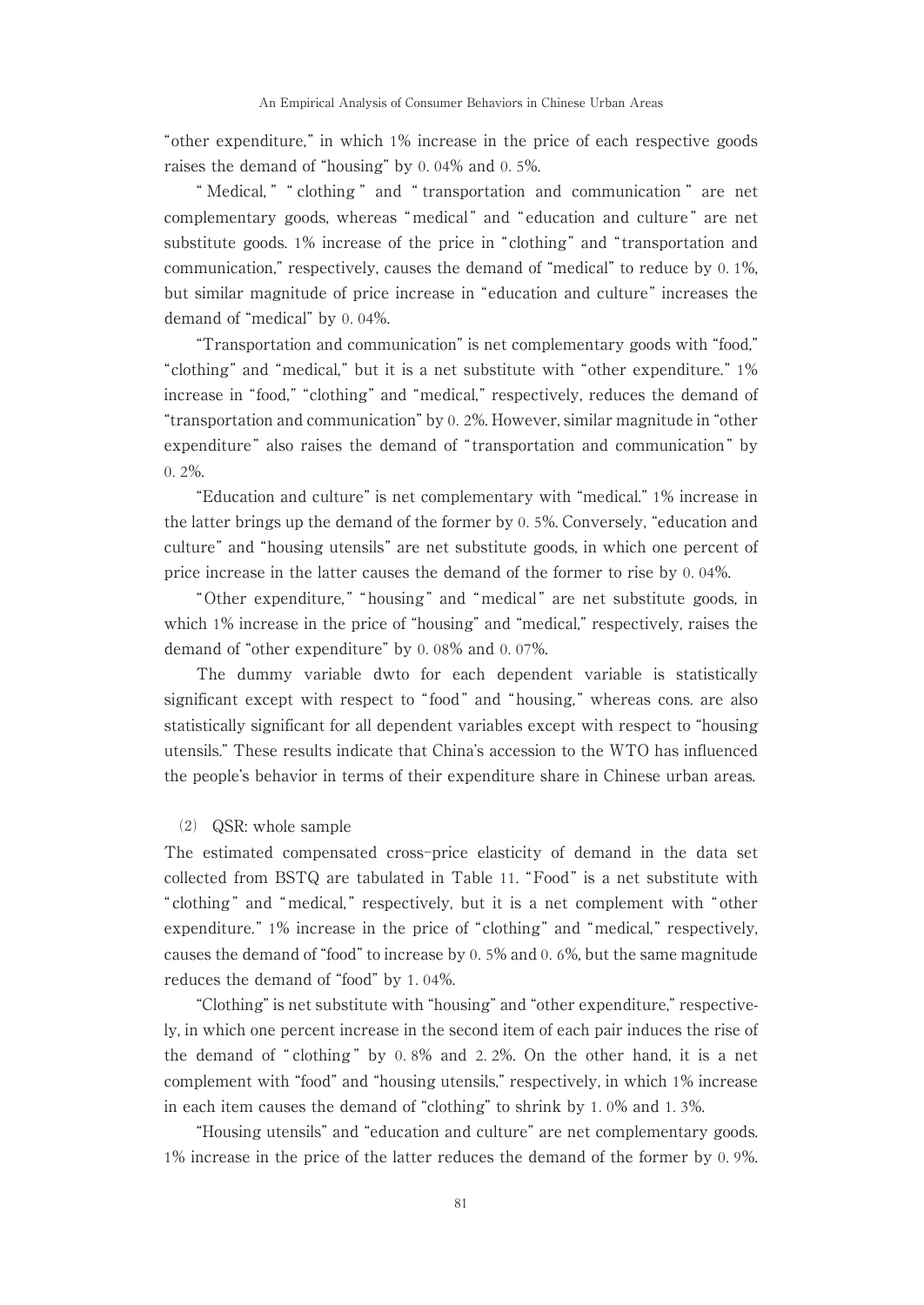Conversely, "housing utensils," " clothing," " medical," " transportation and communication" and "other expenditure" are net substitute goods. 1% increase of the prices in "clothing," "medical," "transportation and communication" and "other expenditure," respectively, raises the demand of "housing utensils" by 0. 5%, 0. 3%, 0. 2% and 0. 4%. These pairs of net substitute goods are not price elastic.

"Housing" and "education and culture" are net complementary goods, in which 1% increase in the price of the latter reduces the demand of the former by 0. 5%. On the other hand, "housing," "clothing" and "medical" are net substitute goods. 1% increase in the price of "clothing" and "medical," respectively, causes the demand of "housing" to increase by 0. 6% and 0. 3%. Neither net complementary pair nor net substitute pairs are price elastic.

"Food," "housing utensils" and "housing" are net complementary goods with "medical," in which 1% increase in price of each respective item causes the demand of " medical " to shrink by 2. 4%, 1. 7% and 0. 8%. Conversely, " clothing, " "transportation and culture" and "other expenditure" are net substitute goods with " medical. " 1% increase in each of the respective goods raises the demand of "medical" by 0. 6%, 0. 6% and 4. 1%.

"Transportation and communication," "medical" and "other expenditure" are net complementary goods. 1% increase in " medical " and " other expenditure, " respectively, causes the decrease of the demand in "transportation and communication " by 0. 3% and 3. 1%, respectively. On the contrary, " transportation and communication" is net substitute with "food," "housing utensils" and "education and culture," in which 1% increase of the price in each item respectively increases the demand of "transportation and communication" by 2. 0%, 1. 1% and 0. 5%.

"Food," "housing utensils" and "housing" are net complementary goods with "education and culture." 1% increase of the price in each respective item reduces the demand of " education and culture " by 2. 4%, 1. 7% and 0. 8%. Conversely, "education and culture," "clothing," "transportation and communication" and "other expenditure" are net substitute goods. 1% increase of each respective item raises the demand of "education and culture" by 0. 6%, 0. 6% and 4. 1%.

"Other expenditure" and "food" are net complementary goods. 1% increase of the price in the latter reduces the demand of the former by 0. 2%. On the other hand, "other expenditure," "housing utensils" and "medical" are net substitute goods. 1% increase of the price in each respective item increases the demand of "other expenditure" by 0. 3% and 0. 2%, respectively.

#### ⑶ QSR in quintiles

Table 12 shows the estimated results of the compensated cross-price elasticity of demand of QSR in quintiles. For all the five quintiles, "food" and "housing utensils" are net complementary goods. The demand of "food" is sensitive to the change of the price in " housing utensils. " More specifically, 1% increase in the price of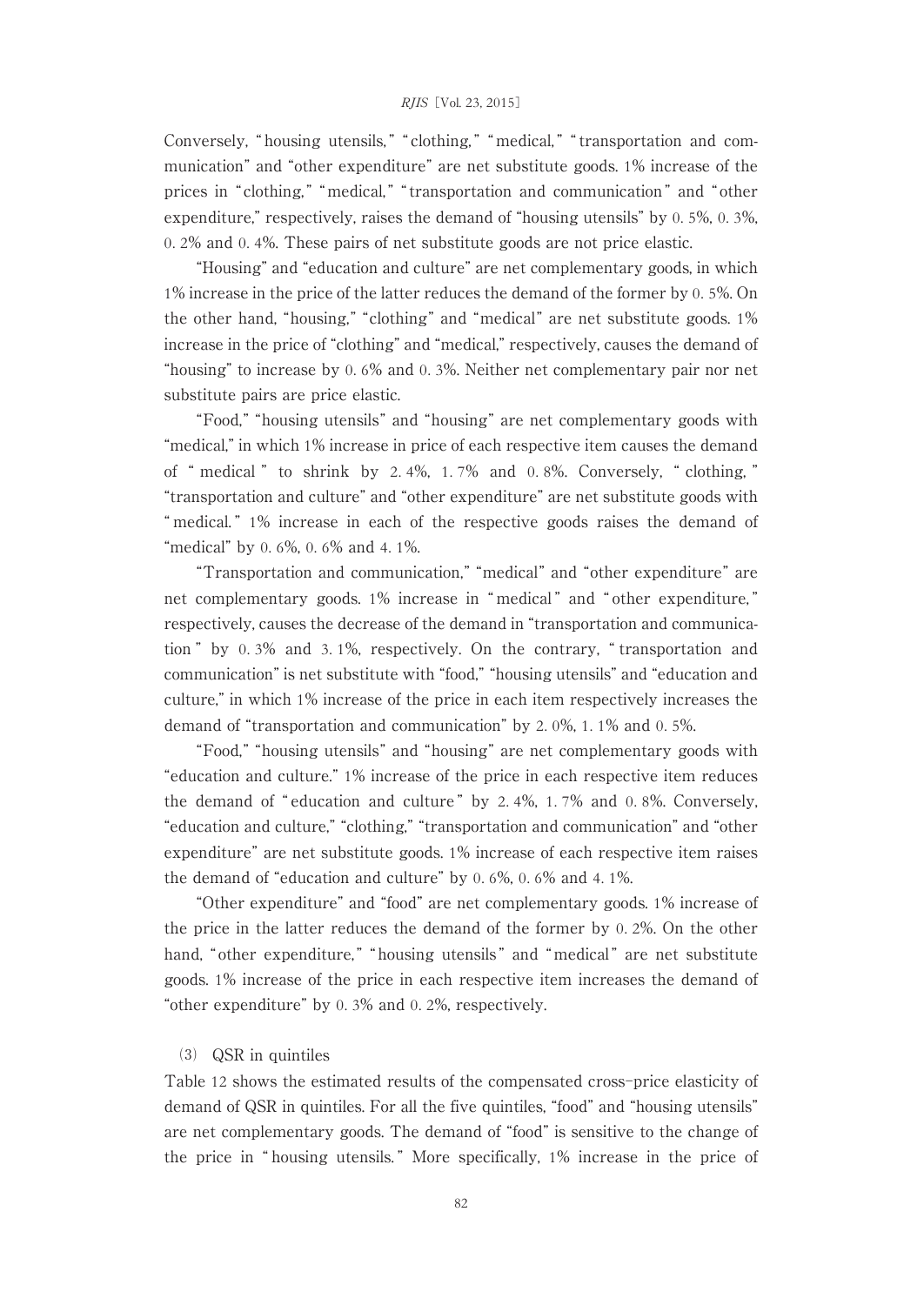| $\begin{array}{c} 3.0724^* \\ -1.0006^* \\ 0.10788 \\ -0.0531 \\ -2.3825^* \\ \hline 1.9721^* \\ -1.9825^* \\ \end{array}$ | $-0.2903$<br>$0.3376^{*4}$<br>$0.5396^{*4}$<br>$0.6116^{*4}$<br>$-0.1487$<br>$-0.1487$<br>$-0.0820$ | $\frac{2.5810^*}{-1.2561^*}$<br>$\frac{-1.2561^*}{-0.5025^*}$<br>$\frac{-1.7272^*}{-1.1053^*}$<br>$\frac{-1.1053^*}{-1.7272^*}$ | $\begin{array}{r} \text{7.59}^{\text{3434}} \\ \text{0.7595}^{\ast} \\ \text{0.0878} \\ \text{0.0878} \\ \text{-0.4230}^{\ast} \\ \text{-0.4230}^{\ast} \\ \text{-0.8238}^{\ast} \\ \text{-0.0999} \\ \text{-0.0998} \end{array}$ | $-0.121$<br>$-0.0717$<br>$0.2724$<br>$0.2603$<br>$0.0355$<br>$-0.0355$<br>$-0.2951$<br>$0.0355$ | $-0.2862$<br>$-0.0875$<br>$-0.0875$<br>$-0.2378$<br>$-0.4385$<br>$-0.4985$<br>$-0.663$<br>$0.4955$ | $\begin{array}{r} 0.067\\ -0.293\\ \hline 1.936\\ -0.8980\\ \hline 0.1456\\ \hline 0.1855\\ 0.1855\\ 0.104\\ \end{array}$ | $\frac{-5.5834^4}{2.2183^3}$<br>$\frac{2.2183^3}{0.3826^4}$<br>$\frac{4.1449^4}{1.1356^4}$<br>$\frac{4.1449^3}{0.1356^4}$ | $\frac{1.1 \cdot 0.4052^{3}}{5.8055}$ $\frac{2.2701^{4}}{0.4904^{49}}$ $\frac{8.1271^{4}}{5.2159^{4}}$ $\frac{8.1271^{4}}{5.2159^{4}}$ $\frac{1.6551^{4}}{6.1257}$ |
|----------------------------------------------------------------------------------------------------------------------------|-----------------------------------------------------------------------------------------------------|---------------------------------------------------------------------------------------------------------------------------------|-----------------------------------------------------------------------------------------------------------------------------------------------------------------------------------------------------------------------------------|-------------------------------------------------------------------------------------------------|----------------------------------------------------------------------------------------------------|---------------------------------------------------------------------------------------------------------------------------|---------------------------------------------------------------------------------------------------------------------------|--------------------------------------------------------------------------------------------------------------------------------------------------------------------|
|                                                                                                                            |                                                                                                     |                                                                                                                                 |                                                                                                                                                                                                                                   |                                                                                                 |                                                                                                    |                                                                                                                           |                                                                                                                           |                                                                                                                                                                    |

Table 11 Estimated compensated elasticity of demand for QSR (whole sample, dependent variable: share of consumption expenditure) Table 11 Estimated compensated elasticity of demand for QSR (whole sample, dependent variable: share of consumption expenditure)

Note 1: 1=food, 2=clothing, 3=household utensils, 4=housing, 5=medical, 6=transportation and communication, 7=education and Note 1: 1 =food, 2 =clothing, 3 =household utensils, 4 =housing, 5 =medical, 6 =transportation and communication, 7 =education and culture,  $\,$  s =<br>other expenditure culture, 8 =other expenditure

Note 2: \*=statistical significant at 0 %, \*\*=statistical significant at 5 %, \*\*\*=statistical significant at 10 Note 2: \*= statistical significant at 0 %, \*\*= statistical significant at 5 %, \*\*\*= statistical significant at 10%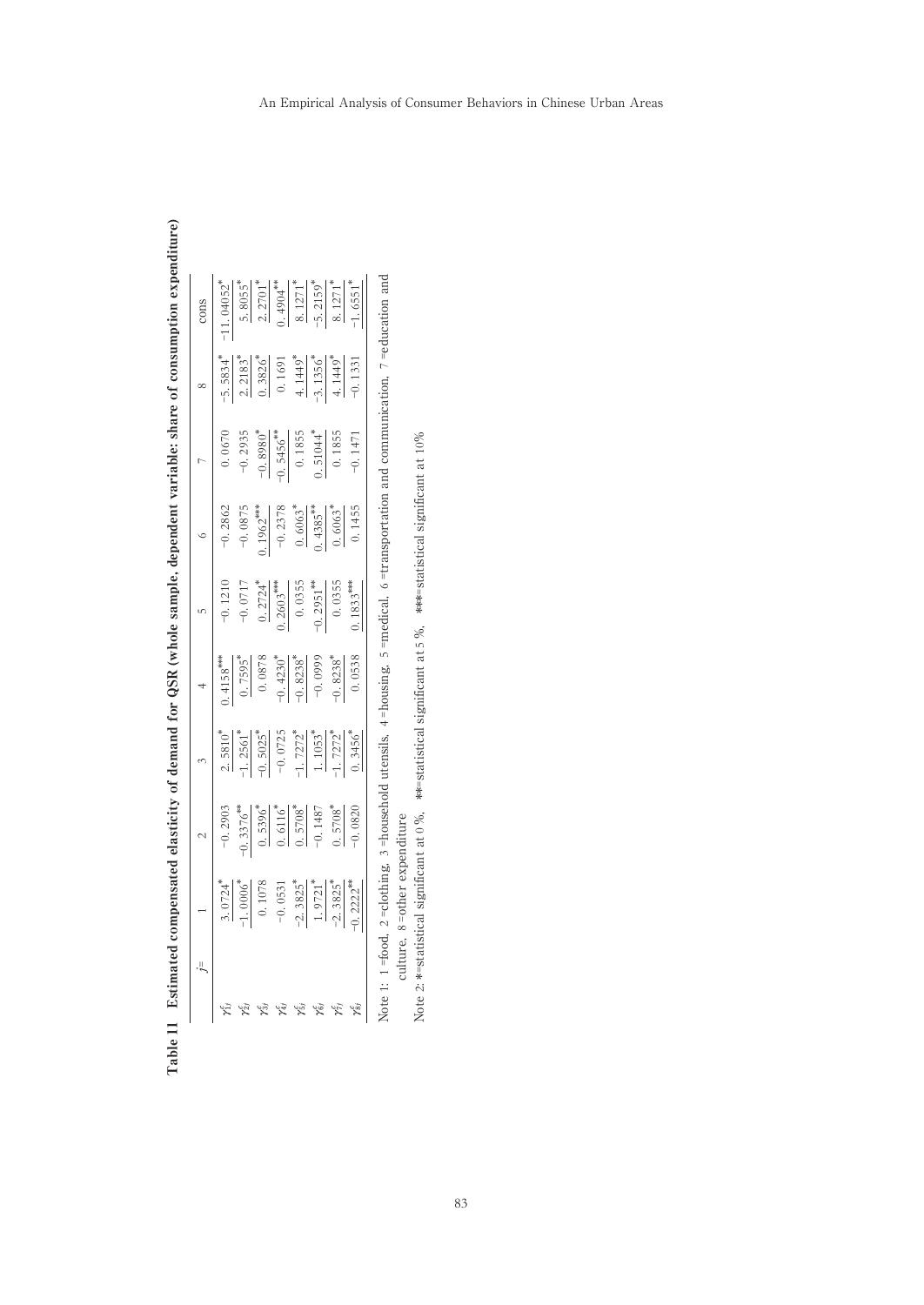"housing utensils" causes the demand of "food" to increase by 3. 1%, 3. 5%, 2. 1%, 1. 9% and 2. 1% in each correspondent quintile.The relationship between "food" and " housing," "food" and " medical" is respectively statistically significant only in Quintile 4. The two pairs are net substitute goods, in which 1% increase of the price in "housing" and "medical" reduces the demand of food by 1. 4%, 1. 8%, respectively. "Food" and "transportation and communication" are net substitute goods in Quintile 5 but not in other income groups. 1% increase of the price of "transportation and communication " reduces the demand of " food " in Quintile 1 by 1. 8%. The relationship between "food" and "education and culture" is statistically significant in Quintile 3 and 4 whereby they are a pair of net substitute good. Additionally, the demand of "food" is quite elastic to the change of the price in " education and culture." 1% hike in the price of "education and culture" raises the demand of "food" by 0. 8% and 3. 7% in Quintile 3 and 4, respectively. "Food" and "other expenditure" are net substitute goods in Quintile 1 but the pair is net complementary goods in Quintile 4.

"Clothing" and "food" is a pair of complementary good except in Quintile 1. Furthermore, "clothing" is quite elastic to the change in the price of "food." 1% increase of the price in "food" reduces the demand in "clothing" by 0. 9%, 0. 8%, 1. 8% and 1. 6% in Quintile 2, 3, 4 and 5, respectively. "Clothing " and " housing utensils" are net complementary goods across all income groups. 1% increase of the price in "housing utensils" reduces the demand of "clothing" by 1. 8%, 1. 5%, 0. 9%, 0. 8% and 0. 5% in each respective income group. It is worth noting that its cross-price elasticity of demand become less elastic as the disposable income raises. "Clothing" and "housing" are net substitute goods in Quintile 1 and 2 whereby 1% increase in the price of "housing" raises the demand of "clothing" by 1. 2% and 0. 6%, respectively. The same pair of goods are net complementary goods in Quintile 5, whereby 1% increase in the price of "housing" reduces the demand of "clothing" by 0. 6%. "Clothing" and "medical" are net complementary goods in Quintile 3, 4 and 5. 1% increase in the price of "medical" in these three income groups reduces the demand of " clothing " by 0. 5%, 0. 7% and 0. 8%, respectively. " Clothing " and "education and culture" are net complementary goods in Quintile 1 and 2, whereby 1% increase of "education and culture" reduces the demand of "clothing" by 2. 8% and 1. 3%, respectively. Conversely, the same pair of goods are net substitute goods in Quintile 3 and 4, whereby 1% increase of "education and culture" increases the demand of " clothing " by 0. 8% and 1. 6%, respectively. " Clothing " and " other expenditure" are complementary goods across all income groups. 1% increase of the price in "other expenditure" reduces the demand of "clothing" by 10. 2%, 7. 6%, 3. 5%, 2. 6% and 3. 6% in each respective income group. Furthermore, the cross-price elasticity of demand for this pair of goods are highly sensitive to changes in price of "other expenditure."

"Housing utensils" and "food" are net complementary goods in Quintile 1, 2 and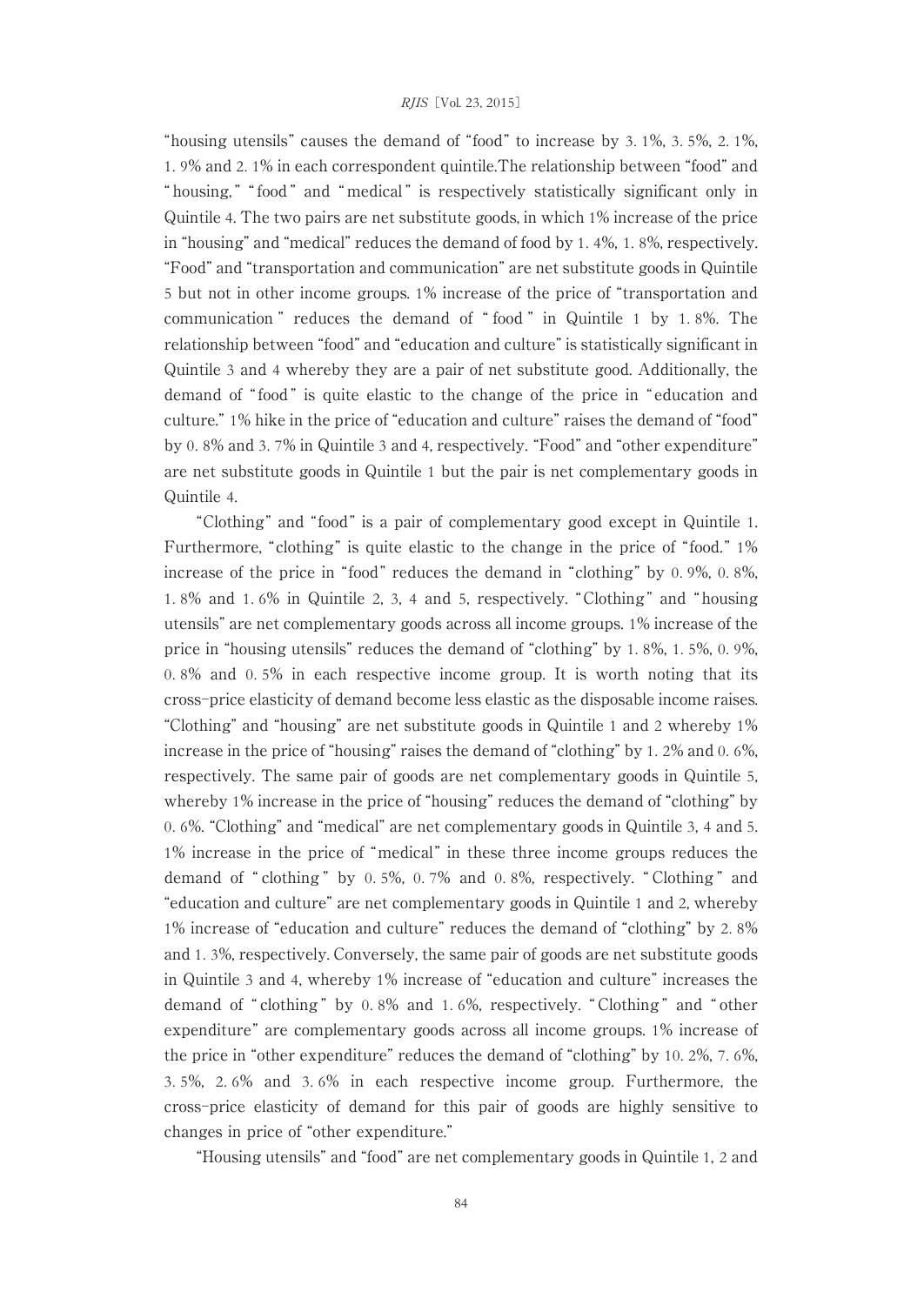| Quintile<br>Quintile |     |                               |                         | $\tilde{\mathcal{E}}$        | $\overline{\phantom{a}}$                                                                        | LO                                     | $\circ$               | $\overline{a}$                                                     | $\infty$                                                                                  | Cons                                                                                           |
|----------------------|-----|-------------------------------|-------------------------|------------------------------|-------------------------------------------------------------------------------------------------|----------------------------------------|-----------------------|--------------------------------------------------------------------|-------------------------------------------------------------------------------------------|------------------------------------------------------------------------------------------------|
|                      |     | 7.1897                        | 0.382                   | $\frac{3.0573^4}{-1.7890^4}$ | 0.080                                                                                           | 0.0441                                 | 5.0330                | $-0.633$                                                           | 10.1714                                                                                   | $13.310^{4}$                                                                                   |
|                      |     | $-0.0350$                     | 2.4934                  |                              |                                                                                                 | $-0.9065$                              | $-4.3697$             | $-2.7623$                                                          |                                                                                           | $-13.3104$                                                                                     |
|                      |     | $-0.4808$ <sup>*</sup>        | $0.8794$ <sup>2</sup>   | $-0.5539$ <sup>2</sup>       | $\frac{1.2378}{0.3875}$                                                                         | $-0.2126$                              |                       | $\frac{-1.101^{4}}{2.6948^{*}}$<br>$\frac{2.6948^{*}}{1.3229^{*}}$ | $\frac{-10.17^*}{1.7071^{*4}}$                                                            | $\frac{8.0727^*}{3.1635^*}$                                                                    |
|                      |     | $-4.1479$ <sup>*</sup>        | $-2.8429$ <sup>*</sup>  | 0.6666                       | $-0.8436$                                                                                       | $1.0420^{4}$                           | $0.3450$<br>$0.0220$  |                                                                    |                                                                                           |                                                                                                |
|                      |     | $-5.90104$                    | $-1.3566$ <sup>*</sup>  | $-1.6562$ <sup>*</sup>       | $-0.4385***$                                                                                    | $0.5128$ <sup>*</sup>                  | 0.1765                |                                                                    | $\frac{4.8740^*}{7.6109^*}$<br>$-2.0950^*$                                                |                                                                                                |
|                      |     | $1.1682$ <sup>*</sup>         | 0.0046                  | $\frac{0.9091^4}{2}$         | 0.0314                                                                                          | $-0.1644$                              | 0.7984                |                                                                    |                                                                                           | $7.8142$ <sup>*</sup>                                                                          |
|                      |     | $2.6966*$                     | 0.3813                  | 0.4516                       | $-0.1886$                                                                                       | $-0.0271$                              | $-0.2303$             | $-0.2288$                                                          | $-3.1534$ <sup>*</sup>                                                                    | $-4.1801$ <sup>*</sup>                                                                         |
|                      | χã  | $-0.4808$                     | 0.0587                  | $0.2477***$                  | $-0.2661$                                                                                       | $-0.2882$                              | $-1.7305$             | $0.6021***$                                                        | 0.2350                                                                                    | $-1.9845$ <sup>*</sup>                                                                         |
|                      |     | 4.3111                        | $-0.0064$               | $3.4979$ <sup>*</sup>        |                                                                                                 | 0.1989                                 | $-0.2341$             | $-0.5024$                                                          |                                                                                           | $-1.0823***$                                                                                   |
|                      |     | $-0.8507$ <sup>*</sup>        | $0.5219***$             | $-1.5418$ <sup>*</sup>       | $0.4386$<br>$0.6488$ <sup>*</sup><br>$-0.1011$                                                  | 0.1771                                 |                       | $\frac{-1.2995^*}{-0.1433}$                                        |                                                                                           |                                                                                                |
|                      |     | $-0.4377$ <sup>*</sup>        | 0.2114                  | $-0.6018$ <sup>*</sup>       |                                                                                                 | 0.0696                                 | $0.1395$<br>$0.0077$  |                                                                    |                                                                                           |                                                                                                |
|                      |     | $\frac{-1.6575^*}{-3.8976^*}$ | $-0.2857$               | 0.1529                       | $-0.4790$                                                                                       | $-0.5029$                              | 0.0854                |                                                                    |                                                                                           |                                                                                                |
|                      |     |                               | $\frac{-0.313}{0.1744}$ |                              |                                                                                                 |                                        | $0.7098$ <sup>*</sup> | $\frac{1.0727}{0.4411}$                                            |                                                                                           |                                                                                                |
|                      |     | $2.29580^{*}$                 |                         | $\frac{-1.7173^*}{0.3005^*}$ | $\begin{array}{r} -0.4080^{**} \\ \hline -0.2912 \\ 0.2250 \\ \end{array}$                      | $0.2436$<br>-0.0508                    | $-0.1827$             | 0.1657                                                             | 0. 2349<br>$\frac{-7.7574}{2.3947}$<br>2. 3947<br>1. 0372*<br>5. 6578*<br>54*<br>-0. 0711 | $\frac{-15.3651^*}{7.2870^*}$<br>$\frac{2.8139^*}{-1.28139^*}$<br>$\frac{2.8139^*}{-1.6475^*}$ |
|                      | ξý  | $0.5286***$                   | $-0.1972$               |                              |                                                                                                 | 0.0493                                 | $-1.0380^*$           | $-0.0101$                                                          |                                                                                           |                                                                                                |
|                      |     | $-0.2920$                     | $-0.1054$               | $0.3695$ <sup>*</sup>        |                                                                                                 | $-0.1847$                              | $0.5125***$           | 0.2756                                                             | 0.0930                                                                                    | $2.2455$ <sup>*</sup>                                                                          |
| Quintile             |     |                               | $-0.4646$               | $2.1168$ <sup>*</sup>        |                                                                                                 | $-0.4959$                              | $-0.2907$             | $0.8425***$                                                        | $-0.0930$                                                                                 | $-1.7605$ <sup>*</sup>                                                                         |
|                      |     | $\frac{1.516^*}{-0.8217^*}$   | $0.2889^{**}$           | $-0.8663$ <sup>*</sup>       |                                                                                                 | $-0.5038$ <sup>*</sup>                 | $-0.0935$             | 0.1695                                                             |                                                                                           |                                                                                                |
|                      |     | $-0.1945***$                  | $0.3742***$             |                              |                                                                                                 |                                        | 0.0906                | $-0.4304^{*4}$                                                     |                                                                                           |                                                                                                |
|                      |     | $0.5326***$                   | $-0.0004$               | $\frac{-0.2388^*}{0.3328^*}$ | $\begin{array}{r} 0.1826 \\ 0.0630 \\ \hline 0.0149 \\ -0.0531 \\ \hline 0.0531 \\ \end{array}$ | $0.0728$<br>$0.6528***$                |                       | $-0.6394$                                                          | $\frac{-3.5275^*}{1.6586^*}$<br>$\frac{1.6586^*}{0.3970^*}$                               | $\frac{-8.5600^*}{4.0658^*}$<br>$\frac{4.0658^*}{0.9219^*}$                                    |
|                      |     | $-2.2527$ <sup>*</sup>        | $-0.0726$               | $-1.7961$ <sup>*</sup>       |                                                                                                 | $0.3952$ <sup>*</sup>                  | $-0.3770$<br>0.0668   | $-0.2635$                                                          |                                                                                           |                                                                                                |
|                      | Š   |                               | 0.2610                  | $\frac{0.4520^*}{-0.5756^*}$ | $-0.5198***$                                                                                    |                                        | $0.6877***$           | 0.4951                                                             | $\frac{-3.216^*}{2.0770^*}$                                                               | $8.3908$ <sup>*</sup>                                                                          |
|                      |     | $\frac{2.6426}{-1.546}$       | $-0.2178$               |                              | $-0.1863$                                                                                       |                                        | $-0.1234$             | $0.9469***$                                                        |                                                                                           | $-2.7036$ <sup>*</sup>                                                                         |
|                      |     | 0.1237                        | $-0.1687$               | $0.5751$ <sup>2</sup>        | $0.5665$ <sup>*</sup>                                                                           | $-0.3085$<br>$-0.5462***$<br>$0.7335*$ | 0.0394                | $-1.1207$ <sup>*</sup>                                             | $-0.6785$ <sup>*</sup>                                                                    | $2.6503*$                                                                                      |
| Quintile             |     | $\frac{0.7105^{**}}{-1.7544}$ | $-0.4379$               | $1.8730^{4}$                 | $-1.3940^*$                                                                                     | $\frac{-1.7769^*}{-0.7160^*}$          | $-0.8944$             | $\frac{3.6767^*}{0.7773^*}$                                        | $-0.6785$ <sup>*</sup>                                                                    | $-2.59696*$                                                                                    |
|                      | 6 X |                               | 0.2007                  | $-0.8843$ <sup>*</sup>       | $-0.2170$                                                                                       |                                        | 0.5358                |                                                                    | $-2.5667$                                                                                 | $-7.9436^*$                                                                                    |
|                      |     | 0.8441                        | 0.1726                  | $-0.4505$ <sup>*</sup>       |                                                                                                 |                                        | $-0.2509$             | $-1.6403$                                                          | $2.5982$ <sup>*</sup>                                                                     |                                                                                                |
|                      |     | $2.3058$ <sup>*</sup>         | 0.0714                  | $0.3478$ <sup>*</sup>        | $\frac{0.6576^4}{2.0153^4}$                                                                     | $\frac{0.7808^4}{2.2787^4}$            | 0.9326                | $-4.5885$                                                          | $-0.3840$ <sup>*</sup>                                                                    | $\frac{4.1354^*}{2.0513^*}$                                                                    |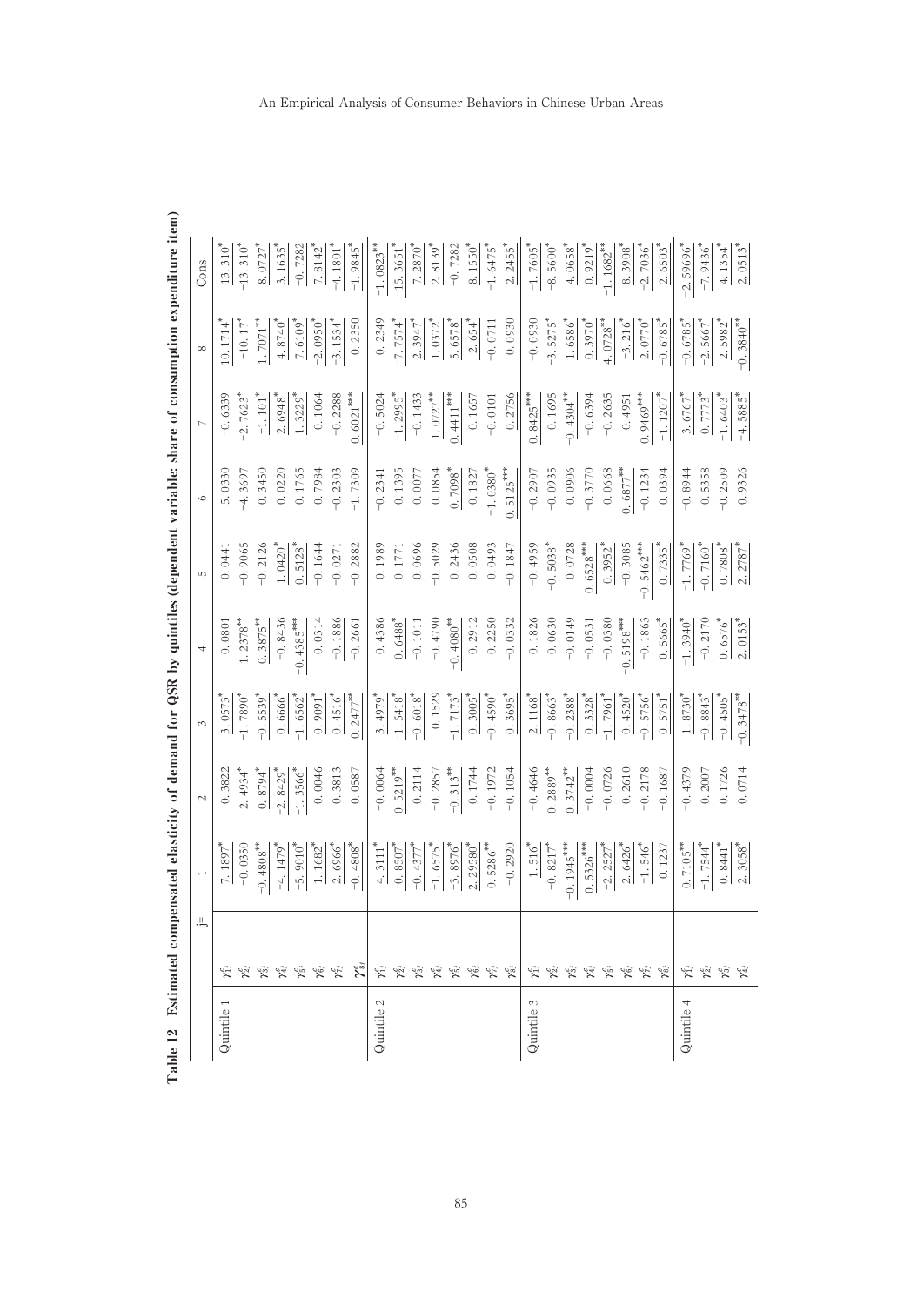|                                                                                    | $\begin{array}{r rrrr} 1.5272^{44} \\ -1.5372^{43} \\ -10.1538^{4} \\ -1.2737^{44} \\ -1.933 & -1.733 \\ -1.933 & -1.733 \\ -1.933 & -1.733 \\ -1.933 & -1.933 \\ -1.933 & -1.933 \\ -1.933 & -1.933 \\ -1.933 & -1.933 \\ -1.933 & -1.933 \\ -1.933 & -1.933 \\ -1.933 & -1.933 \\ -1.933 & -1.933 \\ -1.933 & -$                                                            |
|------------------------------------------------------------------------------------|-------------------------------------------------------------------------------------------------------------------------------------------------------------------------------------------------------------------------------------------------------------------------------------------------------------------------------------------------------------------------------|
| $\frac{1.9659^{\circ}}{1.7112^{\circ}}$<br>$\frac{4.7112^{\circ}}{5.3070^{\circ}}$ | $\begin{array}{r l}\n-0.3032 \\ -3.6189 \\ -2.0634 \\ -0.0697 \\ -4.194 \\ \hline\n+1.3802 \\ \end{array}$                                                                                                                                                                                                                                                                    |
|                                                                                    | $\frac{-1.396^{8}}{1.1594^{8}}\n\frac{60}{24} = \frac{1.1594^{8}}{1.1724^{1}}\n\frac{1.1594^{8}}{1.1624^{1}}\n\frac{1.1594^{8}}{1.1624^{1}}\n\frac{1.1594^{8}}{1.1624^{1}}\n\frac{1.6246^{8}}{1.1624^{1}}\n\frac{1.6246^{8}}{1.1624^{1}}\n\frac{1.6255^{8}}{1.1624^{1}}\n\frac{1.6255^{8}}{1.1624$                                                                            |
| $-0.5135$<br>0.4522<br>$-0.2364$<br>0.0254                                         | $\begin{array}{r l}\n\hline\n1.7528 \\ -0.4289 \\ -0.1736 \\ 0.1736 \\ -0.0982 \\ -0.0982 \\ -0.0082\n\end{array}$                                                                                                                                                                                                                                                            |
|                                                                                    | $\begin{array}{r rrrr} 1.1074 \\ -1.7988 \\ -1.9238 \\ -1.1098 \\ -1.1098 \\ -1.1098 \\ -1.1098 \\ -1.1098 \\ -1.1098 \\ -1.1098 \\ -1.1098 \\ -1.1098 \\ -1.1098 \\ -1.1098 \\ -1.1098 \\ -1.1098 \\ -1.112 \\ -1.112 \\ \end{array}$                                                                                                                                        |
|                                                                                    |                                                                                                                                                                                                                                                                                                                                                                               |
|                                                                                    |                                                                                                                                                                                                                                                                                                                                                                               |
|                                                                                    |                                                                                                                                                                                                                                                                                                                                                                               |
|                                                                                    | $\begin{array}{r} \n 1.2589 \text{ }}{\text{--}}\\ \n 2.4258 \text{ }{}^{+}\\ \n 3.6942 \text{ }{}^{+}\\ \n 4.6942 \text{ }{}^{+}\\ \n -0.0966 \text{ }{}^{+}\\ \n -1.5438 \text{ }{}^{+}\\ \n -1.572 \text{ }{}^{+}\\ \n -1.7180 \text{ }{}^{+}\\ \n -1.7180 \text{ }{}^{+}\\ \n -1.7180 \text{ }{}^{+}\\ \n -1.7180 \text{ }{}^{+}\\ \n -1.7180 \text{ }{}^{+}\\ \n -1.718$ |
|                                                                                    |                                                                                                                                                                                                                                                                                                                                                                               |
|                                                                                    | $\lambda$ uintile                                                                                                                                                                                                                                                                                                                                                             |

Note 1: 1=food, 2=clothing, 3=household utensils, 4=housing, 5=medical, 6=transportation and communication, 7=education and culture, Note 1: 1 =food, 2 =clothing, 3 =household utensils, 4 =housing, 5 =medical, 6 =transportation and communication, 7 =education and culture, 8 = other expenditure =other expenditure

Note 2: \*=statistical significant at 0%, \*\*=statistical significant at 5%, \*\*\*=statistical significant at 10% Note 2: \*=statistical significant at 0 %, \*\*=statistical significant at 5 %, \*\*\*=statistical significant at 10%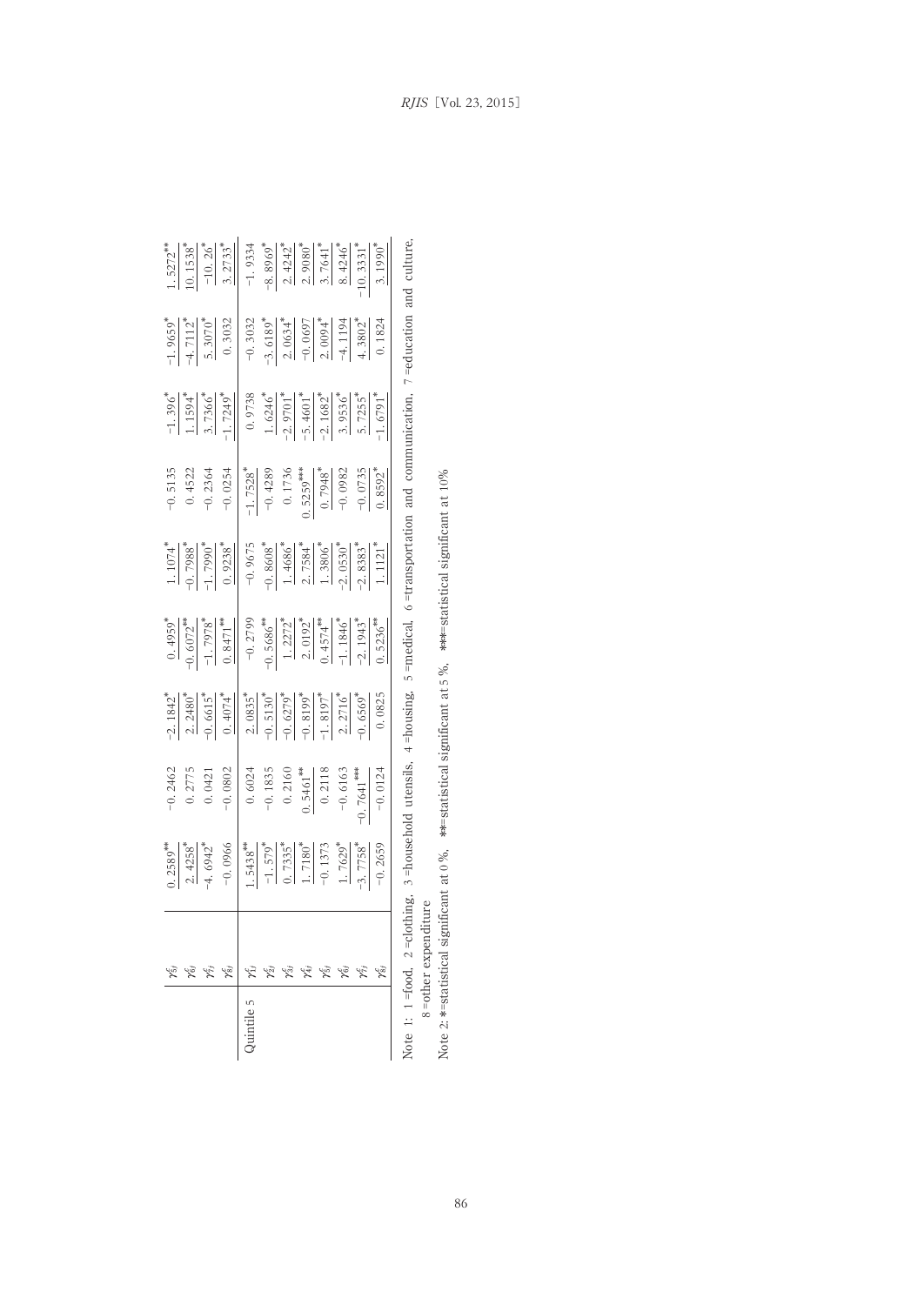3 but the pair is net complementary goods in Quintile 4 and 5. 1% increase of the price in "food" reduces the demand of "housing utensils" by 0. 5%, 0. 4% and 0. 2% in Quintile 1, 2 and 3, respectively. Conversely, similar magnitude increases the demand by 0. 8% and 0. 7% in Quintile 4 and 5, respectively. "Housing utensils" and "clothing" are net substitute goods in Quintile 1 and 3, whereby 1% increase of latter increases the demand of the former by 0. 9% and 0. 4%, respectively. "Housing utensils " and " housing " is a pair of net substitute goods in Quintile 1, 4 and 5, whereby 1% increase of the price in "housing" causes the rise of the demand in "housing utensils" by 0. 4%, 0. 7% and 1. 2%. The cross-price elasticity increases as disposable income rises. " Housing utensils " and "medical " is also a pair of net substitute goods in Quintile 4 and 5. 1% increase of the price in "medical" cause the rise in the demand of "housing utensils " by 0. 8% and 1. 5% in each respective income group. " Housing utensils " and " education and culture " is a pair of complementary goods in all income groups except Quintile 2. 1% increase of the price in "education and culture" reduces the demand of "housing utensils" by 1. 1%, 0. 4%, 1. 6% and 3. 0% in Quintile 1, 3, 4 and 5. Moreover, the cross-price elasticity becomes more elastic as the disposable income increases. "Housing utensils" and " other expenditure " is a pair of substitute goods across all income groups. 1% increase of the price in " other expenditure " increases the demand of " housing utensils" by 1. 7%, 2. 4%, 1. 7%, 2. 6% and 2. 1% in each respective income group.

"Housing" and "food" is a pair of net complementary goods in Quintile 1 and 2 but they are net substitute goods in Quintile 3, 4 and 5. 1% increase of the price in " food" reduces the demand of "housing" by 1. 7% and 4. 1% in Quintile 1 and 2, respectively, but it increases the demand by 0. 5%, 2. 3% and 1. 7% for the higher income groups. "Housing" and "clothing" is a pair of net complementary goods in Quintile 1 but it is a net substitute goods in Quintile 5. 1% increase of the price in "clothing" reduces the demand of "housing" by 2. 8% in Quintile 1 but it raises the demand of "housing" by 0. 5%. "Housing" and "housing utensils" is a pair of net substitute goods in Quintile 1 and 3 but they are net complementary goods in Quintile 4 and 5. For the former, 1% increase in " housing utensils " raises the demand of " housing " by 0. 3% and 0. 7% in Quintile 1 and 3, respectively. Conversely, for the latter, it reduces the demand by 0. 3% and 0. 8%, respectively, for the latter. "Housing" and "medical" is a pair of substitute goods in Quintile 1, 3, 4 and 5. 1% of price hike in "medical" raises the demand of "housing" by 1. 0%, 0. 7%, 2. 3% and 2. 8%, respectively. "Housing" and "transportation and communication" is a pair of net substitute goods in Quintile 5, whereby 1% increase of the price in "transportation and communicated" increases the demand of "housing" by 0. 5%. "Housing" and "education and culture" is a pair of net substitute goods in Quintile 1 and 2 but they are net complementary goods in Quintile 4 and 5. 1% increase of the price in " education and culture " raises 4. 1% and 1. 1% in Quintile 1 and 2, respectively, but it reduces by 4. 6% and 5. 5% in Quintile 4 and 5, respectively.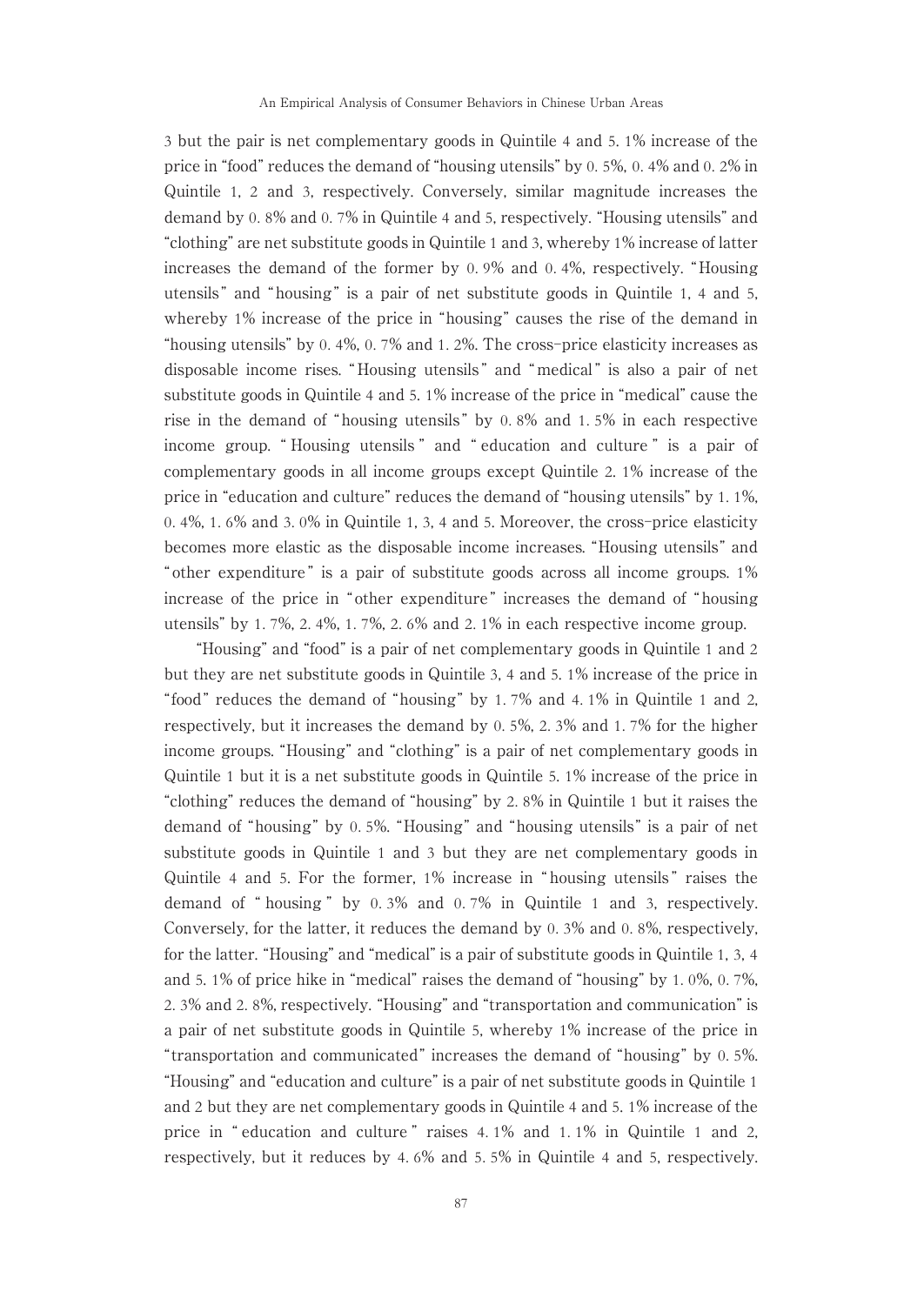"Housing" and "other expenditure" is a pair of net substitute goods in Quintile 1, 2 and 3 but they are net complementary goods in Quintile 4 and 5. 1% increase of the price in "other expenditure" raises the demand of "housing" by 3. 2%, 1. 0% and 0. 4% in Quintile 1, 2 and 3, respectively. Conversely, similar magnitude of price change in "other expenditure" causes the demand of "housing" to reduce by 0. 4% and 0. 1% in Quintile 4 and 5, respectively.

"Medical" and "food" is a pair of net complementary goods in Quintile 1, 2 , 3 and 5 but they are net substitute goods in Quintile 4. 1% increase of the price in "food" decreases the demand of "medical" by 5. 9%, 3. 9%, 3. 3% and 0. 1% in Quintile 1, 2, 3 and 5, respectively. Conversely, similar magnitude causes the demand of "medical" to increase by 2. 4% in Quintile 4. "Medical" and "clothing" is a pair of net complementary goods in Quintile 1 and 2. 1% increase of the price in "clothing" reduces the demand of "medical" by 1. 4% and 0. 3%, respectively. "Medical" and "housing utensils" is a pair of net complementary goods for all income groups. 1% increase of the price in "housing utensils" reduces the demand of "medical" by 1. 7%, 1. 7%, 1. 8%, 2. 2% and 1. 8% in each quintile, respectively. "Medical" and "housing" is a pair of net complementary goods in Quintile 1 and 2 but they are net substitute goods in Quintile 4 and 5. 1% increase of the price in " housing " decreases the demand of "medical" by 0. 4% in Quintile 1 and 2. On the contrary, the demand of "medical" increases by 0. 5% in Quintile 4 and 5. "Medical" and "transportation and communication" is a pair of substitute goods in Quintile 2 and 5. 1% increase of the price in "transportation and communication" raises the demand of "medical" by 0. 7% and 0. 8% in each correspondent quintile. " Medical " and " education and culture" is a pair of net substitute goods in Quintile 1 and 2, whereby 1% increase in the price of "education and culture" raises the demand of "medical" by 1. 3% and 0. 4%. Conversely, the pair is net complementary goods in Quintile 4 and 5, whereby the demand of "medical" reduces by 1. 4% and 2. 2% in each respective quintile by 1% increase in "education and culture." "Medical" and "other expenditure" is a pair of net substitute goods across all income groups. 1% increase in the price of "other expenditure" reduces the demand of "medical" by 7.6%, 5.7%, 4.1%, 2.0% and 2. 0% in the respective income group. It is worth noting that the cross-price elasticity of this pair of goods decreases as the disposable income increases.

"Transportation and communication " and " food " is a pair of net substitute goods across all income groups. Moreover, the cross-price elasticity of this pair of goods is highly elastics. 1% increase of "food" raises the demand of "transportation and communication  $\degree$  by 1.2%, 2.3%, 2.6%, 2.4% and 1.8% in each respective quintile. Similarly, "transportation and communication" and "housing utensils" is also a pair of net substitute goods, but their cross-price elasticity is not elastic in lower income groups. 1% increase of " housing utensils " raises the demand of "transportation and communication" by 0. 9%, 0. 3%, 0. 4%, 2. 2% and 2. 3% in the respective quintile. "Transportation and communication" and "housing" is a pair of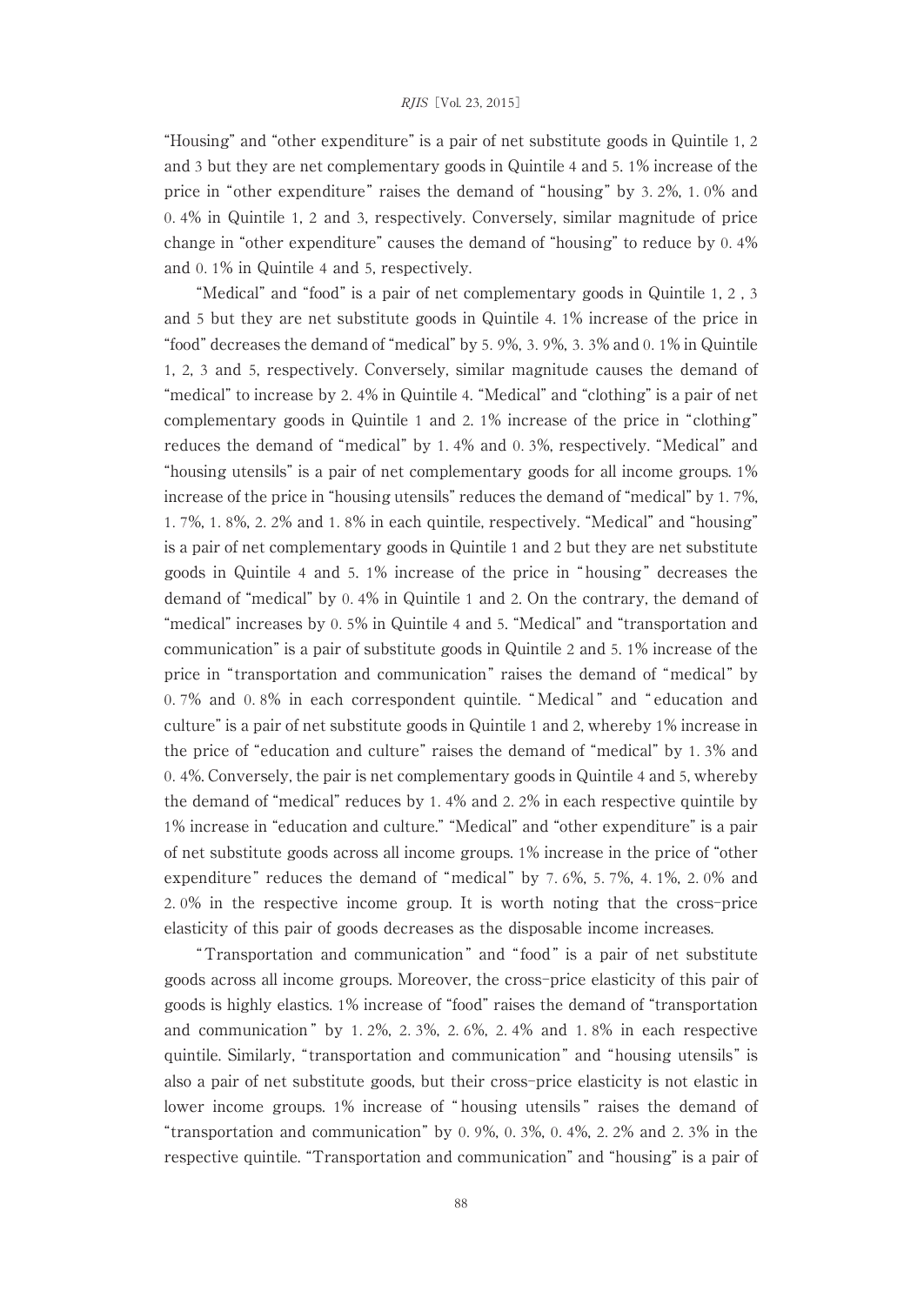net complementary goods in Quintile 3, 4 and 5. 1% increase in the price of "housing" causes the demand in "transportation and communication" to shrink by 0. 5%, 0. 6% and 1. 2% in each correspondent quintile. " Transportation and communication" and "medical" is a pair of net complement goods in Quintile 4 and 5. 1% increase in the price of "medical" reduces the demand of "transportation and communication" by 0. 8% and 2. 1% in those two income groups. "Transportation and communication" and "education and culture" is a pair of net substitute goods in Quintile 4 and 5. 1% increase of " education and culture " raises the demand of "transportation and communication" by 1. 6% and 4. 0% in those two income groups. " Transportation and communication " and " other expenditure " is a pair of net complementary goods in Quintile 1, 2, 4 and 5. In each income group, 1% increase of "other expenditure" reduces the demand of "transportation and communication" by 2. 1%, 2. 7%, 4. 7% and 4. 1%. Conversely, the pair is a net substitute goods in Quintile 3, whereby similar price change increases the demand by 4. 1%. In either cases, their elasticities are high.

"Education" and "food" is a pair of net substitute goods in Quintile 1 and 2 but they are net complementary goods in Quintile 3, 4 and 5. 1% increase in " food" raises the demand of "education and culture" by 2. 7% and 0. 5% in Quintile 1 and 2, respectively., Conversely, similar price change causes the demand of "education and culture " to shrink by 1. 5%, 4. 7% and 3. 8% in other respective income groups. "Education and culture" and "clothing" is a pair of complementary goods in Quintile 5, whereby 1% increase of "clothing" reduces the demand of "education and culture" by 0. 8%. "Education and culture" and "housing utensils" is a pair of net substitute goods in Quintile 1 but they are net complementary goods in other income groups. 1% increase of "housing utensils" raises the demand of "education and culture" by 0. 5%, whereas similar price change causes the demand to shrink by 0. 5%, 0. 6%, 0. 6% and 0. 7% in each correspondent income group. "Education and culture" and "housing" is a pair of net complementary goods in Quintile 1, 4 and 5. 1% increase in the price of "housing" reduces the demand of "education and culture" by 0. 2%, 1. 8% and 0. 7% in each respective quintile. "Education and culture" and "medical" is a pair of net complementary goods, whereby 1% increase in the price of "medical" reduces the demand of "education and culture" by 0. 5%, 1. 8% and 2. 8% in each correspondent income group. " Education and culture " and " transportation and communication" is a pair of net complementary goods in Quintile 2 and 5, whereby 1% increase in the price of "transportation and communication" reduces the demand of " "education and culture" by 1. 0% and 0. 1% in each correspondent income group. "Education and culture" and "other expenditure" is a pair of net complementary goods in Quintile 1 but they are net substitute goods in Quintile 3, 4 and 5. 1% increase in "other expenditure" reduces the demand of "education and culture" by 3. 1% in Quintile 1. Conversely, similar change of prices raises the demand by 2. 1%, 5. 3% and 4. 3% in each correspondent income group. In any one of these pairs, the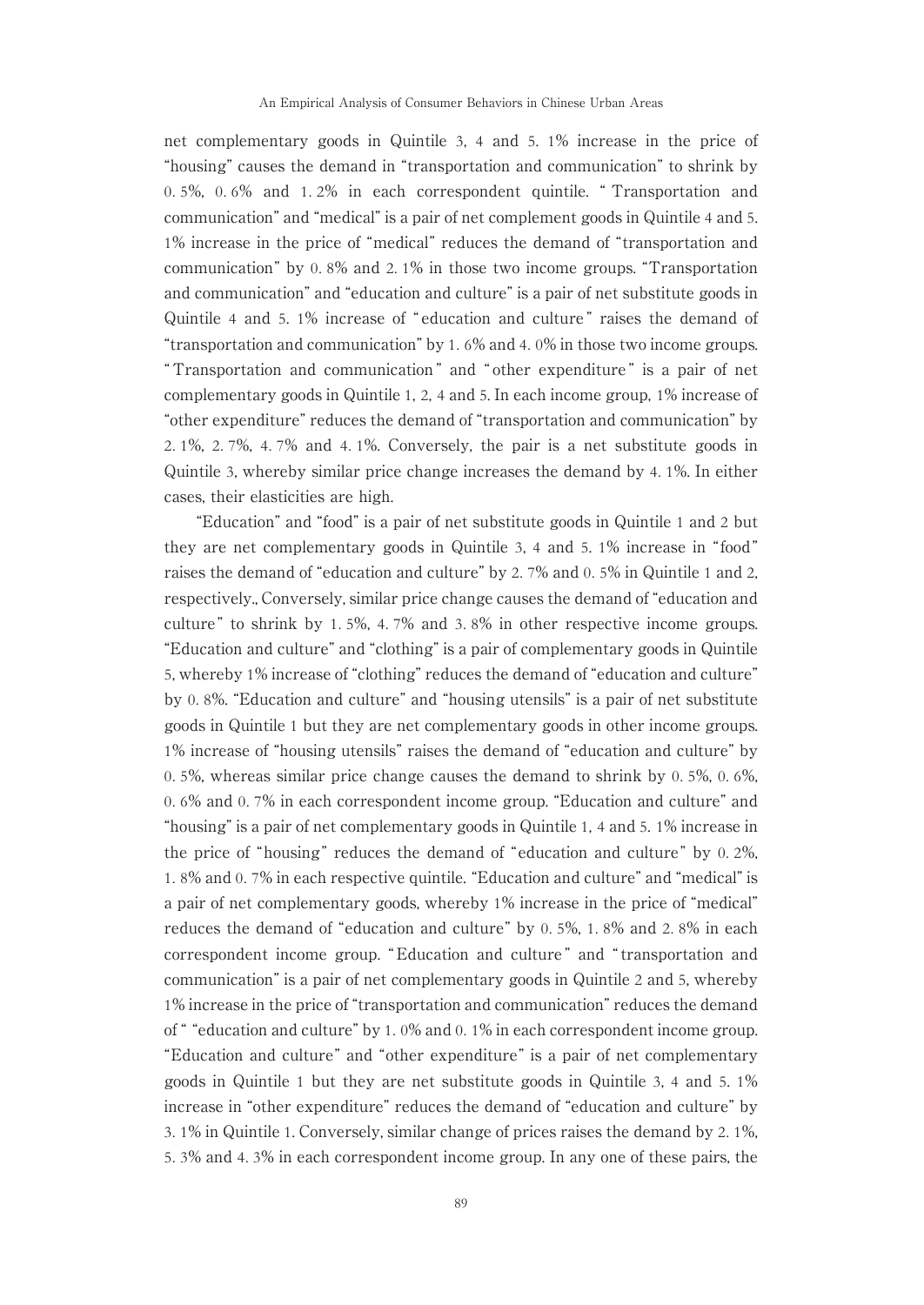cross-price elasticity is high.

" Other expenditure " and " food " is a pair of net complementary goods in Quintile 1, whereby 1% increase in the price of "food" reduces the demand of "other expenditure" by 0. 5%. "Other expenditure" and "housing utensils" is a pair of net substitute goods in Quintile 1, 2. 3 and 4, whereby 1% increase in the price of "housing utensils" raises the demand of "other expenditure" by 0. 3%, 0. 4%, 0. 6% and 0. 4% in each correspondent income group. "Other expenditure" and "housing" is a pair of net substitute goods in Quintile 3, 4 and 5, whereby 1% increase in the price of "housing" raises the demand of "other expenditure" by 0. 6%, 0. 8% and 0. 5% in each correspondent income group. "Other expenditure" and "medical" is a pair of net substitute goods in Quintile 3, 4 and 5, whereby 1% increase in the price of "medical" raises the demand of "other expenditure" by 0. 8%, 0. 9% and 1. 1% in each correspondent income group. "Other expenditure" and "transportation and communication" is a pair of net substitute goods in Quintile 2 and 5, whereby 1% increase in the price of "transportation and communication" raises the demand of "other expenditure" by 0. 5% and 0. 9% in each correspondent income group. "Other expenditure" and "education and culture" is a pair of net substitute goods in Quintile 1 and 2, but they are net complementary goods in Quintile 3, 4 and 5. 1% increase in "education and culture" raises the demand of "other expenditure" by 0. 6% and 0. 3%, whereas similar price changes reduces the demand by 1. 1%, 1. 7% and 1. 7% in each correspondent income group.

# 5. Conclusion

This empirical analysis has focused on three aspects of consumption expenditure in Chinese urban areas. Firstly, the study has estimated the time series aggregated data on household disposable income and consumption expenditure on eight major items from 1992 to 2012. Secondly, the study used a cross-sectional data collected from a questionnaire survey conducted in BSTQwith regard to disposable income and consumption expenditure in eight major items. This data set is made of 1, 485 respondents from these four cities. Thirdly, the empirical analysis was extended to five income groups created from QSR. The estimations were conducted by three methods. Using ordinary least squared method, this study estimated the MPC for the time series aggregated data and cross-sectional QSR both for the whole sample and in five income groups ( quintile ). APC for these two data sets were also computed. This study conducted an analysis on "seemingly unrelated regression (SUR) " for the time series aggregated data based on the model specification of Deaton-Muelbauer (1980). Finally, a multivariate regression analysis was extended to QSR both for the whole sample and its quintiles. The analytical findings reveal the following characteristics regarding the consumer behaviors in Chinese urban areas in general and the respondents in the four major cities vis-à-vis their stratum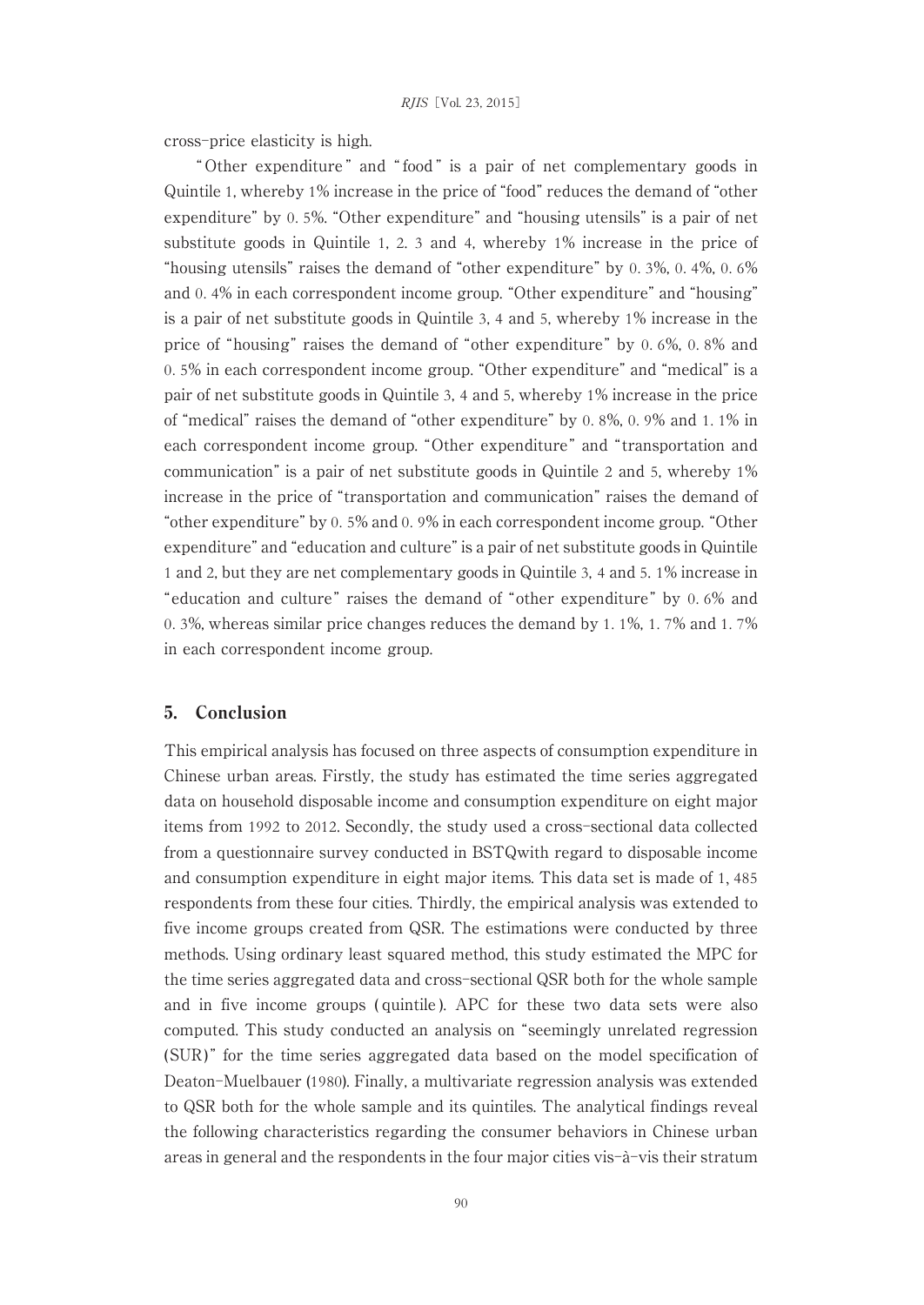of disposable income in particular.

The APC in Chinese urban areas is about 77% which is about 12% higher than the mean APC among the respondents from BSTQ. The second quintile of the QSR is about 80% which is about 3% higher than that of the urban areas. Furthermore, that value becomes smaller in higher income groups of the QSR. It is reasonable to explain that the respondents in Quintile 1 have a lower disposal income than the average Chinese city dwellers. From the estimated MPC, its value in Chinese urban areas is about 0. 59, whereas that of QSR is about 0. 20. Among the income groups of QSR, Quintile 2 has the highest MPC of 0. 66. Also, the estimated value of MPC becomes smaller as the disposable income rises in QSR. In this regard, in order to stimulate domestic private consumption in China, policy interventions in higher income groups, preferably targeting at disposable income higher than 67, 000RMB are desirable.

The estimated results of income elasticity of demand reveal that " food, " "clothing," "housing utensils," "education and culture" and "other expenditure" are necessity goods in Chinese urban areas. On the other hand, "food," "housing" and "medical" are necessity goods in BSTQ. Although "transportation and communication" is a luxury good in Chinese urban areas, "clothing," "housing utensils," transportation and communication," "education and culture" and "other expenditure" are luxury goods in BSTQ. Also, it is interesting to note that "transportation and communication" is a luxury goods across all income groups in QSR. "Education and culture" is a necessity good in Chinese urban areas but it is a luxury good in Quintile 3 and 5 in QSR. Notwithstanding that the provision of education is free from primary school to junior high school level, the respondents with disposable income higher than 67,000RMB in QSR seem to emphasize on the quality of education of their children (mean age of QSR is 38. 3). "Housing" is a necessity good in QSR as a whole and in Quintile 3 and 5 but it is a luxury good for Quintile 1 and 2. The difference can be alluded to the affordability based on the level of disposable income. In this regard, policy for the provision of affordable housing in Chinese urban areas will need to focus on disposable income level of less than 67, 000RMB. "Medical" is a necessity group for Chinese urban areas and BSTQ. However, with regard to income groups in QSR, it is a luxury good for respondents in Quintile 1. It is plausible to explain the reason for this stark difference is that the disposable income level of 26, 000-48, 000RMB is not high enough to pay for adequate attention on medical and health services. Although the provision in medical and health services in China but it remains as a luxury item for the people in lower income group.

Regarding the compensated own-price elasticity of demand in lower income groups, the results show that demand of " food, " " clothing " and " medical " is influenced positively by the changes in prices. It is worth noting that the rise in disposable income has a negative influence on "housing" in QSR as a whole and in Quintile 1 and 2 but it has a positive influenced for higher disposable income in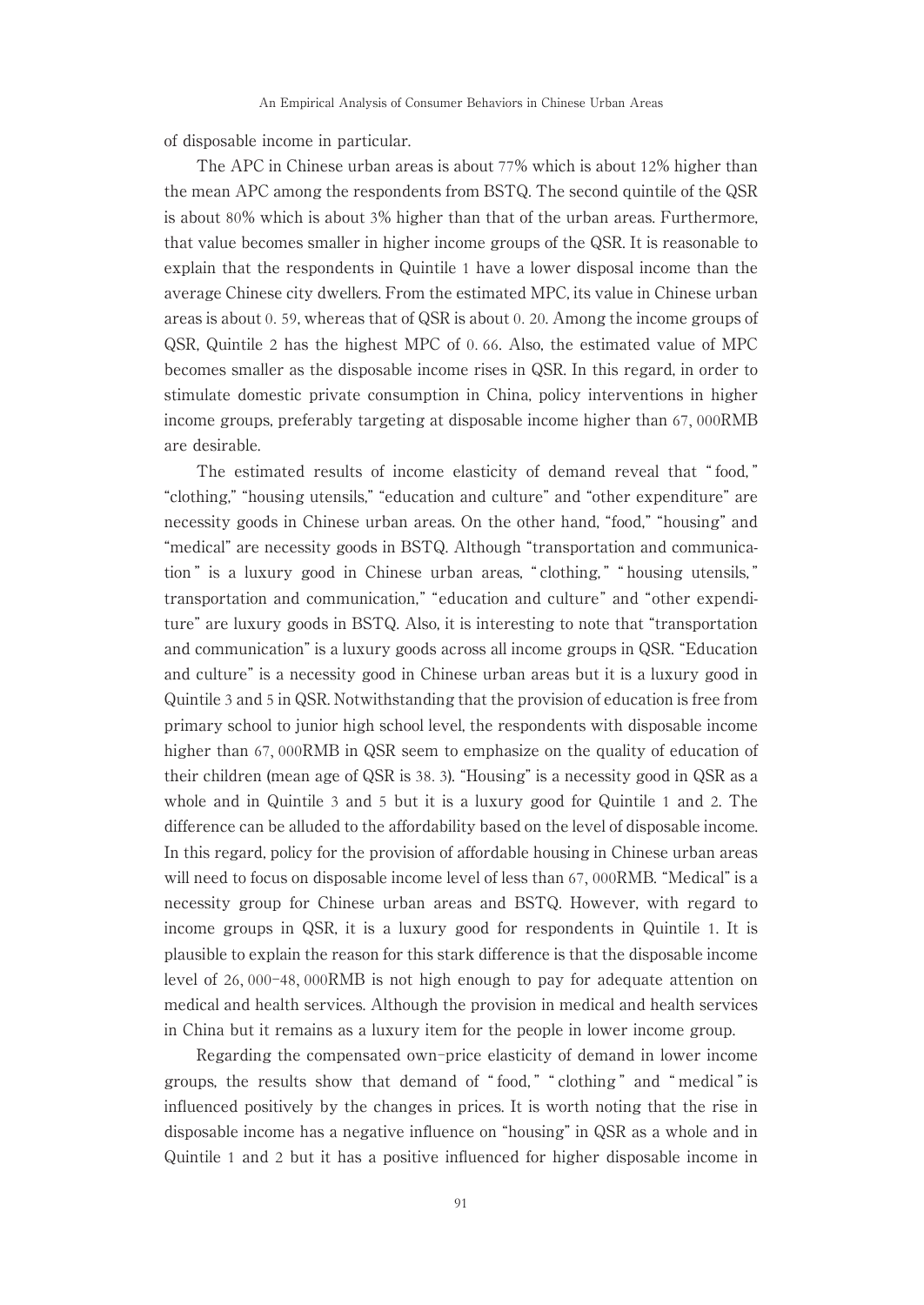Quintile 4 and 5. Similarly to the latter, the demand for "medical" and "education and culture" also positively correlated to the rise of disposable income particularly for disposable income above 92, 000RMB. Cross-price elasticity of demand of one expenditure item with another changes accordingly with the level of disposable income. A pair of net complementary goods changes to a pair of net substitute goods (e. g., "clothing and "housing," "housing" and "food"). Additionally this shift is also apparent with the rise of disposable income (e. g., "medical" and "housing"). The reverse, viz., the shift from a pair of net substitute goods to a pair of net complementary goods also occur (e. g., "housing" and "education, "education" and "food) when the disposable income increased.

The study has confined its analysis to compensated elasticity of demand in terms of net complementary and net substitute goods among the expenditure items with respect to the changes in their prices. The estimations could have been extended to examine the Marshallian elasticity of demand by using Slustky equation and t-tests for the computed results. It is expected that this extension helps to categorize the expenditure items into types of goods such as normal goods, inferior goods or Giffen goods by comparing the substitution effect and income effect of the Slustky Equation. We would like to take this aspect into the analytical consideration in our future study on similar subject.

#### References

- Alston, Julian M, James A. chalfant and Nicholas E. Piggott, 2002, "Estimating and Testing the Compensated Double-log Demand Model," Applied Economics, 2002, 34, pp. 1177-1186
- Regmi Anita, James L. Seale, 2010, "Cross-price Elasticities of Demand Across 114 Countries," United Economic Research Service.
- Barnett, William A, 1979, Theoretical Foundations for the Rotterdam Model. The Reviewof Economic Studies, Vol. 46, No. 1, Jan. 1979, pp. 109-130.
- Deaton, Angus and John Muelbauer, 1980, An Almost Ideal Demand System, American Economic Review, June 1980, Vol. 70, No. 3, pp. 312-326.
- Farooq Umar, Trevor Young and Mohammad Iqbal, 1999, "An Investigation into the Farm Households Consumption Patterns in Punjab, Pakistan," The Pakistan Development Review.
- Greene, William H., 2000, Econometric Analysis, Fourth Edition, Prentice Hall International Inc.
- Halbrendt, Fancis Tuan, Conroado Gempesaw and Dimphna Dolk-Etz, 2011, Oxford University Press.
- Lu Wenliang, Lau Sim Yee, 2014, "An Empirical Analysis of Consumption Expenditure in China: A Case Study of Changchun City," a paper presented at the Sixth International Borneo Business Conference, 20-21 August 2014, Kuching, Malaysia.
- Lu Wenliang, 2011, Empirical Analysis of Changes in Consumer Behaviors in Chinese Urban Areas ( in Japanese ), unpublished Master's thesis, March 2011, Graduate School of Economics, Reitaku University.

National Bureau of Statistics of China, *China Statistics Yearbook*, various years.

Rostow, Walter W., 1960, "The Five Stages of Growth: A Summary," The Stages of Economic